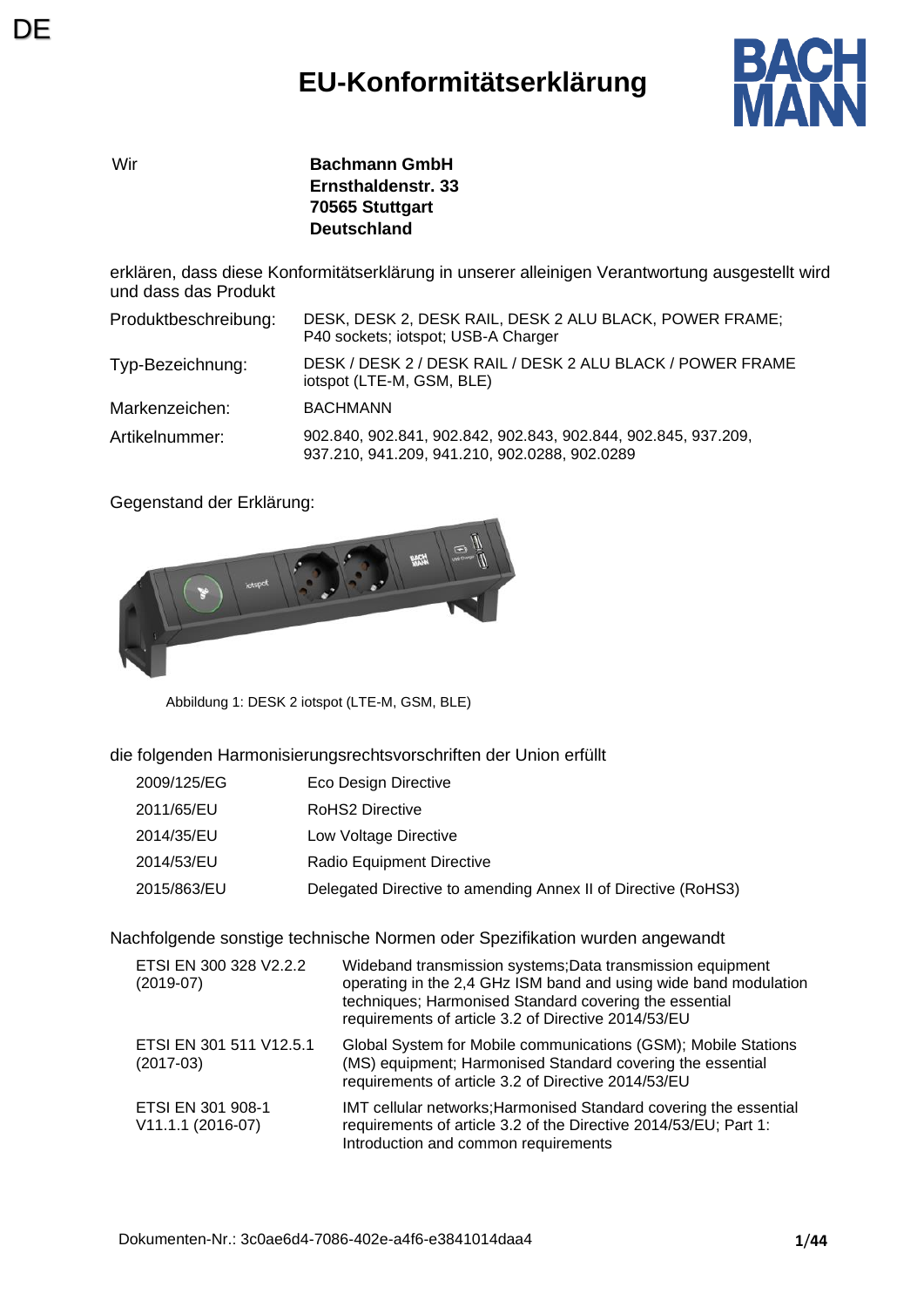### **EU-Konformitätserklärung**

**DE** 



| ETSI EN 301 908-13<br>V11.1.1 (2016-07)             | IMT cellular networks; Harmonised Standard covering the essential<br>requirements of article 3.2 of the Directive 2014/53/EU; Part 13:<br>Evolved Universal Terrestrial Radio Access (E-UTRA) User<br>Equipment (UE)                                                                                         |
|-----------------------------------------------------|--------------------------------------------------------------------------------------------------------------------------------------------------------------------------------------------------------------------------------------------------------------------------------------------------------------|
| ETSI EN 301 489-1<br>V2.2.3 (2019-11)               | ElectroMagnetic Compatibility (EMC) standard for radio equipment<br>and services; Part 1: Common technical requirements; Harmonised<br><b>Standard for ElectroMagnetic Compatibility</b>                                                                                                                     |
| <b>DRAFT ETSI EN 301</b><br>489-17 V3.2.2 (2019-12) | ElectroMagnetic Compatibility (EMC) standard for radio equipment<br>and services; Part 17: Specific conditions for Broadband Data<br>Transmission Systems; Harmonised Standard for ElectroMagnetic<br>Compatibility                                                                                          |
| DRAFT ETSI EN 301<br>489-52 V1.1.0 (2016-11)        | Electromagnetic Compatibility (EMC) standard for radio equipment<br>and services; Part 52: Specific conditions for Cellular Communication<br>Mobile and portable (UE) radio and ancillary equipment; Harmonised<br>Standard covering the essential requirements of article 3.1(b) of<br>Directive 2014/53/EU |
| IEC 60884-<br>1:2002+A1:2006+A2:2013                | Plugs and socket-outlets for household and similar purposes - Part 1:<br>General requirements                                                                                                                                                                                                                |
| CEI 23-50                                           | Plugs and socket-outlets for household and similar purpose Part 1:<br>General requirements                                                                                                                                                                                                                   |
| EN IEC 63000:2018-12                                | Technical documentation for the assessment of electrical and<br>electronic products with respect to the restriction of hazardous<br>substances                                                                                                                                                               |
| EN 62368-<br>1:2014/A11:2017                        | Audio/video, information and communication technology equipment -<br>Part 1: Safety requirements                                                                                                                                                                                                             |

Die benannte Stelle (Notified Body) Telefication B.V., mit der Nummer 0560 hat durchgeführt: Modul B+C

Soweit zutreffend: Die ausgestellte Baumusterprüfbescheinigung: 192140546/AA/00

Stuttgart, 02.06.2020

Ort und Datum der Ausstellung Siegfried Braun Head of Operations

Konformitätserklärung entspricht ISO/IEC 17050-1:2010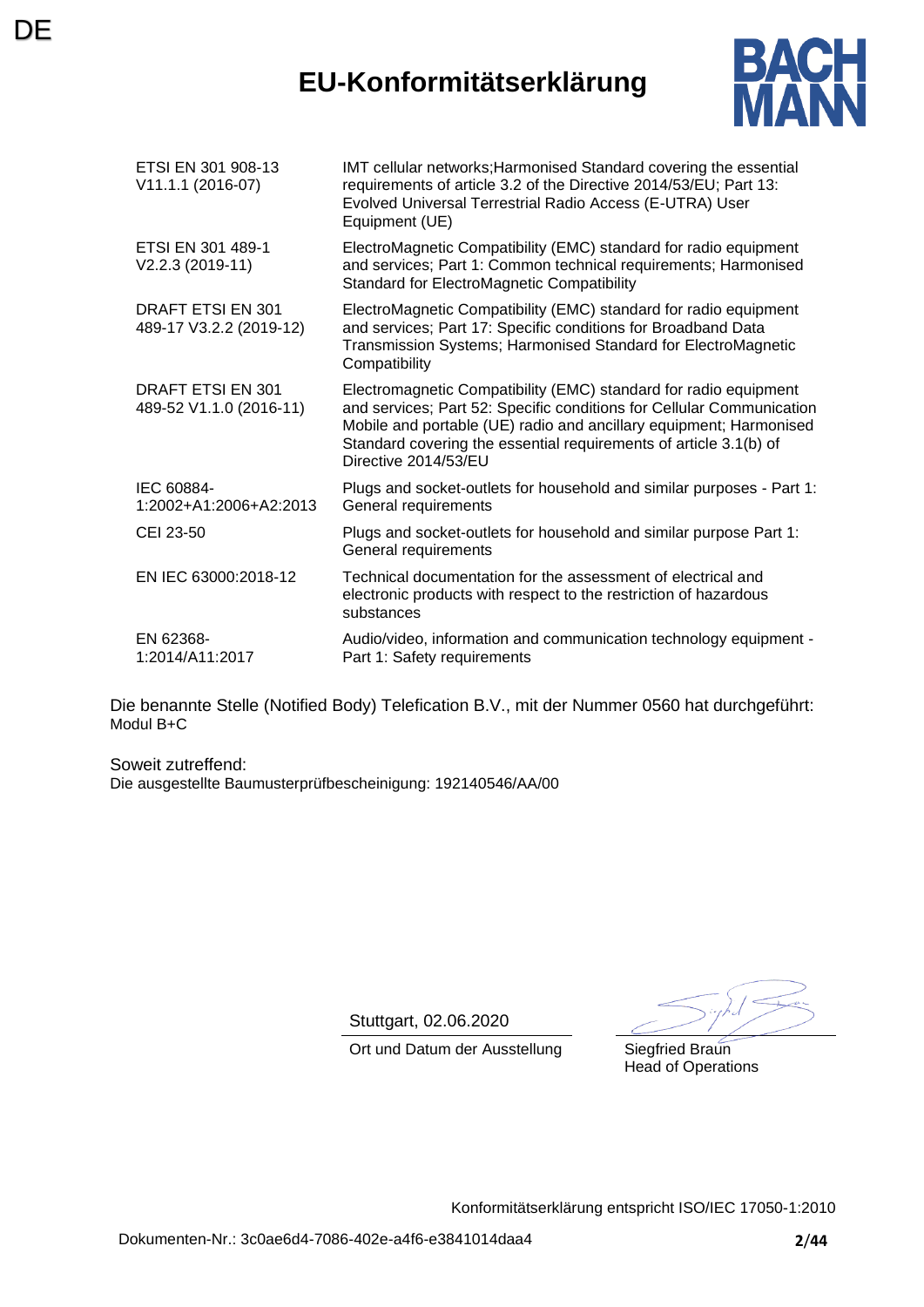

GB

We **Bachmann GmbH Ernsthaldenstr. 33 70565 Stuttgart Germany**

declare that this Declaration of Conformity is issued under our sole responsibility and that this product

| Product description: | DESK, DESK 2, DESK RAIL, DESK 2 ALU BLACK, POWER FRAME;<br>P40 sockets; iotspot; USB-A Charger                  |
|----------------------|-----------------------------------------------------------------------------------------------------------------|
| Type designation:    | DESK / DESK 2 / DESK RAIL / DESK 2 ALU BLACK / POWER FRAME<br>iotspot (LTE-M, GSM, BLE)                         |
| Trademark:           | <b>BACHMANN</b>                                                                                                 |
| Item number:         | 902.840, 902.841, 902.842, 902.843, 902.844, 902.845, 937.209, 937.210,<br>941.209, 941.210, 902.0288, 902.0289 |

Object of the declaration:



Figure 1: DESK 2 iotspot (LTE-M, GSM, BLE)

is in conformity with the relevant Union harmonization legislation

- 2009/125/EG Eco Design Directive
- 2011/65/EU RoHS2 Directive
- 2014/35/EU Low Voltage Directive
- 2014/53/EU Radio Equipment Directive
- 2015/863/EU Delegated Directive to amending Annex II of Directive (RoHS3)

#### with reference to the following standards applied

| ETSI EN 300 328 V2.2.2<br>$(2019-07)$    | Wideband transmission systems; Data transmission equipment<br>operating in the 2,4 GHz ISM band and using wide band modulation<br>techniques; Harmonised Standard covering the essential<br>requirements of article 3.2 of Directive 2014/53/EU |
|------------------------------------------|-------------------------------------------------------------------------------------------------------------------------------------------------------------------------------------------------------------------------------------------------|
| ETSI EN 301 511 V12.5.1<br>$(2017-03)$   | Global System for Mobile communications (GSM); Mobile Stations<br>(MS) equipment; Harmonised Standard covering the essential<br>requirements of article 3.2 of Directive 2014/53/EU                                                             |
| ETSI EN 301 908-1<br>$V11.1.1 (2016-07)$ | IMT cellular networks; Harmonised Standard covering the essential<br>requirements of article 3.2 of the Directive 2014/53/EU; Part 1:<br>Introduction and common requirements                                                                   |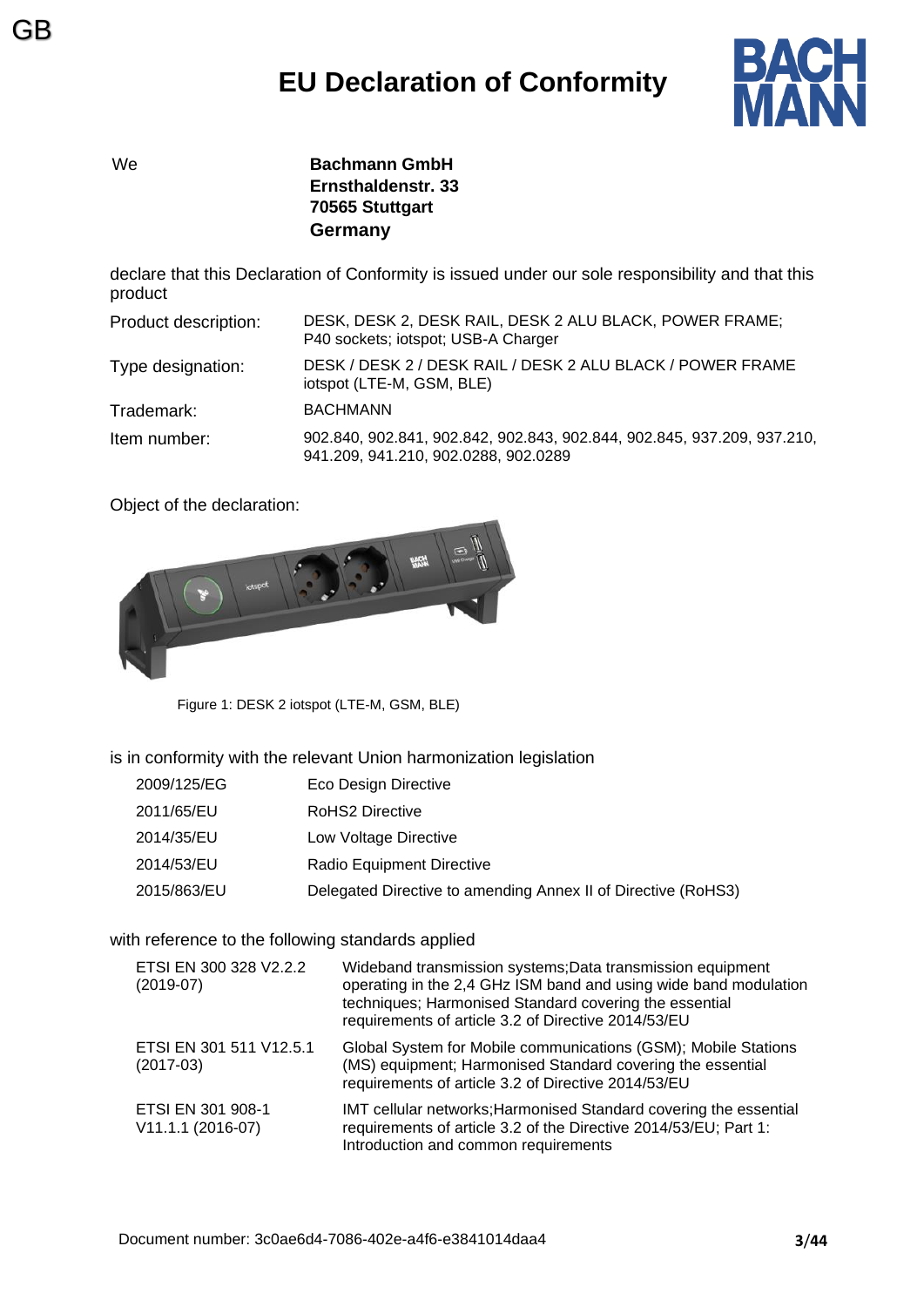### **EU Declaration of Conformity**



| ETSI EN 301 908-13<br>V11.1.1 (2016-07)             | IMT cellular networks; Harmonised Standard covering the essential<br>requirements of article 3.2 of the Directive 2014/53/EU; Part 13:<br>Evolved Universal Terrestrial Radio Access (E-UTRA) User<br>Equipment (UE)                                                                                         |
|-----------------------------------------------------|--------------------------------------------------------------------------------------------------------------------------------------------------------------------------------------------------------------------------------------------------------------------------------------------------------------|
| ETSI EN 301 489-1<br>V2.2.3 (2019-11)               | ElectroMagnetic Compatibility (EMC) standard for radio equipment<br>and services; Part 1: Common technical requirements; Harmonised<br><b>Standard for ElectroMagnetic Compatibility</b>                                                                                                                     |
| <b>DRAFT ETSI EN 301</b><br>489-17 V3.2.2 (2019-12) | ElectroMagnetic Compatibility (EMC) standard for radio equipment<br>and services; Part 17: Specific conditions for Broadband Data<br>Transmission Systems; Harmonised Standard for ElectroMagnetic<br>Compatibility                                                                                          |
| DRAFT ETSI EN 301<br>489-52 V1.1.0 (2016-11)        | Electromagnetic Compatibility (EMC) standard for radio equipment<br>and services; Part 52: Specific conditions for Cellular Communication<br>Mobile and portable (UE) radio and ancillary equipment; Harmonised<br>Standard covering the essential requirements of article 3.1(b) of<br>Directive 2014/53/EU |
| IEC 60884-<br>1:2002+A1:2006+A2:2013                | Plugs and socket-outlets for household and similar purposes - Part 1:<br>General requirements                                                                                                                                                                                                                |
| CEI 23-50                                           | Plugs and socket-outlets for household and similar purpose Part 1:<br>General requirements                                                                                                                                                                                                                   |
| EN IEC 63000:2018-12                                | Technical documentation for the assessment of electrical and<br>electronic products with respect to the restriction of hazardous<br>substances                                                                                                                                                               |
| EN 62368-<br>1:2014/A11:2017                        | Audio/video, information and communication technology equipment -<br>Part 1: Safety requirements                                                                                                                                                                                                             |

The Notified Body Telefication B.V., with Notified Body number 0560 performed: Module B+C

Where applicable: The issued EU-type examination certificate: 192140546/AA/00

GB

Stuttgart, 02.06.2020

Place and date of issue Siegfried Braun

Head of Operations

Declaration of Conformity in accordance to ISO/IEC 17050-1:2010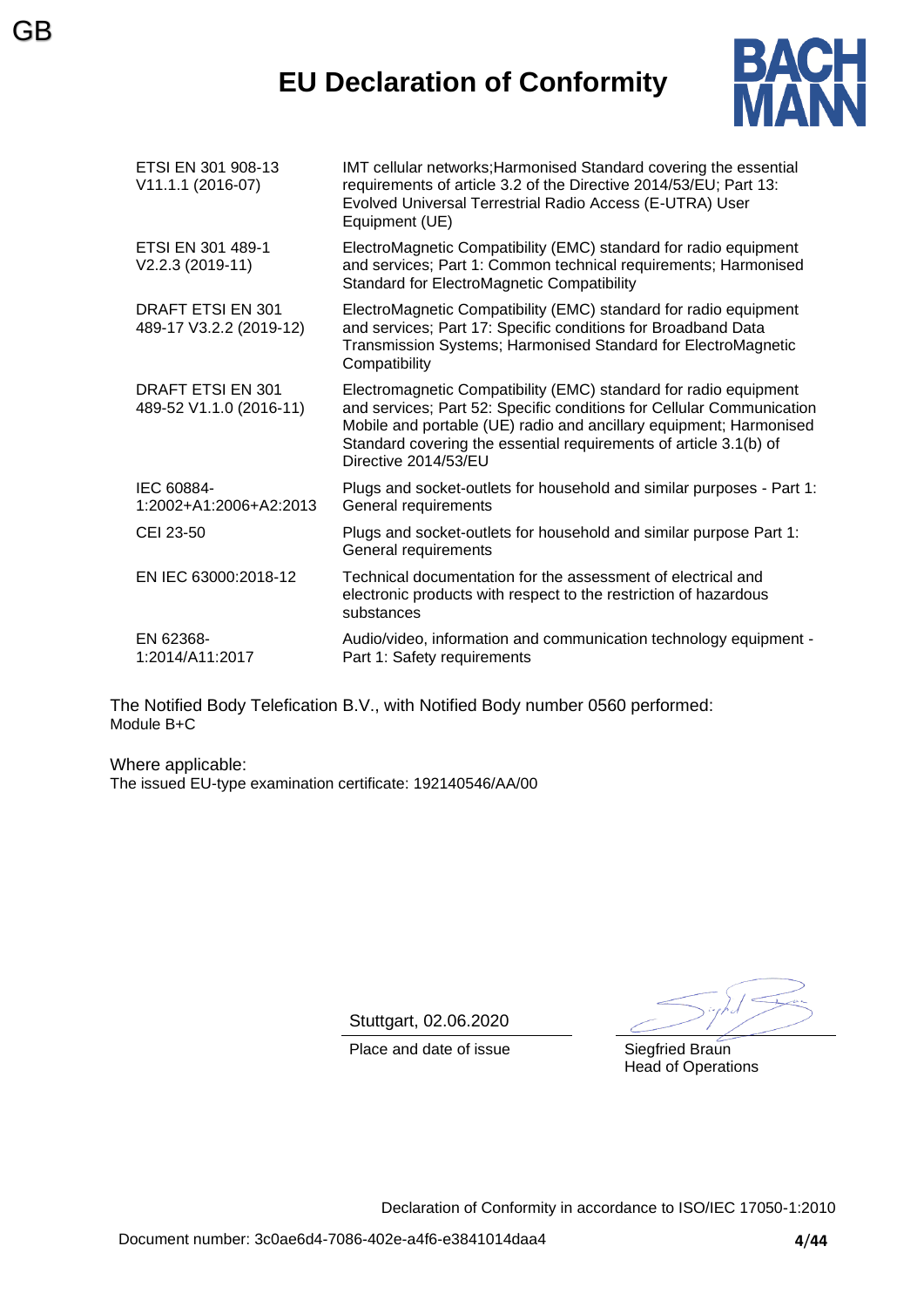### **Декларация за съответствие на ЕС**



BG

С настоящото ние **Bachmann GmbH Ernsthaldenstr. 33 70565 Stuttgart Germany**

декларираме, че сме съставили тази декларация за съответствие на своя отговорност и че този продукт

| Описания на продукта:                  | DESK, DESK 2, DESK RAIL, DESK 2 ALU BLACK, POWER FRAME;<br>P40 sockets; iotspot; USB-A Charger                  |
|----------------------------------------|-----------------------------------------------------------------------------------------------------------------|
| Наименование/<br>наименования на типа: | DESK / DESK 2 / DESK RAIL / DESK 2 ALU BLACK / POWER FRAME<br>iotspot (LTE-M, GSM, BLE)                         |
| Търговска марка:                       | <b>BACHMANN</b>                                                                                                 |
| Номер на изделието:                    | 902.840, 902.841, 902.842, 902.843, 902.844, 902.845, 937.209,<br>937.210, 941.209, 941.210, 902.0288, 902.0289 |

Предмет на декларацията:



Изобр.1: DESK 2 iotspot (LTE-M, GSM, BLE)

отговаря на съответното законодателство на Съюза за хармонизация

- 2009/125/EG Eco Design Directive
- 2011/65/EU RoHS2 Directive
- 2014/35/EU Low Voltage Directive
- 2014/53/EU Radio Equipment Directive
- 2015/863/EU Delegated Directive to amending Annex II of Directive (RoHS3)

#### по отношение на следните приложени стандарти

| ETSI EN 300 328 V2.2.2<br>$(2019-07)$  | Wideband transmission systems; Data transmission equipment<br>operating in the 2,4 GHz ISM band and using wide band modulation<br>techniques; Harmonised Standard covering the essential<br>requirements of article 3.2 of Directive 2014/53/EU |
|----------------------------------------|-------------------------------------------------------------------------------------------------------------------------------------------------------------------------------------------------------------------------------------------------|
| ETSI EN 301 511 V12.5.1<br>$(2017-03)$ | Global System for Mobile communications (GSM); Mobile Stations<br>(MS) equipment; Harmonised Standard covering the essential<br>requirements of article 3.2 of Directive 2014/53/EU                                                             |
| ETSI EN 301 908-1<br>V11.1.1 (2016-07) | IMT cellular networks; Harmonised Standard covering the essential<br>requirements of article 3.2 of the Directive 2014/53/EU; Part 1:<br>Introduction and common requirements                                                                   |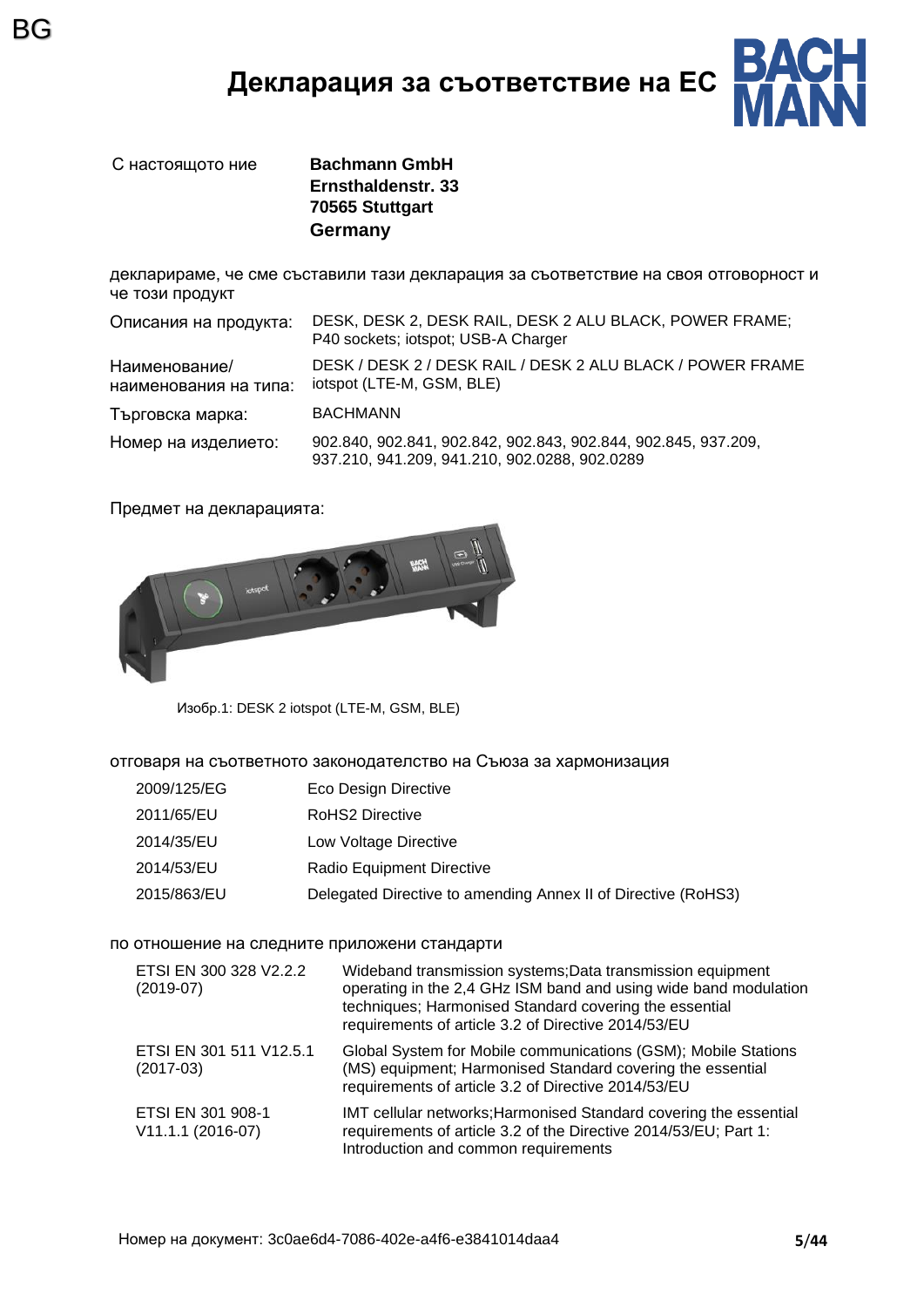**Декларация за съответствие на ЕС**

BG



| ETSI EN 301 908-13<br>V11.1.1 (2016-07)      | IMT cellular networks; Harmonised Standard covering the essential<br>requirements of article 3.2 of the Directive 2014/53/EU; Part 13:<br>Evolved Universal Terrestrial Radio Access (E-UTRA) User<br>Equipment (UE)                                                                                         |
|----------------------------------------------|--------------------------------------------------------------------------------------------------------------------------------------------------------------------------------------------------------------------------------------------------------------------------------------------------------------|
| ETSI EN 301 489-1<br>V2.2.3 (2019-11)        | ElectroMagnetic Compatibility (EMC) standard for radio equipment<br>and services; Part 1: Common technical requirements; Harmonised<br><b>Standard for ElectroMagnetic Compatibility</b>                                                                                                                     |
| DRAFT ETSI EN 301<br>489-17 V3.2.2 (2019-12) | ElectroMagnetic Compatibility (EMC) standard for radio equipment<br>and services; Part 17: Specific conditions for Broadband Data<br>Transmission Systems; Harmonised Standard for ElectroMagnetic<br>Compatibility                                                                                          |
| DRAFT ETSI EN 301<br>489-52 V1.1.0 (2016-11) | Electromagnetic Compatibility (EMC) standard for radio equipment<br>and services; Part 52: Specific conditions for Cellular Communication<br>Mobile and portable (UE) radio and ancillary equipment; Harmonised<br>Standard covering the essential requirements of article 3.1(b) of<br>Directive 2014/53/EU |
| IEC 60884-<br>1:2002+A1:2006+A2:2013         | Plugs and socket-outlets for household and similar purposes - Part 1:<br>General requirements                                                                                                                                                                                                                |
| CEI 23-50                                    | Plugs and socket-outlets for household and similar purpose Part 1:<br>General requirements                                                                                                                                                                                                                   |
| EN IEC 63000:2018-12                         | Technical documentation for the assessment of electrical and<br>electronic products with respect to the restriction of hazardous<br>substances                                                                                                                                                               |
| EN 62368-<br>1:2014/A11:2017                 | Audio/video, information and communication technology equipment -<br>Part 1: Safety requirements                                                                                                                                                                                                             |
|                                              |                                                                                                                                                                                                                                                                                                              |

Проведен от нотифицирания орган Telefication B.V., с номер 0560: Модул B+C

Където е приложимо: Издаденият сертификат на ЕС за изследване на типа: 192140546/AA/00

Stuttgart, 02.06.2020

Място и дата на издаване Siegfried Braun

Head of Operations

Декларацията за съответствие отговаря на изискванията на ISO/IEC 17050-1:2010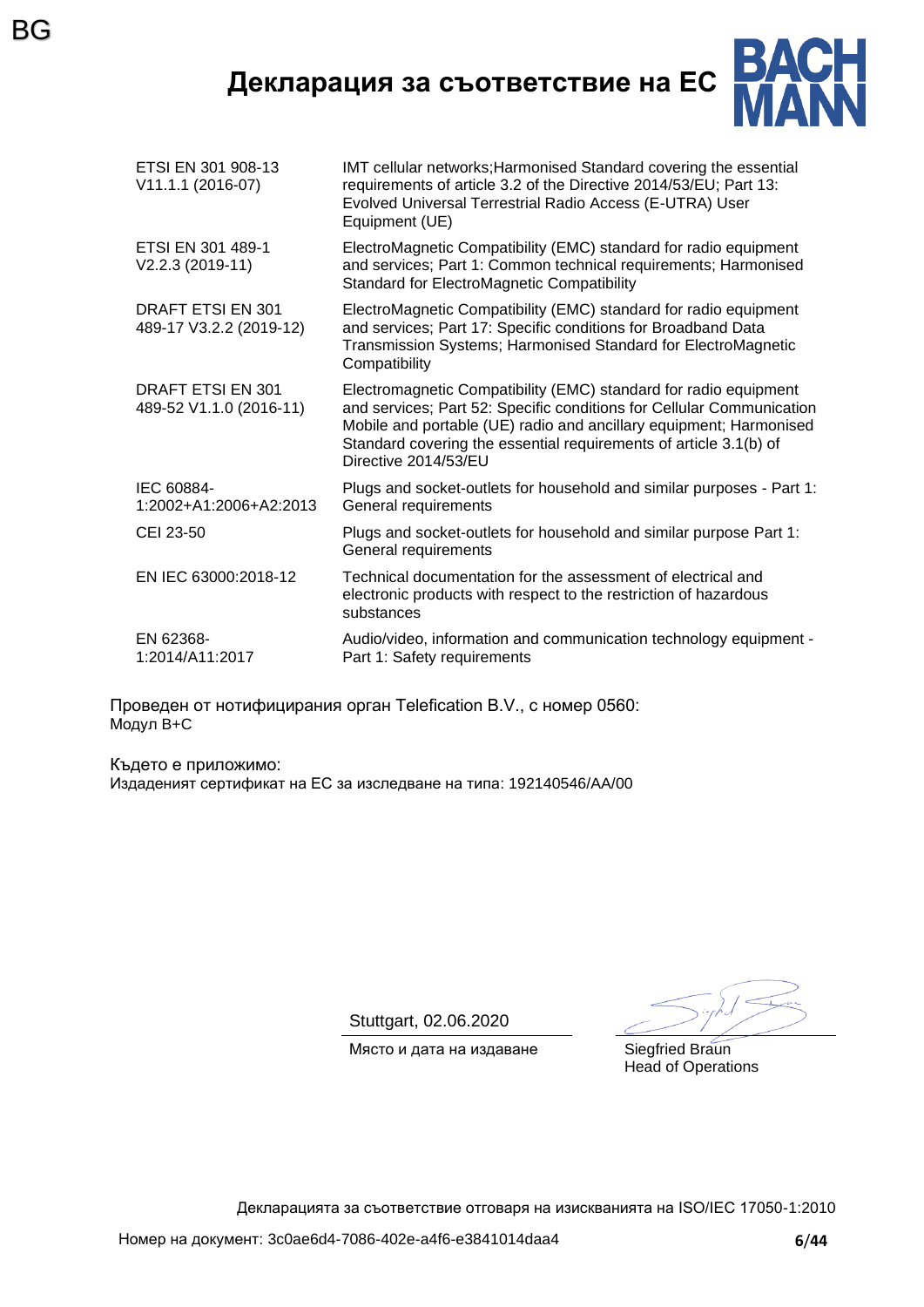

| Tímto my          | <b>Bachmann GmbH</b><br>Ernsthaldenstr, 33<br>70565 Stuttgart<br>Germany                                        |
|-------------------|-----------------------------------------------------------------------------------------------------------------|
|                   | prohlašujeme, že toto PoS je vyhotoveno na naši plnou odpovědnost a že tento výrobek                            |
| Popis výrobku:    | DESK, DESK 2, DESK RAIL, DESK 2 ALU BLACK, POWER FRAME;<br>P40 sockets; iotspot; USB-A Charger                  |
| Název/názvy typu: | DESK / DESK 2 / DESK RAIL / DESK 2 ALU BLACK / POWER FRAME<br>iotspot (LTE-M, GSM, BLE)                         |
| Ochranná známka:  | <b>BACHMANN</b>                                                                                                 |
| Číslo položky:    | 902.840, 902.841, 902.842, 902.843, 902.844, 902.845, 937.209, 937.210,<br>941.209, 941.210, 902.0288, 902.0289 |

Předmět prohlášení:



Obrázek 1: DESK 2 iotspot (LTE-M, GSM, BLE)

je v souladu s relevantní harmonizovanou legislativou Evropské unie

| 2009/125/EG | Eco Design Directive                                          |
|-------------|---------------------------------------------------------------|
| 2011/65/EU  | RoHS2 Directive                                               |
| 2014/35/EU  | Low Voltage Directive                                         |
| 2014/53/EU  | Radio Equipment Directive                                     |
| 2015/863/EU | Delegated Directive to amending Annex II of Directive (RoHS3) |

#### s ohledem na následující použité normy

| ETSI EN 300 328 V2.2.2<br>$(2019-07)$     | Wideband transmission systems; Data transmission equipment<br>operating in the 2,4 GHz ISM band and using wide band modulation<br>techniques; Harmonised Standard covering the essential<br>requirements of article 3.2 of Directive 2014/53/EU |
|-------------------------------------------|-------------------------------------------------------------------------------------------------------------------------------------------------------------------------------------------------------------------------------------------------|
| ETSI EN 301 511 V12.5.1<br>$(2017-03)$    | Global System for Mobile communications (GSM); Mobile Stations<br>(MS) equipment; Harmonised Standard covering the essential<br>requirements of article 3.2 of Directive 2014/53/EU                                                             |
| ETSI EN 301 908-1<br>V11.1.1 (2016-07)    | IMT cellular networks; Harmonised Standard covering the essential<br>requirements of article 3.2 of the Directive 2014/53/EU; Part 1:<br>Introduction and common requirements                                                                   |
| ETSI EN 301 908-13<br>$V11.1.1 (2016-07)$ | IMT cellular networks; Harmonised Standard covering the essential<br>requirements of article 3.2 of the Directive 2014/53/EU; Part 13:                                                                                                          |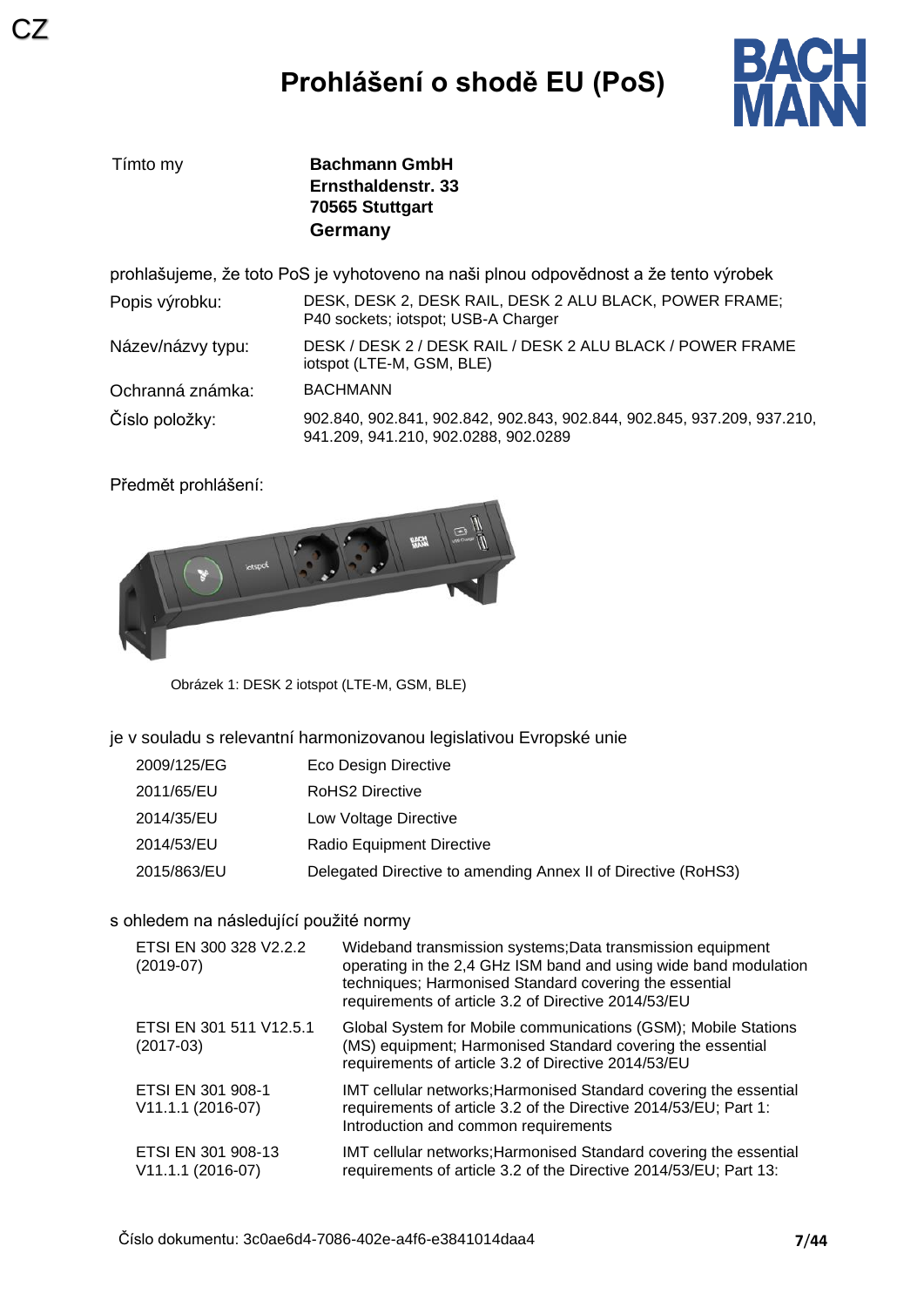## **Prohlášení o shodě EU (PoS)**

Evolved Universal Terrestrial Radio Access (E-UTRA) User



|                                              | Equipment (UE)                                                                                                                                                                                                                                                                                               |
|----------------------------------------------|--------------------------------------------------------------------------------------------------------------------------------------------------------------------------------------------------------------------------------------------------------------------------------------------------------------|
| ETSI EN 301 489-1<br>V2.2.3 (2019-11)        | ElectroMagnetic Compatibility (EMC) standard for radio equipment<br>and services; Part 1: Common technical requirements; Harmonised<br><b>Standard for ElectroMagnetic Compatibility</b>                                                                                                                     |
| DRAFT ETSI EN 301<br>489-17 V3.2.2 (2019-12) | ElectroMagnetic Compatibility (EMC) standard for radio equipment<br>and services; Part 17: Specific conditions for Broadband Data<br>Transmission Systems; Harmonised Standard for ElectroMagnetic<br>Compatibility                                                                                          |
| DRAFT ETSI EN 301<br>489-52 V1.1.0 (2016-11) | Electromagnetic Compatibility (EMC) standard for radio equipment<br>and services; Part 52: Specific conditions for Cellular Communication<br>Mobile and portable (UE) radio and ancillary equipment; Harmonised<br>Standard covering the essential requirements of article 3.1(b) of<br>Directive 2014/53/EU |
| IEC 60884-<br>1:2002+A1:2006+A2:2013         | Plugs and socket-outlets for household and similar purposes - Part 1:<br>General requirements                                                                                                                                                                                                                |
| CEI 23-50                                    | Plugs and socket-outlets for household and similar purpose Part 1:<br>General requirements                                                                                                                                                                                                                   |
| EN IEC 63000:2018-12                         | Technical documentation for the assessment of electrical and<br>electronic products with respect to the restriction of hazardous<br>substances                                                                                                                                                               |
| EN 62368-<br>1:2014/A11:2017                 | Audio/video, information and communication technology equipment -<br>Part 1: Safety requirements                                                                                                                                                                                                             |
|                                              |                                                                                                                                                                                                                                                                                                              |

Notifikovaná osoba Telefication B.V., s číslem notifikované osoby 0560 vykonala: Modul B+C

Kde relevantní: Vydaný certifikát typové zkoušky EU: 192140546/AA/00

CZ

Stuttgart, 02.06.2020

místo a datum vydání **Siegfried Braun** 

Head of Operations

Prohlášení o shodě je v souladu s normou ISO/IEC 17050-1:2010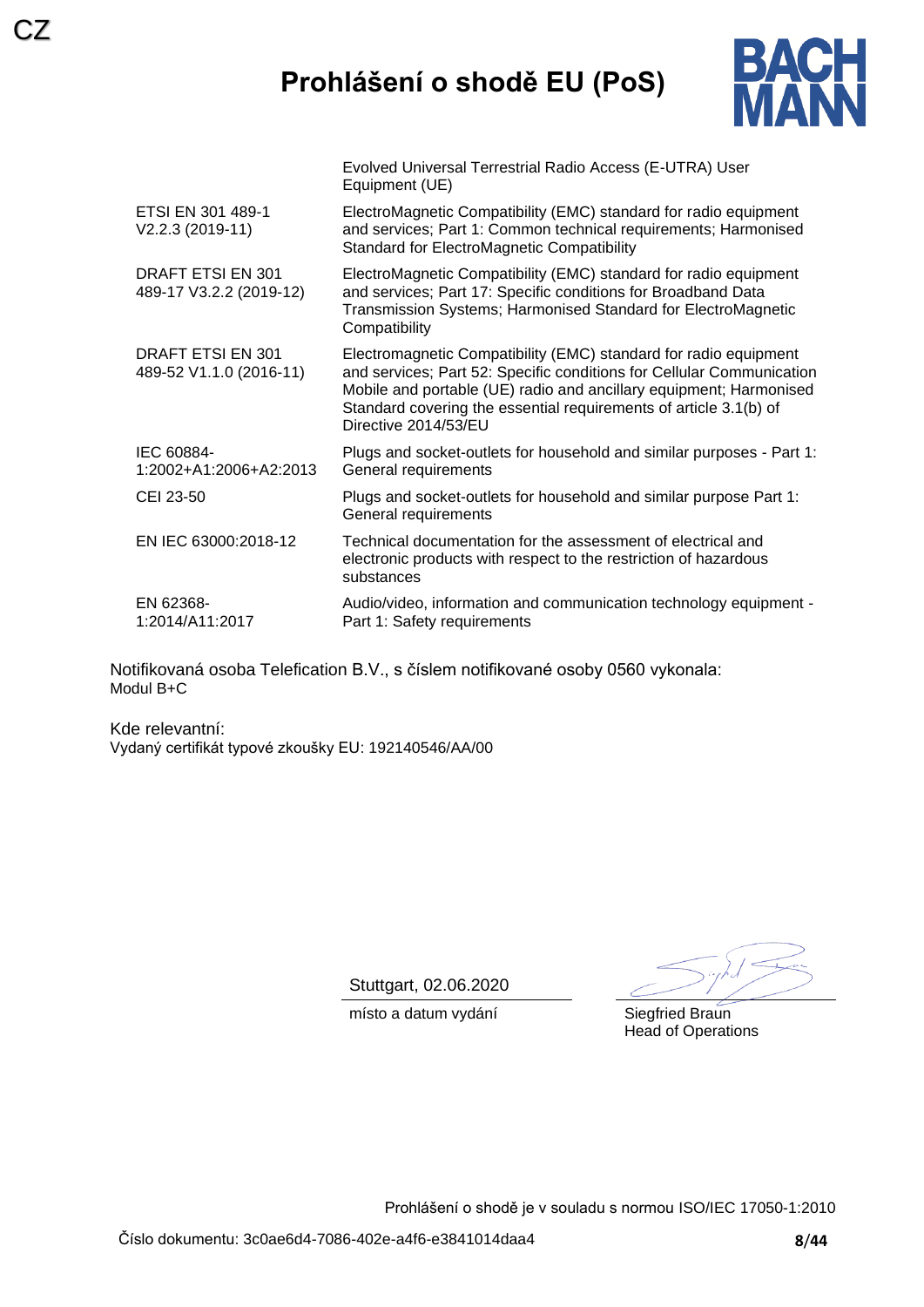### **EU-overensstemmelseserklæring**



Hermed erklærer vi **Bachmann GmbH**

DK

**Ernsthaldenstr. 33 70565 Stuttgart Germany**

at denne overensstemmelseserklæring er udstedt med os som eneansvarlig, og at dette produkt

| Produktbeskrivelse: | DESK, DESK 2, DESK RAIL, DESK 2 ALU BLACK, POWER FRAME;<br>P40 sockets; iotspot; USB-A Charger                  |
|---------------------|-----------------------------------------------------------------------------------------------------------------|
| Typebetegnelse:     | DESK / DESK 2 / DESK RAIL / DESK 2 ALU BLACK / POWER FRAME<br>iotspot (LTE-M, GSM, BLE)                         |
| Varemærke:          | <b>BACHMANN</b>                                                                                                 |
| Varenummer:         | 902.840, 902.841, 902.842, 902.843, 902.844, 902.845, 937.209, 937.210,<br>941.209, 941.210, 902.0288, 902.0289 |

Erklæringens genstand:



Figur 1: DESK 2 iotspot (LTE-M, GSM, BLE)

er i overensstemmelse med den relevante EU-lovgivning om harmonisering

- 2009/125/EG Eco Design Directive
- 2011/65/EU RoHS2 Directive
- 2014/35/EU Low Voltage Directive
- 2014/53/EU Radio Equipment Directive
- 2015/863/EU Delegated Directive to amending Annex II of Directive (RoHS3)

#### med henvisning til følgende gældende standarder

| ETSI EN 300 328 V2.2.2<br>$(2019-07)$  | Wideband transmission systems; Data transmission equipment<br>operating in the 2,4 GHz ISM band and using wide band modulation<br>techniques; Harmonised Standard covering the essential<br>requirements of article 3.2 of Directive 2014/53/EU |
|----------------------------------------|-------------------------------------------------------------------------------------------------------------------------------------------------------------------------------------------------------------------------------------------------|
| ETSI EN 301 511 V12.5.1<br>$(2017-03)$ | Global System for Mobile communications (GSM); Mobile Stations<br>(MS) equipment; Harmonised Standard covering the essential<br>requirements of article 3.2 of Directive 2014/53/EU                                                             |
| ETSI EN 301 908-1<br>V11.1.1 (2016-07) | IMT cellular networks; Harmonised Standard covering the essential<br>requirements of article 3.2 of the Directive 2014/53/EU; Part 1:<br>Introduction and common requirements                                                                   |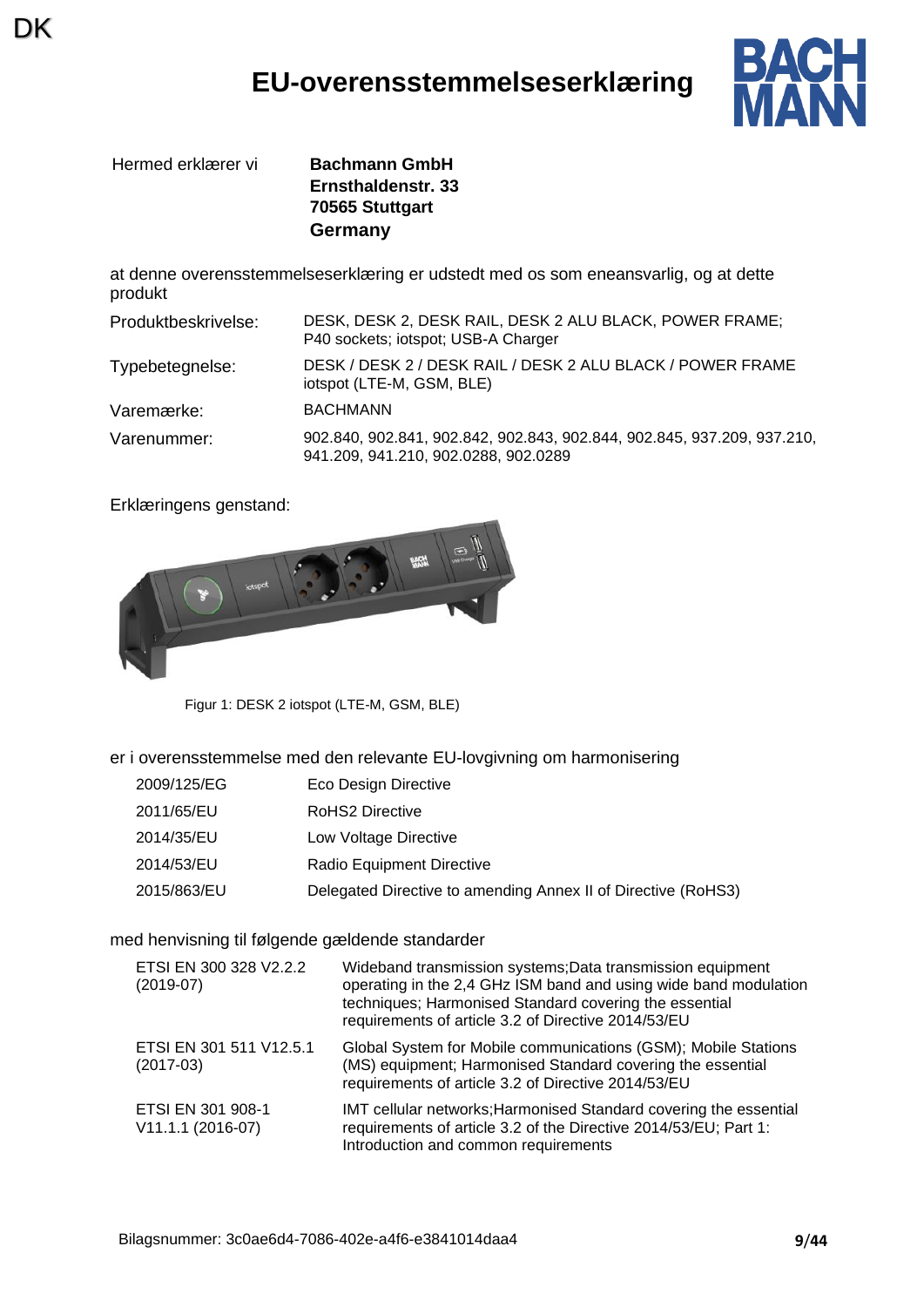## **EU-overensstemmelseserklæring**



| ETSI EN 301 908-13<br>V11.1.1 (2016-07)      | IMT cellular networks; Harmonised Standard covering the essential<br>requirements of article 3.2 of the Directive 2014/53/EU; Part 13:<br>Evolved Universal Terrestrial Radio Access (E-UTRA) User<br>Equipment (UE)                                                                                         |
|----------------------------------------------|--------------------------------------------------------------------------------------------------------------------------------------------------------------------------------------------------------------------------------------------------------------------------------------------------------------|
| ETSI EN 301 489-1<br>V2.2.3 (2019-11)        | ElectroMagnetic Compatibility (EMC) standard for radio equipment<br>and services; Part 1: Common technical requirements; Harmonised<br><b>Standard for ElectroMagnetic Compatibility</b>                                                                                                                     |
| DRAFT ETSI EN 301<br>489-17 V3.2.2 (2019-12) | ElectroMagnetic Compatibility (EMC) standard for radio equipment<br>and services; Part 17: Specific conditions for Broadband Data<br>Transmission Systems; Harmonised Standard for ElectroMagnetic<br>Compatibility                                                                                          |
| DRAFT ETSI EN 301<br>489-52 V1.1.0 (2016-11) | Electromagnetic Compatibility (EMC) standard for radio equipment<br>and services; Part 52: Specific conditions for Cellular Communication<br>Mobile and portable (UE) radio and ancillary equipment; Harmonised<br>Standard covering the essential requirements of article 3.1(b) of<br>Directive 2014/53/EU |
| IEC 60884-<br>1:2002+A1:2006+A2:2013         | Plugs and socket-outlets for household and similar purposes - Part 1:<br>General requirements                                                                                                                                                                                                                |
| CEI 23-50                                    | Plugs and socket-outlets for household and similar purpose Part 1:<br>General requirements                                                                                                                                                                                                                   |
| EN IEC 63000:2018-12                         | Technical documentation for the assessment of electrical and<br>electronic products with respect to the restriction of hazardous<br>substances                                                                                                                                                               |
| EN 62368-<br>1:2014/A11:2017                 | Audio/video, information and communication technology equipment -<br>Part 1: Safety requirements                                                                                                                                                                                                             |

Det notificerede organ Telefication B.V., med det notificerede organs nummer 0560, udførte: Modul B+C

Hvor det er relevant: Det udstedte EU-typegodkendelsescertifikat: 192140546/AA/00

**DK** 

Stuttgart, 02.06.2020

Sted og dato for udstedelse Siegfried Braun

Head of Operations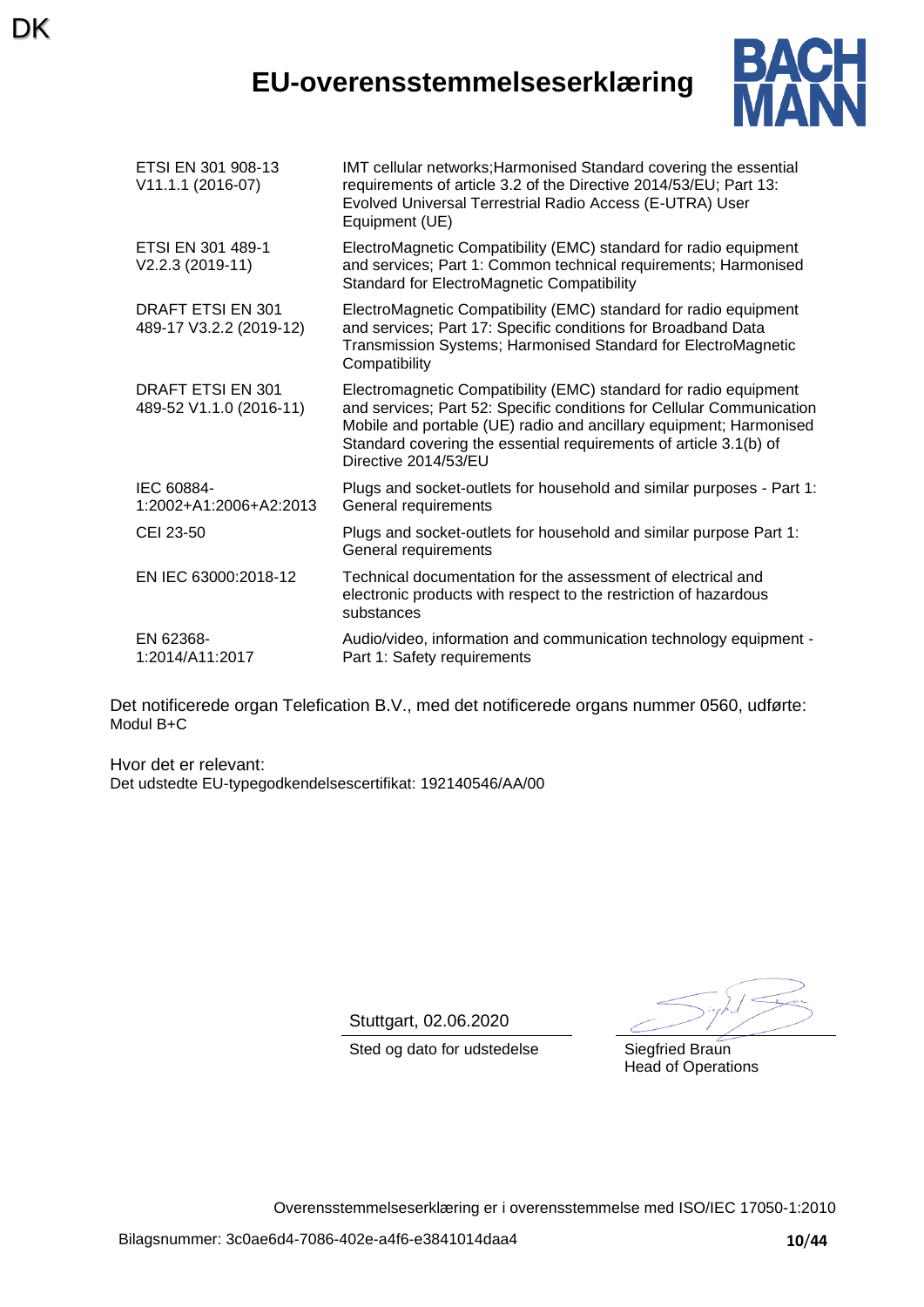## **EU-verklaring van overeenstemming**



Hierbij verklaren wij, **Bachmann GmbH Ernsthaldenstr. 33 70565 Stuttgart Deutschland**

dat deze verklaring van overeenstemming wordt afgegeven onder onze eigen verantwoordelijkheid en dat dit product

| Productbeschrijving:    | DESK, DESK 2, DESK RAIL, DESK 2 ALU BLACK, POWER FRAME;<br>P40 sockets; iotspot; USB-A Charger                  |
|-------------------------|-----------------------------------------------------------------------------------------------------------------|
| $Typea anduiding(en)$ : | DESK / DESK 2 / DESK RAIL / DESK 2 ALU BLACK / POWER FRAME<br>iotspot (LTE-M, GSM, BLE)                         |
| Handelsmerk:            | <b>BACHMANN</b>                                                                                                 |
| Artikelnummer:          | 902.840, 902.841, 902.842, 902.843, 902.844, 902.845, 937.209,<br>937.210, 941.209, 941.210, 902.0288, 902.0289 |

Voorwerp van de verklaring:

NL



Afbeelding 1: DESK 2 iotspot (LTE-M, GSM, BLE)

conform is met de relevante harmonisatiewetgeving van de Europese Unie

- 2009/125/EG Eco Design Directive
- 2011/65/EU RoHS2 Directive
- 2014/35/EU Low Voltage Directive
- 2014/53/EU Radio Equipment Directive
- 2015/863/EU Delegated Directive to amending Annex II of Directive (RoHS3)

#### met verwijzing naar de volgende toegepaste normen

| ETSI EN 300 328 V2.2.2<br>$(2019-07)$    | Wideband transmission systems; Data transmission equipment<br>operating in the 2,4 GHz ISM band and using wide band modulation<br>techniques; Harmonised Standard covering the essential<br>requirements of article 3.2 of Directive 2014/53/EU |
|------------------------------------------|-------------------------------------------------------------------------------------------------------------------------------------------------------------------------------------------------------------------------------------------------|
| ETSI EN 301 511 V12.5.1<br>$(2017-03)$   | Global System for Mobile communications (GSM); Mobile Stations<br>(MS) equipment; Harmonised Standard covering the essential<br>requirements of article 3.2 of Directive 2014/53/EU                                                             |
| ETSI EN 301 908-1<br>$V11.1.1 (2016-07)$ | IMT cellular networks; Harmonised Standard covering the essential<br>requirements of article 3.2 of the Directive 2014/53/EU; Part 1:<br>Introduction and common requirements                                                                   |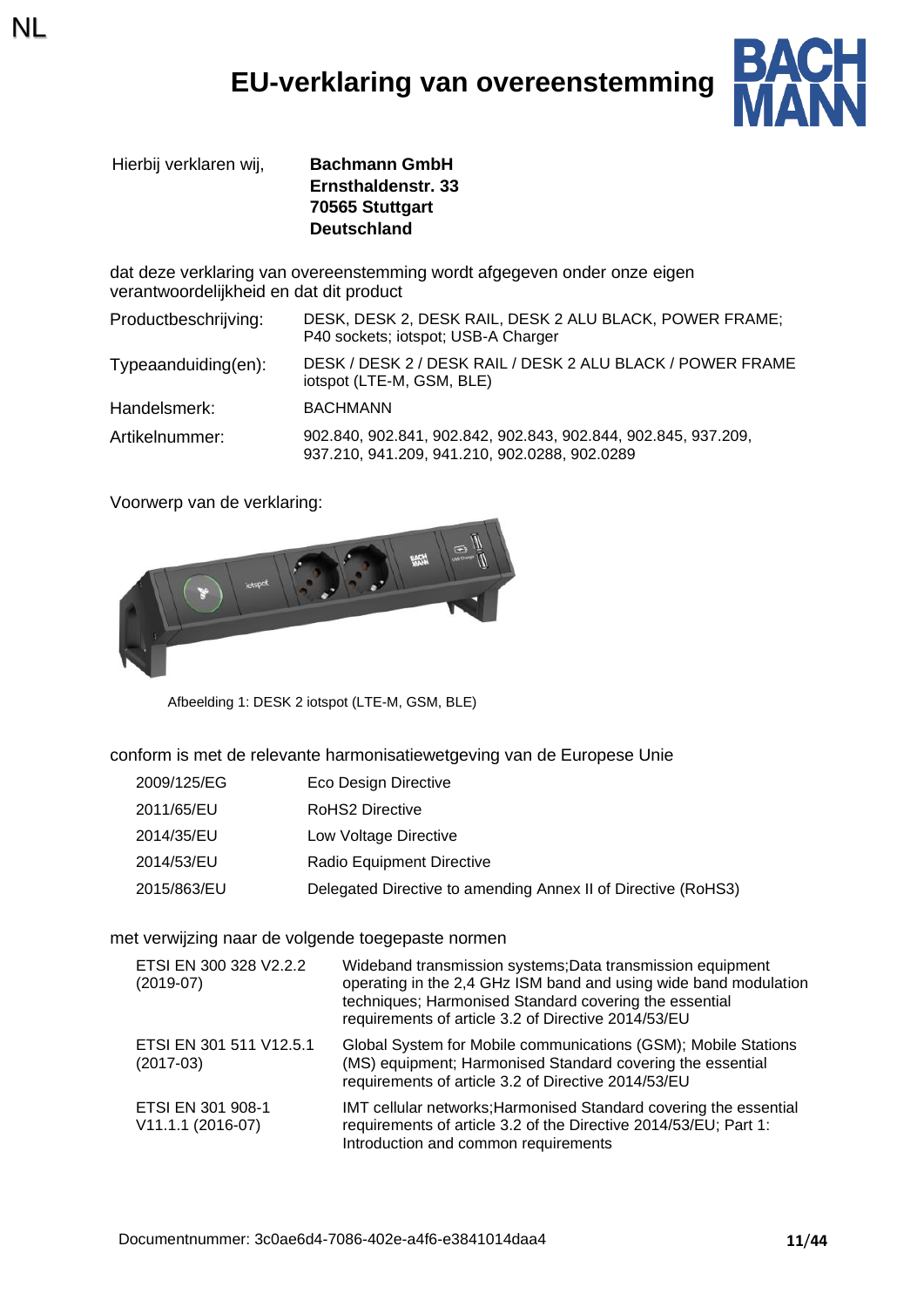## **EU-verklaring van overeenstemming**

NL



| ETSI EN 301 908-13<br>V11.1.1 (2016-07)      | IMT cellular networks; Harmonised Standard covering the essential<br>requirements of article 3.2 of the Directive 2014/53/EU; Part 13:<br>Evolved Universal Terrestrial Radio Access (E-UTRA) User<br>Equipment (UE)                                                                                         |
|----------------------------------------------|--------------------------------------------------------------------------------------------------------------------------------------------------------------------------------------------------------------------------------------------------------------------------------------------------------------|
| ETSI EN 301 489-1<br>V2.2.3 (2019-11)        | ElectroMagnetic Compatibility (EMC) standard for radio equipment<br>and services; Part 1: Common technical requirements; Harmonised<br><b>Standard for ElectroMagnetic Compatibility</b>                                                                                                                     |
| DRAFT ETSI EN 301<br>489-17 V3.2.2 (2019-12) | ElectroMagnetic Compatibility (EMC) standard for radio equipment<br>and services; Part 17: Specific conditions for Broadband Data<br>Transmission Systems; Harmonised Standard for ElectroMagnetic<br>Compatibility                                                                                          |
| DRAFT ETSI EN 301<br>489-52 V1.1.0 (2016-11) | Electromagnetic Compatibility (EMC) standard for radio equipment<br>and services; Part 52: Specific conditions for Cellular Communication<br>Mobile and portable (UE) radio and ancillary equipment; Harmonised<br>Standard covering the essential requirements of article 3.1(b) of<br>Directive 2014/53/EU |
| IEC 60884-<br>1:2002+A1:2006+A2:2013         | Plugs and socket-outlets for household and similar purposes - Part 1:<br>General requirements                                                                                                                                                                                                                |
| CEI 23-50                                    | Plugs and socket-outlets for household and similar purpose Part 1:<br>General requirements                                                                                                                                                                                                                   |
| EN IEC 63000:2018-12                         | Technical documentation for the assessment of electrical and<br>electronic products with respect to the restriction of hazardous<br>substances                                                                                                                                                               |
| EN 62368-<br>1:2014/A11:2017                 | Audio/video, information and communication technology equipment -<br>Part 1: Safety requirements                                                                                                                                                                                                             |

De aangemelde instantie Telefication B.V., met nummer aangemelde instantie 0560 voerde uit: Modul B+C

Indien van toepassing: Het afgegeven certificaat van EG-typeonderzoek: 192140546/AA/00

Stuttgart, 02.06.2020

Plaats en datum van uitgifte Siegfried Braun

Head of Operations

Verklaring van overeenstemming voldoet aan ISO/IEC 17050-1:2010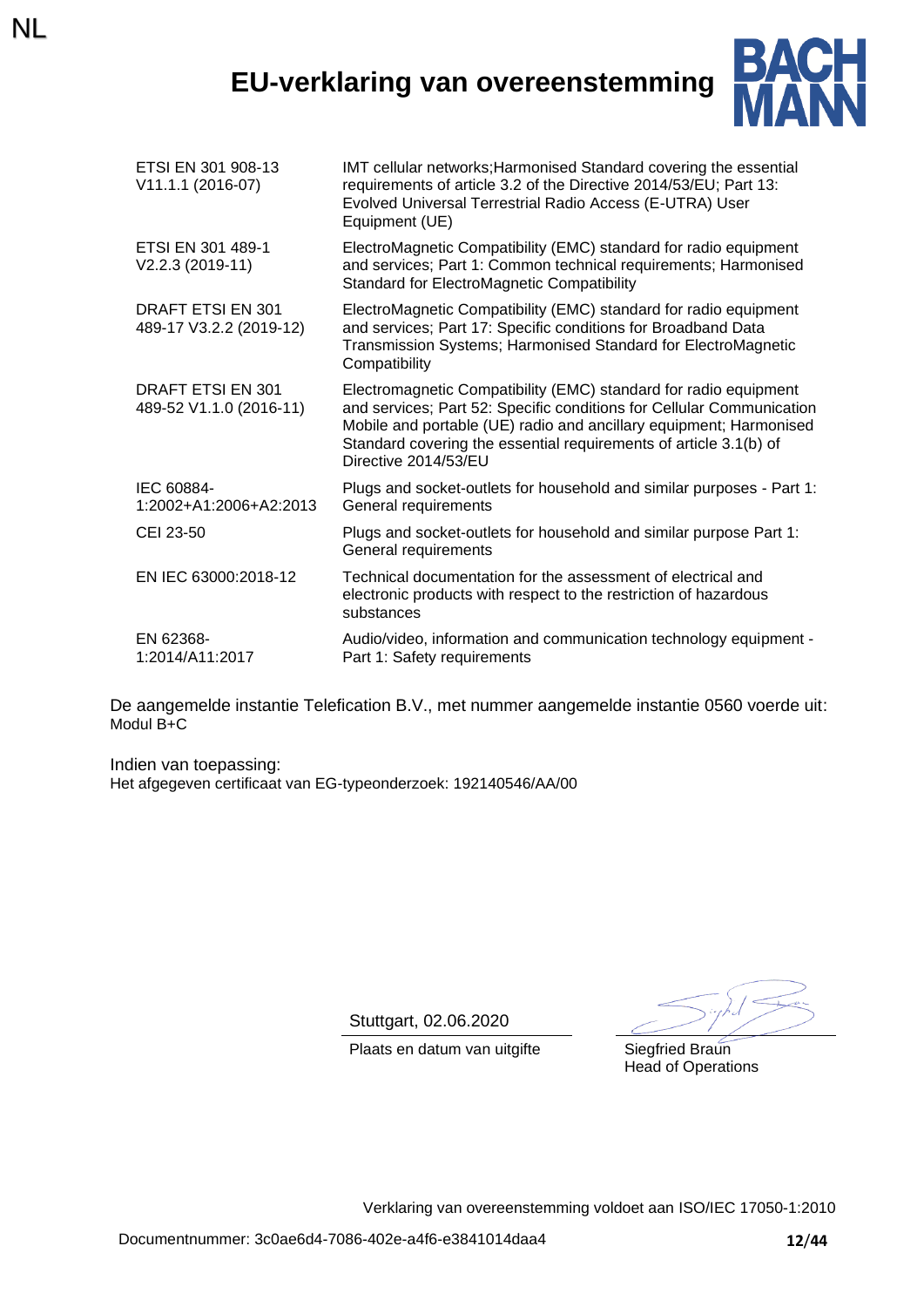# **EÜ vastavusdeklaratsioon (EU Declaration of Conformity DoC)**



Meie, **Bachmann GmbH Ernsthaldenstr. 33 70565 Stuttgart Deutschland**

kinnitame, et see vastavusdeklaratsioon on välja antud meie ainuvastutusel ja toode

| Toote kirjeldus:   | DESK, DESK 2, DESK RAIL, DESK 2 ALU BLACK, POWER FRAME;<br>P40 sockets; iotspot; USB-A Charger                  |
|--------------------|-----------------------------------------------------------------------------------------------------------------|
| Tüübitähistus(ed): | DESK / DESK 2 / DESK RAIL / DESK 2 ALU BLACK / POWER FRAME<br>iotspot (LTE-M, GSM, BLE)                         |
| Kaubamärk:         | <b>BACHMANN</b>                                                                                                 |
| Artikli number:    | 902.840, 902.841, 902.842, 902.843, 902.844, 902.845, 937.209,<br>937.210, 941.209, 941.210, 902.0288, 902.0289 |

Deklaratsiooni objekt:



Joonis 1: DESK 2 iotspot (LTE-M, GSM, BLE)

vastab järgnevatele ELi asjakohastele harmoneeritud õigusaktidele

| 2009/125/EG | Eco Design Directive                                          |
|-------------|---------------------------------------------------------------|
| 2011/65/EU  | <b>RoHS2 Directive</b>                                        |
| 2014/35/EU  | Low Voltage Directive                                         |
| 2014/53/EU  | Radio Equipment Directive                                     |
| 2015/863/EU | Delegated Directive to amending Annex II of Directive (RoHS3) |

#### ja järgnevatele kohaldatavatele standarditele

| ETSI EN 300 328 V2.2.2<br>$(2019-07)$    | Wideband transmission systems; Data transmission equipment<br>operating in the 2,4 GHz ISM band and using wide band modulation<br>techniques; Harmonised Standard covering the essential<br>requirements of article 3.2 of Directive 2014/53/EU |
|------------------------------------------|-------------------------------------------------------------------------------------------------------------------------------------------------------------------------------------------------------------------------------------------------|
| ETSI EN 301 511 V12.5.1<br>$(2017-03)$   | Global System for Mobile communications (GSM); Mobile Stations<br>(MS) equipment; Harmonised Standard covering the essential<br>requirements of article 3.2 of Directive 2014/53/EU                                                             |
| ETSI EN 301 908-1<br>$V11.1.1 (2016-07)$ | IMT cellular networks; Harmonised Standard covering the essential<br>requirements of article 3.2 of the Directive 2014/53/EU; Part 1:<br>Introduction and common requirements                                                                   |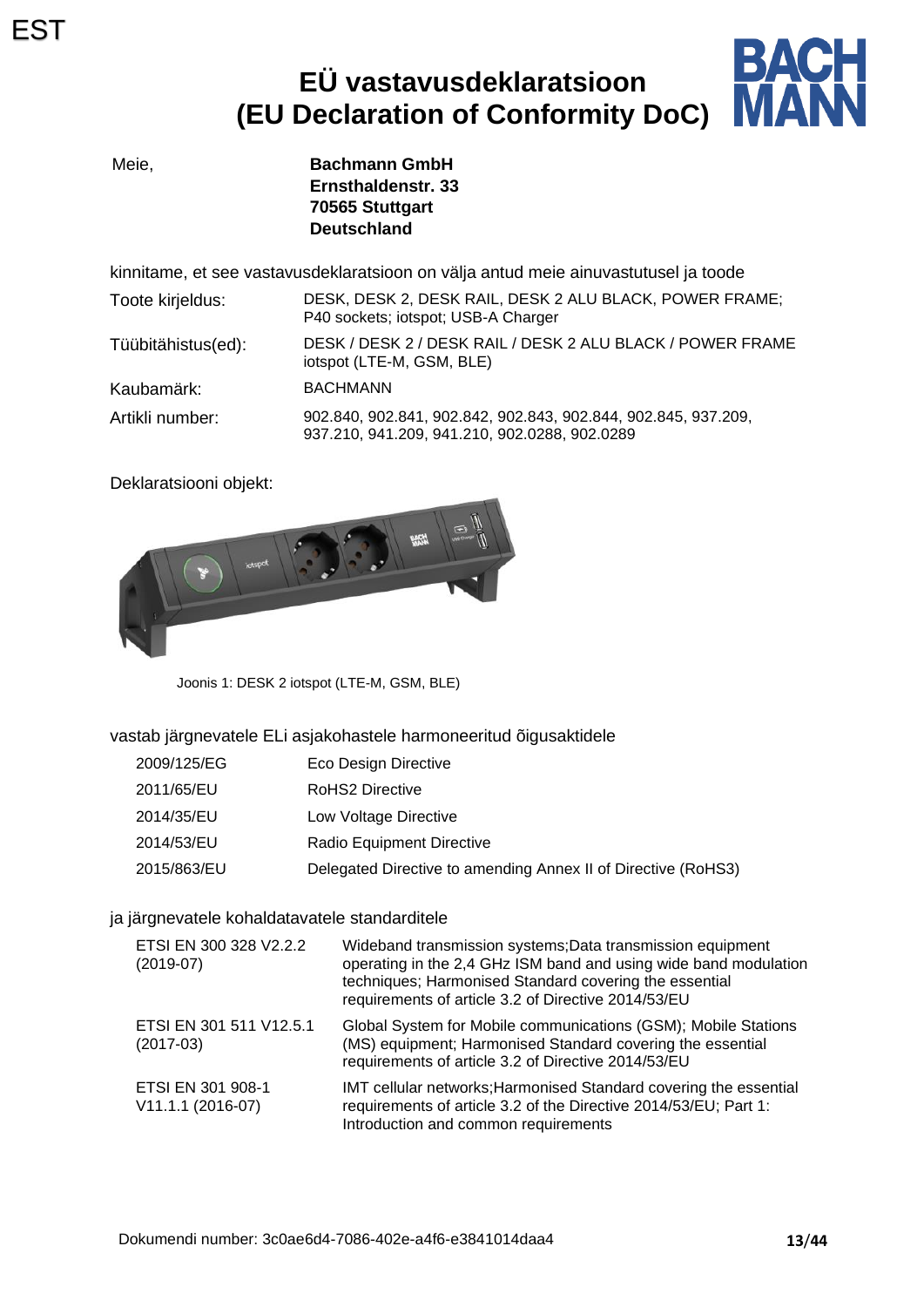### **BACH<br>MANN EÜ vastavusdeklaratsioon (EU Declaration of Conformity DoC)**

| ETSI EN 301 908-13<br>V11.1.1 (2016-07)             | IMT cellular networks; Harmonised Standard covering the essential<br>requirements of article 3.2 of the Directive 2014/53/EU; Part 13:<br>Evolved Universal Terrestrial Radio Access (E-UTRA) User<br>Equipment (UE)                                                                                         |
|-----------------------------------------------------|--------------------------------------------------------------------------------------------------------------------------------------------------------------------------------------------------------------------------------------------------------------------------------------------------------------|
| ETSI EN 301 489-1<br>V2.2.3 (2019-11)               | ElectroMagnetic Compatibility (EMC) standard for radio equipment<br>and services; Part 1: Common technical requirements; Harmonised<br>Standard for ElectroMagnetic Compatibility                                                                                                                            |
| DRAFT ETSI EN 301<br>489-17 V3.2.2 (2019-12)        | ElectroMagnetic Compatibility (EMC) standard for radio equipment<br>and services; Part 17: Specific conditions for Broadband Data<br>Transmission Systems; Harmonised Standard for ElectroMagnetic<br>Compatibility                                                                                          |
| <b>DRAFT ETSI EN 301</b><br>489-52 V1.1.0 (2016-11) | Electromagnetic Compatibility (EMC) standard for radio equipment<br>and services; Part 52: Specific conditions for Cellular Communication<br>Mobile and portable (UE) radio and ancillary equipment; Harmonised<br>Standard covering the essential requirements of article 3.1(b) of<br>Directive 2014/53/EU |
| IEC 60884-<br>1:2002+A1:2006+A2:2013                | Plugs and socket-outlets for household and similar purposes - Part 1:<br>General requirements                                                                                                                                                                                                                |
| CEI 23-50                                           | Plugs and socket-outlets for household and similar purpose Part 1:<br>General requirements                                                                                                                                                                                                                   |
| EN IEC 63000:2018-12                                | Technical documentation for the assessment of electrical and<br>electronic products with respect to the restriction of hazardous<br>substances                                                                                                                                                               |
| EN 62368-<br>1:2014/A11:2017                        | Audio/video, information and communication technology equipment -<br>Part 1: Safety requirements                                                                                                                                                                                                             |

Teavitatud asutuse Telefication B.V., teavitatud asutuse tunnusnumbriga 0560, poolt läbiviidud vastavushindamise objekt: Modul B+C

Vajaduse korral: Väljaantud ELi tüübihindamistõend: 192140546/AA/00

Stuttgart, 02.06.2020

Head of Operations

Väljaandmise koht ja kuupäev Siegfried Braun

Vastavusdeklaratsioon vastab standardile ISO/IEC 17050-1:2010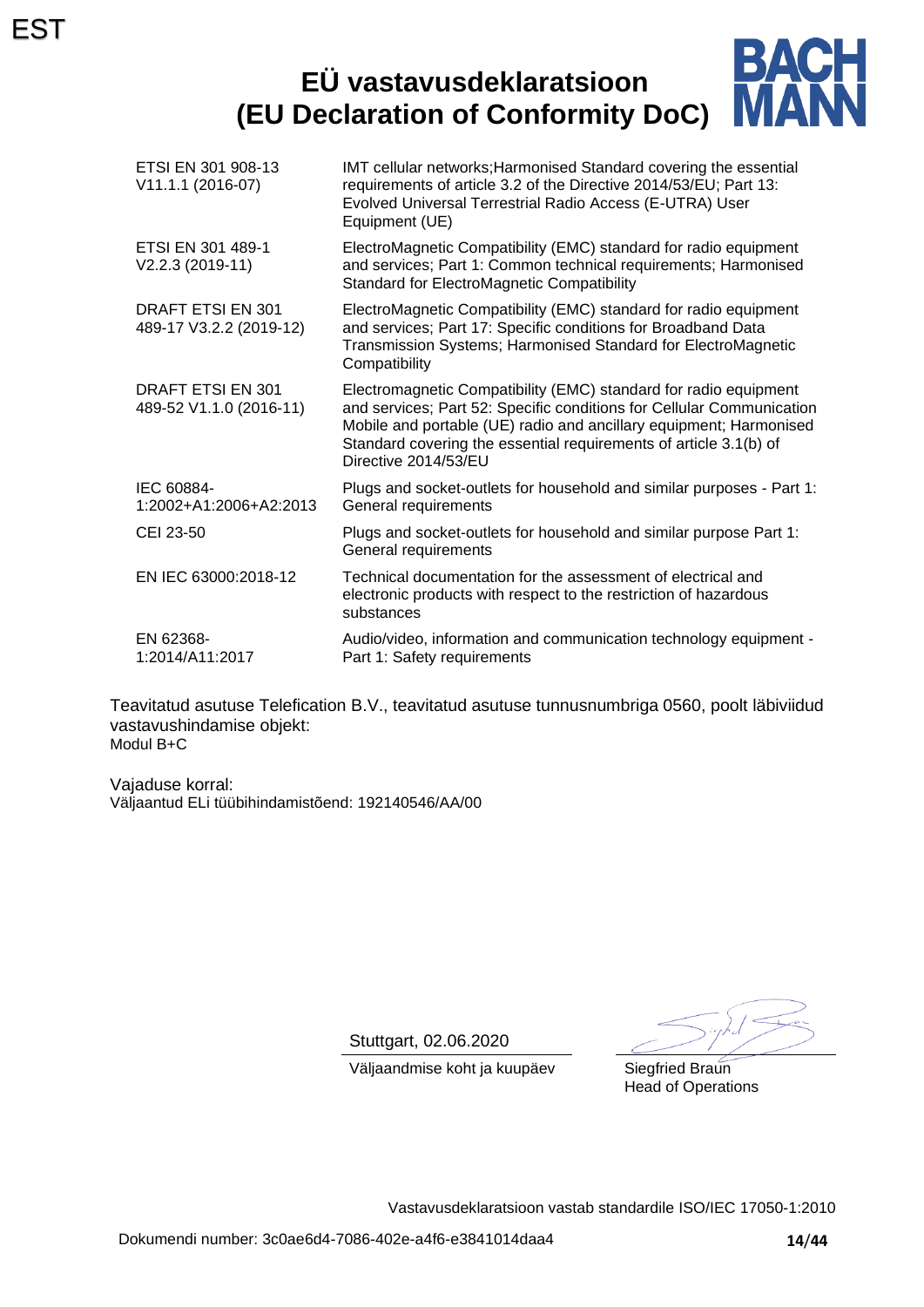**EU:n vaatimustenmukaisuusvakuutus (DoC)**



Täten me, **Bachmann GmbH Ernsthaldenstr. 33 70565 Stuttgart Deutschland**

vakuutamme, että tämä vaatimustenmukaisuusvakuutus on julkaistu yksinomaisella vastuullamme ja että tuote

| Tuotteen kuvaus:       | DESK, DESK 2, DESK RAIL, DESK 2 ALU BLACK, POWER FRAME;<br>P40 sockets; iotspot; USB-A Charger                  |
|------------------------|-----------------------------------------------------------------------------------------------------------------|
| Tuotteen nimi (nimet): | DESK / DESK 2 / DESK RAIL / DESK 2 ALU BLACK / POWER FRAME<br>iotspot (LTE-M, GSM, BLE)                         |
| Tavaramerkki:          | <b>BACHMANN</b>                                                                                                 |
| Tuotenumero:           | 902.840, 902.841, 902.842, 902.843, 902.844, 902.845, 937.209,<br>937.210, 941.209, 941.210, 902.0288, 902.0289 |

Vakuutuksen kohde:

FI



Kuva 1: DESK 2 iotspot (LTE-M, GSM, BLE)

on Euroopan unionin laitetta koskevan yhdenmukaistetun lainsäädännön mukainen

- 2009/125/EG Eco Design Directive
- 2011/65/EU RoHS2 Directive
- 2014/35/EU Low Voltage Directive
- 2014/53/EU Radio Equipment Directive
- 2015/863/EU Delegated Directive to amending Annex II of Directive (RoHS3)

#### Sovellettu on seuraavia standardeja

| ETSI EN 300 328 V2.2.2<br>$(2019-07)$  | Wideband transmission systems; Data transmission equipment<br>operating in the 2,4 GHz ISM band and using wide band modulation<br>techniques; Harmonised Standard covering the essential<br>requirements of article 3.2 of Directive 2014/53/EU |
|----------------------------------------|-------------------------------------------------------------------------------------------------------------------------------------------------------------------------------------------------------------------------------------------------|
| ETSI EN 301 511 V12.5.1<br>$(2017-03)$ | Global System for Mobile communications (GSM); Mobile Stations<br>(MS) equipment; Harmonised Standard covering the essential<br>requirements of article 3.2 of Directive 2014/53/EU                                                             |
| ETSI EN 301 908-1<br>V11.1.1 (2016-07) | IMT cellular networks; Harmonised Standard covering the essential<br>requirements of article 3.2 of the Directive 2014/53/EU; Part 1:<br>Introduction and common requirements                                                                   |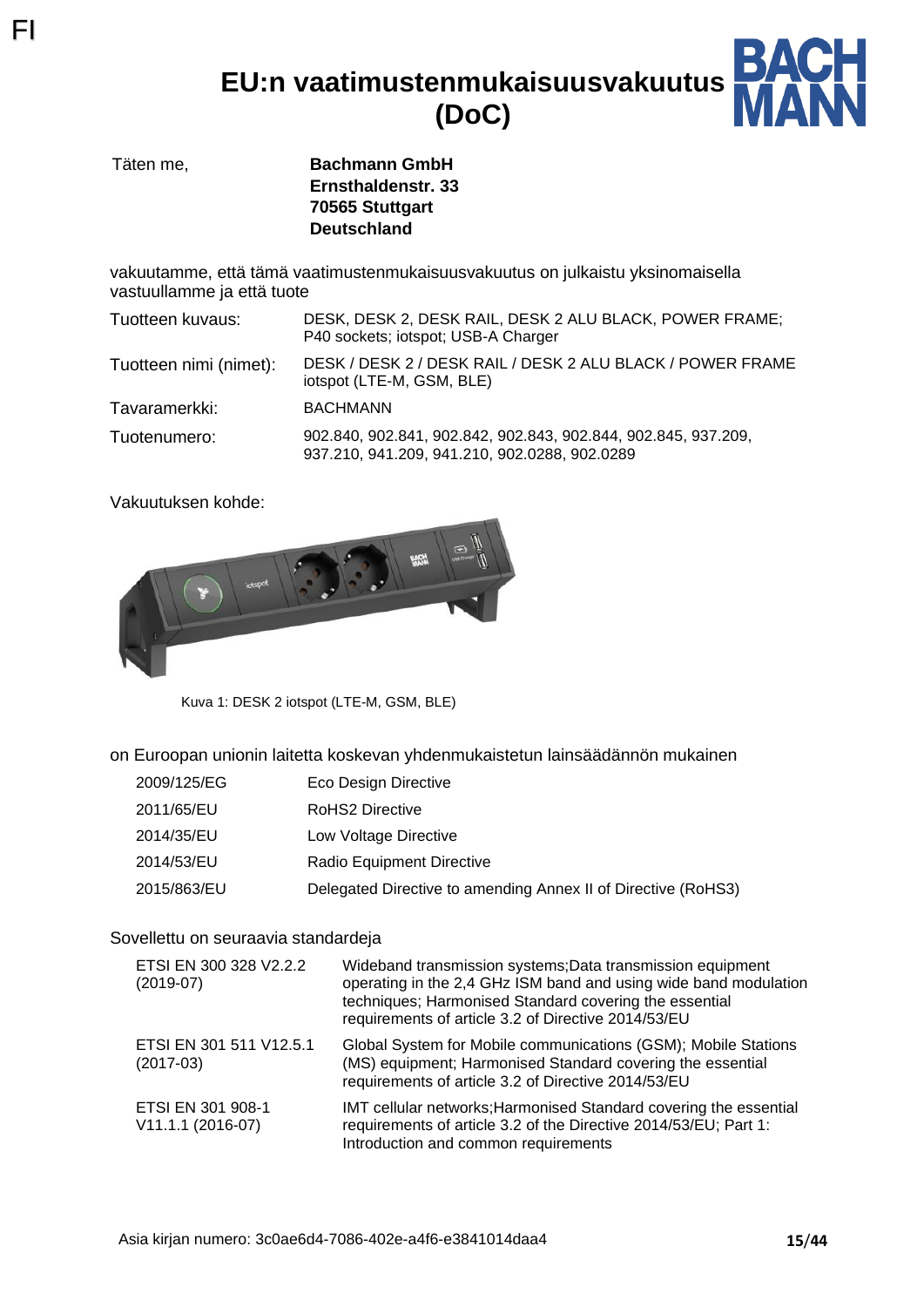**EU:n vaatimustenmukaisuusvakuutus (DoC)**



| ETSI EN 301 908-13<br>V11.1.1 (2016-07)      | IMT cellular networks; Harmonised Standard covering the essential<br>requirements of article 3.2 of the Directive 2014/53/EU; Part 13:<br>Evolved Universal Terrestrial Radio Access (E-UTRA) User<br>Equipment (UE)                                                                                         |
|----------------------------------------------|--------------------------------------------------------------------------------------------------------------------------------------------------------------------------------------------------------------------------------------------------------------------------------------------------------------|
| ETSI EN 301 489-1<br>V2.2.3 (2019-11)        | ElectroMagnetic Compatibility (EMC) standard for radio equipment<br>and services; Part 1: Common technical requirements; Harmonised<br><b>Standard for ElectroMagnetic Compatibility</b>                                                                                                                     |
| DRAFT ETSI EN 301<br>489-17 V3.2.2 (2019-12) | ElectroMagnetic Compatibility (EMC) standard for radio equipment<br>and services; Part 17: Specific conditions for Broadband Data<br>Transmission Systems; Harmonised Standard for ElectroMagnetic<br>Compatibility                                                                                          |
| DRAFT ETSI EN 301<br>489-52 V1.1.0 (2016-11) | Electromagnetic Compatibility (EMC) standard for radio equipment<br>and services; Part 52: Specific conditions for Cellular Communication<br>Mobile and portable (UE) radio and ancillary equipment; Harmonised<br>Standard covering the essential requirements of article 3.1(b) of<br>Directive 2014/53/EU |
| IEC 60884-<br>1:2002+A1:2006+A2:2013         | Plugs and socket-outlets for household and similar purposes - Part 1:<br>General requirements                                                                                                                                                                                                                |
| CEI 23-50                                    | Plugs and socket-outlets for household and similar purpose Part 1:<br>General requirements                                                                                                                                                                                                                   |
| EN IEC 63000:2018-12                         | Technical documentation for the assessment of electrical and<br>electronic products with respect to the restriction of hazardous<br>substances                                                                                                                                                               |
| EN 62368-<br>1:2014/A11:2017                 | Audio/video, information and communication technology equipment -<br>Part 1: Safety requirements                                                                                                                                                                                                             |

Ilmoitettu laitos Telefication B.V., ja ilmoitetun laitoksen numero 0560: Moduuli B+C

Joihin sovelletaan: Myönnetty EU:n tyyppihyväksyntä: 192140546/AA/00

FI

Stuttgart, 02.06.2020

Paikka ja päiväys Siegfried Braun

Head of Operations

Vaatimustenmukaisuusvakuutus on ISO/IEC 17050-1:2010 -standardin mukainen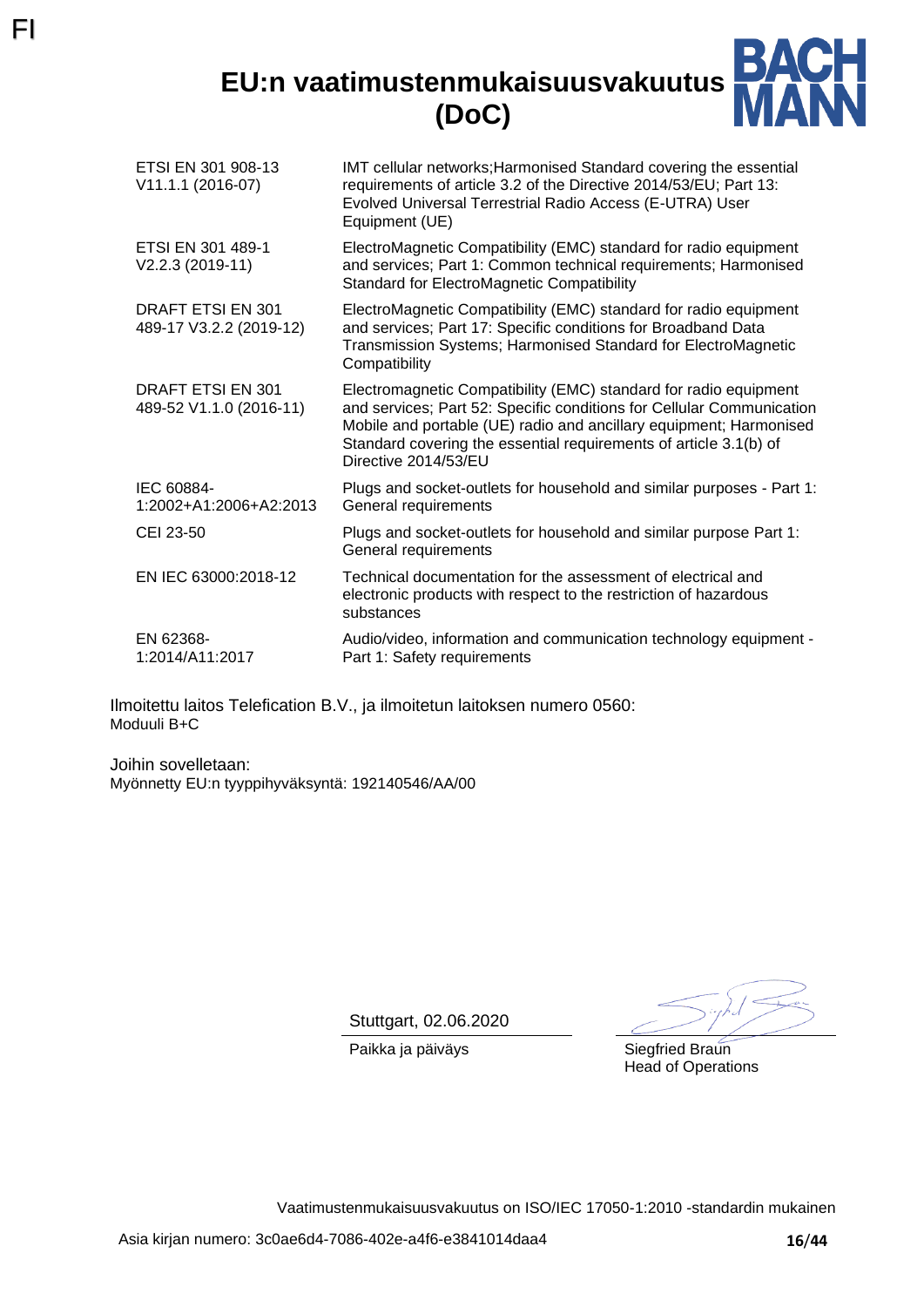

Par la présente, nous, **Bachmann GmbH Ernsthaldenstr. 33 70565 Stuttgart Deutschland**

déclarons que la présente déclaration de conformité est émise sous notre seule responsabilité et que le produit suivant

| Description du produit : | DESK, DESK 2, DESK RAIL, DESK 2 ALU BLACK, POWER FRAME;<br>P40 sockets; iotspot; USB-A Charger                  |
|--------------------------|-----------------------------------------------------------------------------------------------------------------|
| Désignation(s) du type : | DESK / DESK 2 / DESK RAIL / DESK 2 ALU BLACK / POWER FRAME<br>iotspot (LTE-M, GSM, BLE)                         |
| Marque déposée :         | <b>BACHMANN</b>                                                                                                 |
| Numéro d'article :       | 902.840, 902.841, 902.842, 902.843, 902.844, 902.845, 937.209,<br>937.210, 941.209, 941.210, 902.0288, 902.0289 |

Objet de la déclaration:



Figure 1 : DESK 2 iotspot (LTE-M, GSM, BLE)

est conforme à la législation harmonisée correspondante de l'Union

- 2009/125/EG Eco Design Directive
- 2011/65/EU RoHS2 Directive
- 2014/35/EU Low Voltage Directive
- 2014/53/EU Radio Equipment Directive
- 2015/863/EU Delegated Directive to amending Annex II of Directive (RoHS3)

#### en référence aux normes suivantes appliquées

| ETSI EN 300 328 V2.2.2<br>$(2019-07)$  | Wideband transmission systems; Data transmission equipment<br>operating in the 2,4 GHz ISM band and using wide band modulation<br>techniques; Harmonised Standard covering the essential<br>requirements of article 3.2 of Directive 2014/53/EU |
|----------------------------------------|-------------------------------------------------------------------------------------------------------------------------------------------------------------------------------------------------------------------------------------------------|
| ETSI EN 301 511 V12.5.1<br>$(2017-03)$ | Global System for Mobile communications (GSM); Mobile Stations<br>(MS) equipment; Harmonised Standard covering the essential<br>requirements of article 3.2 of Directive 2014/53/EU                                                             |
| ETSI EN 301 908-1<br>V11.1.1 (2016-07) | IMT cellular networks; Harmonised Standard covering the essential<br>requirements of article 3.2 of the Directive 2014/53/EU; Part 1:<br>Introduction and common requirements                                                                   |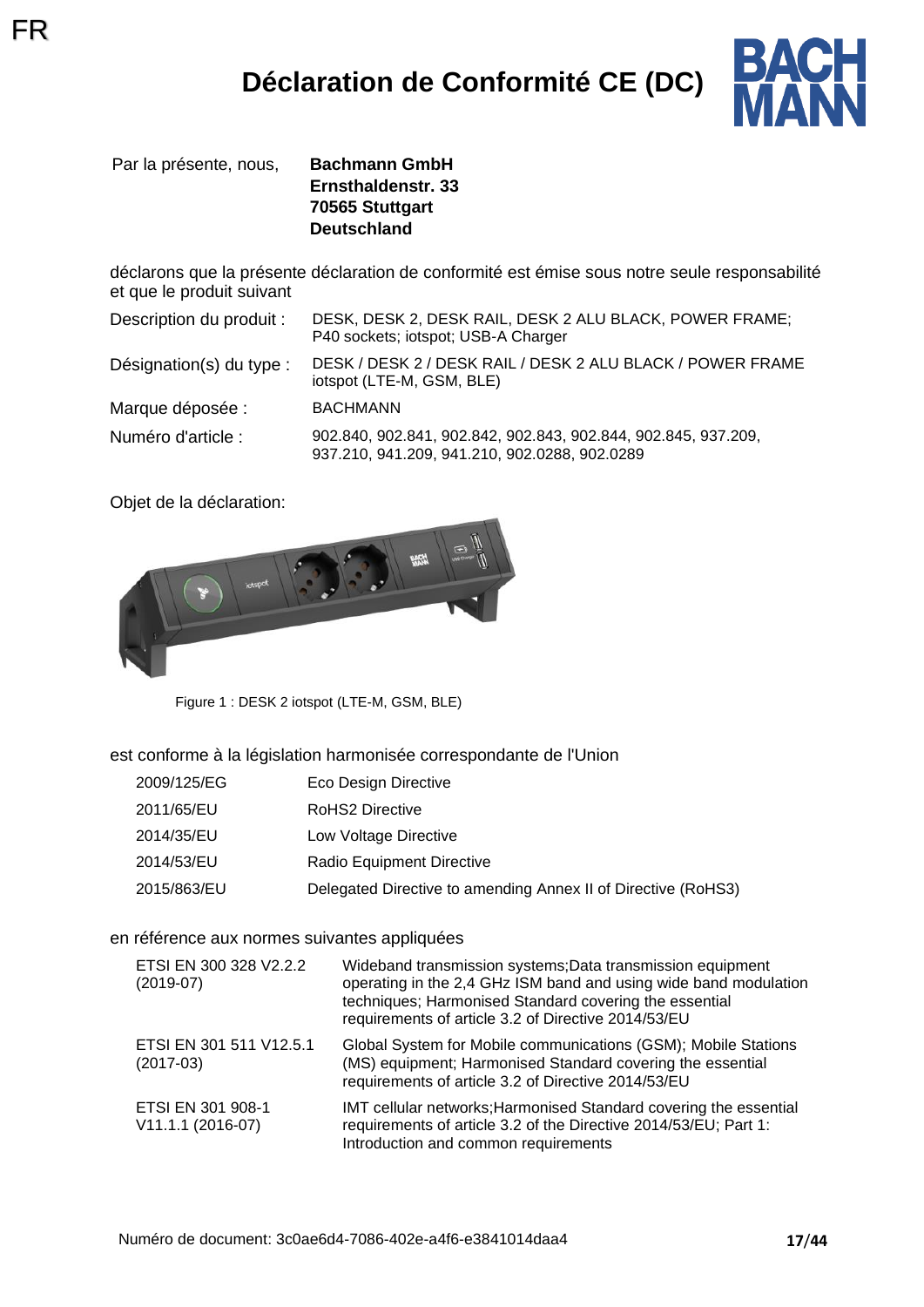## **Déclaration de Conformité CE (DC)**



| ETSI EN 301 908-13<br>V11.1.1 (2016-07)      | IMT cellular networks; Harmonised Standard covering the essential<br>requirements of article 3.2 of the Directive 2014/53/EU; Part 13:<br>Evolved Universal Terrestrial Radio Access (E-UTRA) User<br>Equipment (UE)                                                                                         |
|----------------------------------------------|--------------------------------------------------------------------------------------------------------------------------------------------------------------------------------------------------------------------------------------------------------------------------------------------------------------|
| ETSI EN 301 489-1<br>V2.2.3 (2019-11)        | ElectroMagnetic Compatibility (EMC) standard for radio equipment<br>and services; Part 1: Common technical requirements; Harmonised<br><b>Standard for ElectroMagnetic Compatibility</b>                                                                                                                     |
| DRAFT ETSI EN 301<br>489-17 V3.2.2 (2019-12) | ElectroMagnetic Compatibility (EMC) standard for radio equipment<br>and services; Part 17: Specific conditions for Broadband Data<br>Transmission Systems; Harmonised Standard for ElectroMagnetic<br>Compatibility                                                                                          |
| DRAFT ETSI EN 301<br>489-52 V1.1.0 (2016-11) | Electromagnetic Compatibility (EMC) standard for radio equipment<br>and services; Part 52: Specific conditions for Cellular Communication<br>Mobile and portable (UE) radio and ancillary equipment; Harmonised<br>Standard covering the essential requirements of article 3.1(b) of<br>Directive 2014/53/EU |
| IEC 60884-<br>1:2002+A1:2006+A2:2013         | Plugs and socket-outlets for household and similar purposes - Part 1:<br>General requirements                                                                                                                                                                                                                |
| CEI 23-50                                    | Plugs and socket-outlets for household and similar purpose Part 1:<br>General requirements                                                                                                                                                                                                                   |
| EN IEC 63000:2018-12                         | Technical documentation for the assessment of electrical and<br>electronic products with respect to the restriction of hazardous<br>substances                                                                                                                                                               |
| EN 62368-<br>1:2014/A11:2017                 | Audio/video, information and communication technology equipment -<br>Part 1: Safety requirements                                                                                                                                                                                                             |

L'organisme notifié Telefication B.V., avec le numéro d'organisme notifié 0560 a effectué : Modules B+C

Le cas échéant : L'attestation d'examen de type UE délivrée : 192140546/AA/00

Stuttgart, 02.06.2020

Lieu et date de délivrance Siegfried Braun

Head of Operations

Déclaration de conformité conforme à l'ISO/IEC 17050-1:2010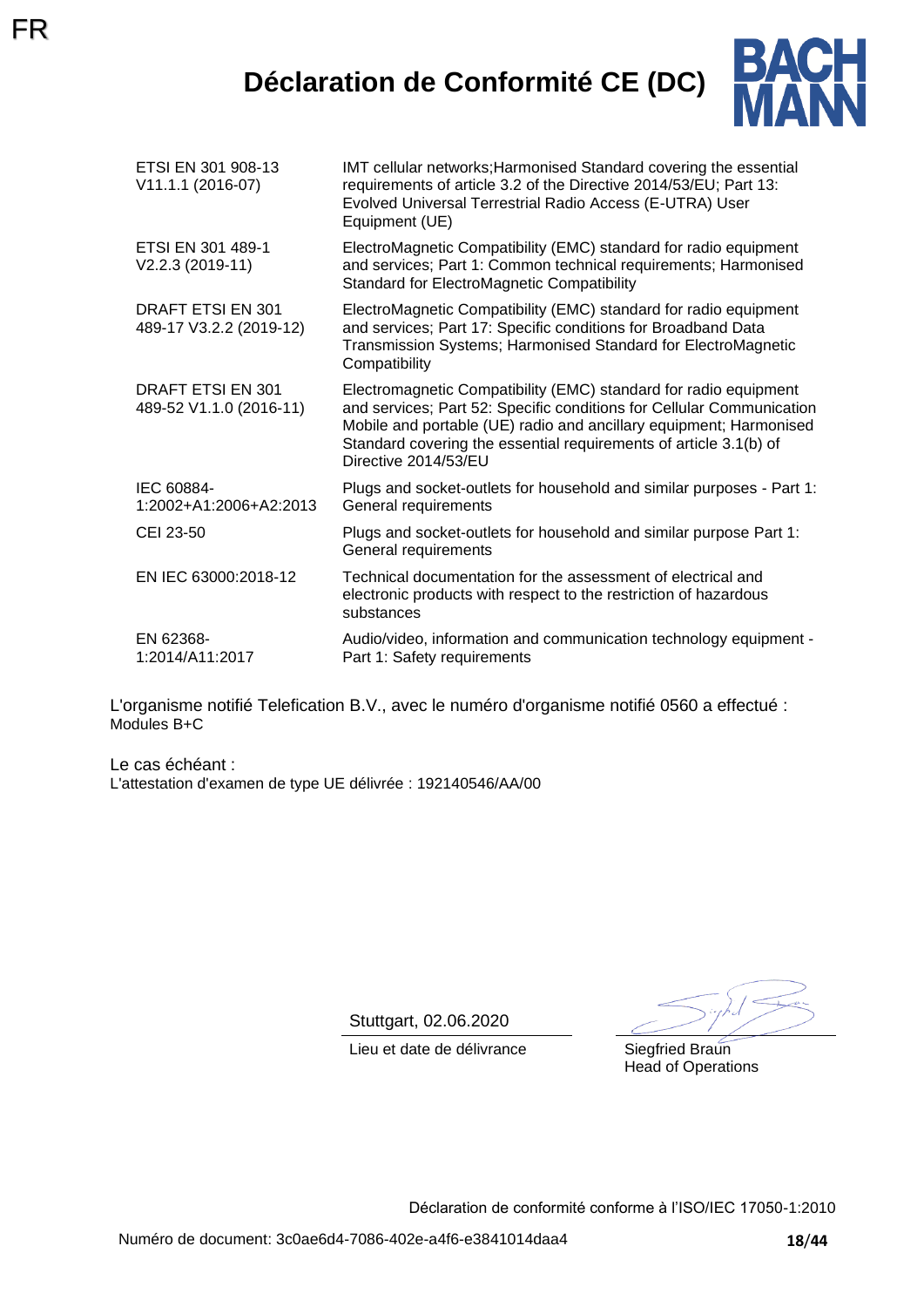# **Δήλωση συμμόρφωσης ΕΕ (ΔΣ)**



Με το παρόν η εταιρεία, **Bachmann GmbH Ernsthaldenstr. 33 70565 Stuttgart Deutschland**

GR

δηλώνει ότι η παρούσα δήλωση συμμόρφωσης (ΔΣ) εκδίδεται με δική μας αποκλειστική ευθύνη και ότι το προϊόν αυτό

| Περιγραφή προϊόντος: | DESK, DESK 2, DESK RAIL, DESK 2 ALU BLACK, POWER FRAME;<br>P40 sockets; iotspot; USB-A Charger                  |
|----------------------|-----------------------------------------------------------------------------------------------------------------|
| Ονομασία τύπου:      | DESK / DESK 2 / DESK RAIL / DESK 2 ALU BLACK / POWER FRAME<br>iotspot (LTE-M, GSM, BLE)                         |
| Εμπορικό σήμα:       | <b>BACHMANN</b>                                                                                                 |
| Κωδικός προϊόντος:   | 902.840, 902.841, 902.842, 902.843, 902.844, 902.845, 937.209,<br>937.210, 941.209, 941.210, 902.0288, 902.0289 |

Αντικείμενο της δήλωσης:



Εικόνα 1: DESK 2 iotspot (LTE-M, GSM, BLE)

συμμορφώνεται με τη σχετική ενωσιακή νομοθεσία εναρμόνισης

- 2009/125/EG Eco Design Directive
- 2011/65/EU RoHS2 Directive
- 2014/35/EU Low Voltage Directive
- 2014/53/EU Radio Equipment Directive
- 2015/863/EU Delegated Directive to amending Annex II of Directive (RoHS3)

#### σε σχέση με τα ακόλουθα ισχύοντα πρότυπα

| ETSI EN 300 328 V2.2.2<br>$(2019-07)$  | Wideband transmission systems; Data transmission equipment<br>operating in the 2,4 GHz ISM band and using wide band modulation<br>techniques; Harmonised Standard covering the essential<br>requirements of article 3.2 of Directive 2014/53/EU |
|----------------------------------------|-------------------------------------------------------------------------------------------------------------------------------------------------------------------------------------------------------------------------------------------------|
| ETSI EN 301 511 V12.5.1<br>$(2017-03)$ | Global System for Mobile communications (GSM); Mobile Stations<br>(MS) equipment; Harmonised Standard covering the essential<br>requirements of article 3.2 of Directive 2014/53/EU                                                             |
| ETSI EN 301 908-1<br>V11.1.1 (2016-07) | IMT cellular networks; Harmonised Standard covering the essential<br>requirements of article 3.2 of the Directive 2014/53/EU; Part 1:<br>Introduction and common requirements                                                                   |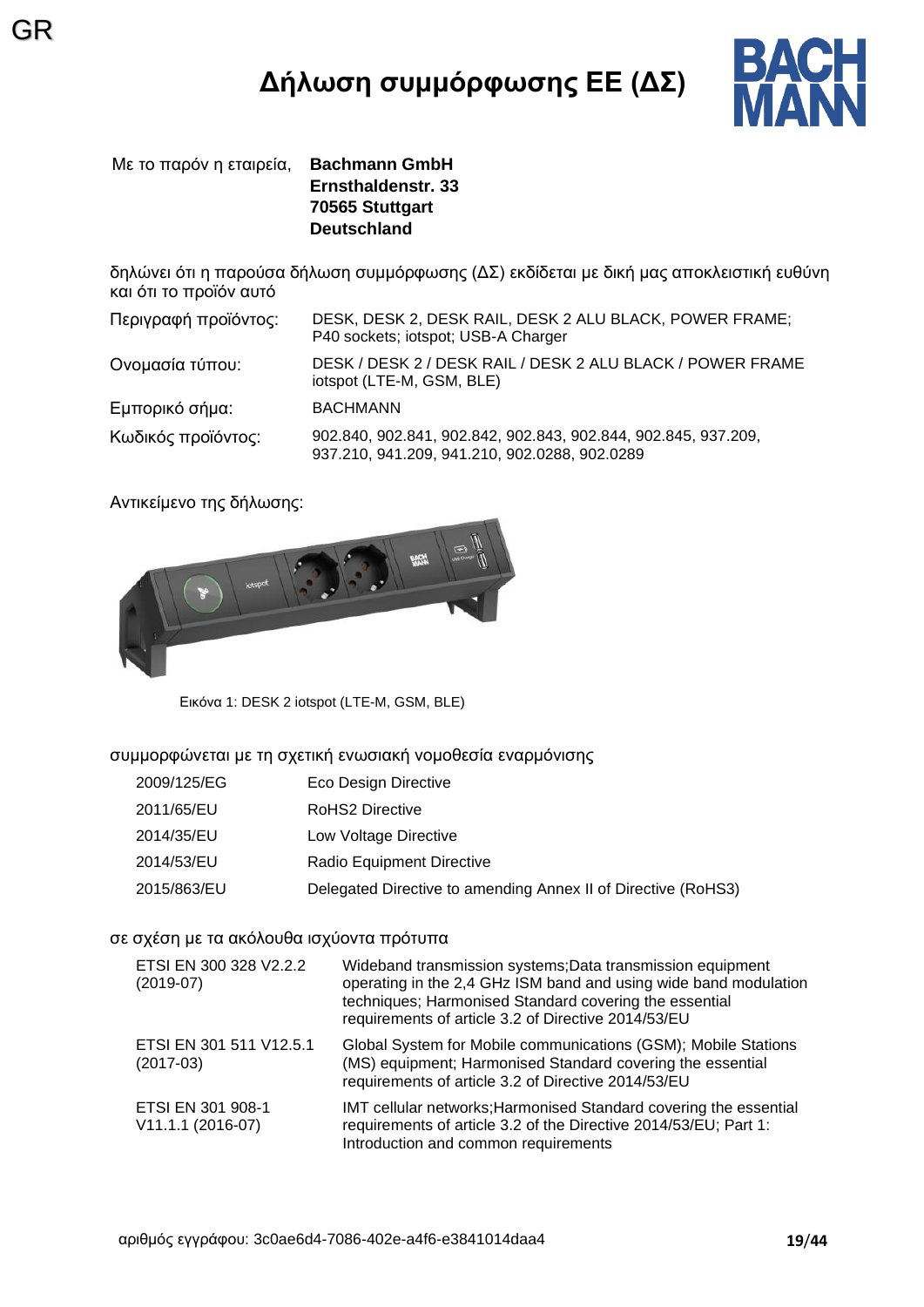## **Δήλωση συμμόρφωσης ΕΕ (ΔΣ)**

GR



| ETSI EN 301 908-13<br>V11.1.1 (2016-07)             | IMT cellular networks; Harmonised Standard covering the essential<br>requirements of article 3.2 of the Directive 2014/53/EU; Part 13:<br>Evolved Universal Terrestrial Radio Access (E-UTRA) User<br>Equipment (UE)                                                                                         |
|-----------------------------------------------------|--------------------------------------------------------------------------------------------------------------------------------------------------------------------------------------------------------------------------------------------------------------------------------------------------------------|
| ETSI EN 301 489-1<br>V2.2.3 (2019-11)               | ElectroMagnetic Compatibility (EMC) standard for radio equipment<br>and services; Part 1: Common technical requirements; Harmonised<br><b>Standard for ElectroMagnetic Compatibility</b>                                                                                                                     |
| <b>DRAFT ETSI EN 301</b><br>489-17 V3.2.2 (2019-12) | ElectroMagnetic Compatibility (EMC) standard for radio equipment<br>and services; Part 17: Specific conditions for Broadband Data<br>Transmission Systems; Harmonised Standard for ElectroMagnetic<br>Compatibility                                                                                          |
| <b>DRAFT ETSI EN 301</b><br>489-52 V1.1.0 (2016-11) | Electromagnetic Compatibility (EMC) standard for radio equipment<br>and services; Part 52: Specific conditions for Cellular Communication<br>Mobile and portable (UE) radio and ancillary equipment; Harmonised<br>Standard covering the essential requirements of article 3.1(b) of<br>Directive 2014/53/EU |
| IEC 60884-<br>1:2002+A1:2006+A2:2013                | Plugs and socket-outlets for household and similar purposes - Part 1:<br>General requirements                                                                                                                                                                                                                |
| CEI 23-50                                           | Plugs and socket-outlets for household and similar purpose Part 1:<br>General requirements                                                                                                                                                                                                                   |
| EN IEC 63000:2018-12                                | Technical documentation for the assessment of electrical and<br>electronic products with respect to the restriction of hazardous<br>substances                                                                                                                                                               |
| EN 62368-<br>1:2014/A11:2017                        | Audio/video, information and communication technology equipment -<br>Part 1: Safety requirements                                                                                                                                                                                                             |
|                                                     |                                                                                                                                                                                                                                                                                                              |

Ο κοινοποιημένος οργανισμός Telefication B.V. με αριθμό κοινοποιημένου οργανισμού 0560 πραγματοποίησε: Ενότητα B+C

Όπου ισχύει: Το εκδοθέν πιστοποιητικό εξέτασης τύπου ΕΕ: 192140546/AA/00

Stuttgart, 02.06.2020

Τόπος και ημερομηνία έκδοσης

Siegfried Braun Head of Operations

Η δήλωση συμμόρφωσης συμμορφώνεται με το ISO/IEC 17050-1:2010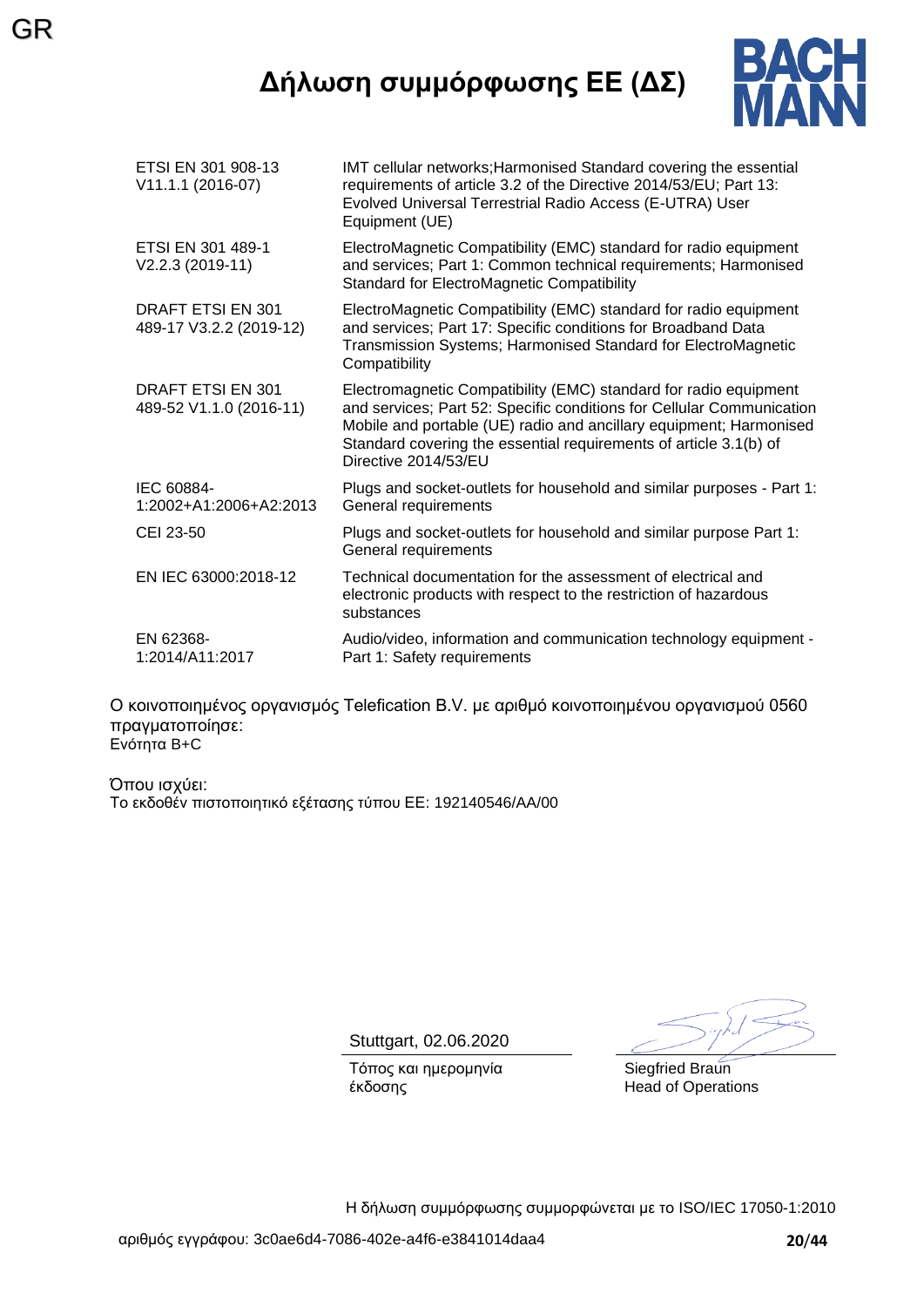## **EU izjava o sukladnosti (dokument)**



Mi, **Bachmann GmbH Ernsthaldenstr. 33 70565 Stuttgart Deutschland**

izjavljujemo da je ovaj dokument izdan pod našom isključivom odgovornošću i da je proizvod

Naziv proizvoda: DESK, DESK 2, DESK RAIL, DESK 2 ALU BLACK, POWER FRAME; P40 sockets; iotspot; USB-A Charger Oznaka/oznake tipa: DESK / DESK 2 / DESK RAIL / DESK 2 ALU BLACK / POWER FRAME

Trgovački naziv: BACHMANN

Broj artikla: 902.840, 902.841, 902.842, 902.843, 902.844, 902.845, 937.209, 937.210, 941.209, 941.210, 902.0288, 902.0289

iotspot (LTE-M, GSM, BLE)

Predmet izjave:



Slika 1: DESK 2 iotspot (LTE-M, GSM, BLE)

#### sukladan s odgovarajućim usklađenim propisima Unije

| 2009/125/EG | Eco Design Directive                                          |
|-------------|---------------------------------------------------------------|
| 2011/65/EU  | RoHS2 Directive                                               |
| 2014/35/EU  | Low Voltage Directive                                         |
| 2014/53/EU  | Radio Equipment Directive                                     |
| 2015/863/EU | Delegated Directive to amending Annex II of Directive (RoHS3) |

#### koji se odnose na sljedeće vrijedeće norme

| ETSI EN 300 328 V2.2.2<br>$(2019-07)$     | Wideband transmission systems; Data transmission equipment<br>operating in the 2,4 GHz ISM band and using wide band modulation<br>techniques; Harmonised Standard covering the essential<br>requirements of article 3.2 of Directive 2014/53/EU |
|-------------------------------------------|-------------------------------------------------------------------------------------------------------------------------------------------------------------------------------------------------------------------------------------------------|
| ETSI EN 301 511 V12.5.1<br>$(2017-03)$    | Global System for Mobile communications (GSM); Mobile Stations<br>(MS) equipment; Harmonised Standard covering the essential<br>requirements of article 3.2 of Directive 2014/53/EU                                                             |
| ETSI EN 301 908-1<br>V11.1.1 (2016-07)    | IMT cellular networks; Harmonised Standard covering the essential<br>requirements of article 3.2 of the Directive 2014/53/EU; Part 1:<br>Introduction and common requirements                                                                   |
| ETSI EN 301 908-13<br>$V11.1.1 (2016-07)$ | IMT cellular networks; Harmonised Standard covering the essential<br>requirements of article 3.2 of the Directive 2014/53/EU; Part 13:                                                                                                          |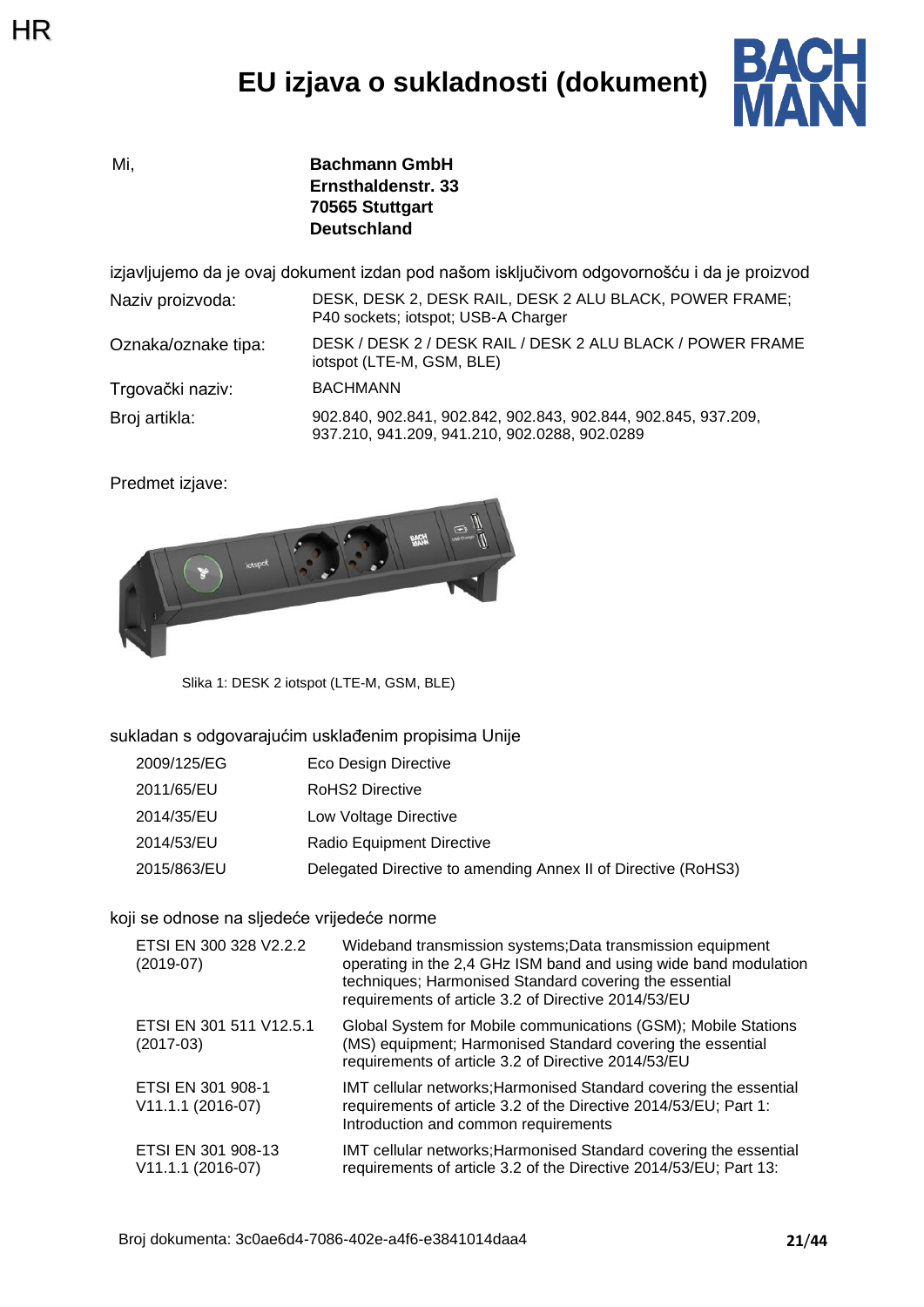### **EU izjava o sukladnosti (dokument)**

Evolved Universal Terrestrial Radio Access (E-UTRA) User



|                                              | Equipment (UE)                                                                                                                                                                                                                                                                                               |
|----------------------------------------------|--------------------------------------------------------------------------------------------------------------------------------------------------------------------------------------------------------------------------------------------------------------------------------------------------------------|
| ETSI EN 301 489-1<br>V2.2.3 (2019-11)        | ElectroMagnetic Compatibility (EMC) standard for radio equipment<br>and services; Part 1: Common technical requirements; Harmonised<br><b>Standard for ElectroMagnetic Compatibility</b>                                                                                                                     |
| DRAFT ETSI EN 301<br>489-17 V3.2.2 (2019-12) | ElectroMagnetic Compatibility (EMC) standard for radio equipment<br>and services; Part 17: Specific conditions for Broadband Data<br>Transmission Systems; Harmonised Standard for ElectroMagnetic<br>Compatibility                                                                                          |
| DRAFT ETSI EN 301<br>489-52 V1.1.0 (2016-11) | Electromagnetic Compatibility (EMC) standard for radio equipment<br>and services; Part 52: Specific conditions for Cellular Communication<br>Mobile and portable (UE) radio and ancillary equipment; Harmonised<br>Standard covering the essential requirements of article 3.1(b) of<br>Directive 2014/53/EU |
| IEC 60884-<br>1:2002+A1:2006+A2:2013         | Plugs and socket-outlets for household and similar purposes - Part 1:<br>General requirements                                                                                                                                                                                                                |
| CEI 23-50                                    | Plugs and socket-outlets for household and similar purpose Part 1:<br>General requirements                                                                                                                                                                                                                   |
| EN IEC 63000:2018-12                         | Technical documentation for the assessment of electrical and<br>electronic products with respect to the restriction of hazardous<br>substances                                                                                                                                                               |
| EN 62368-<br>1:2014/A11:2017                 | Audio/video, information and communication technology equipment -<br>Part 1: Safety requirements                                                                                                                                                                                                             |

Prijavljeno tijelo, Telefication B.V., s brojem prijavljenog tijela 0560, provelo je: moduli B i C

Ako je primjenljivo: Izdana potvrda o EU ispitivanju tipa: 192140546/AA/00

HR

Stuttgart, 02.06.2020

Mjesto i datum izdavanja **Siegfried Braun** 

Head of Operations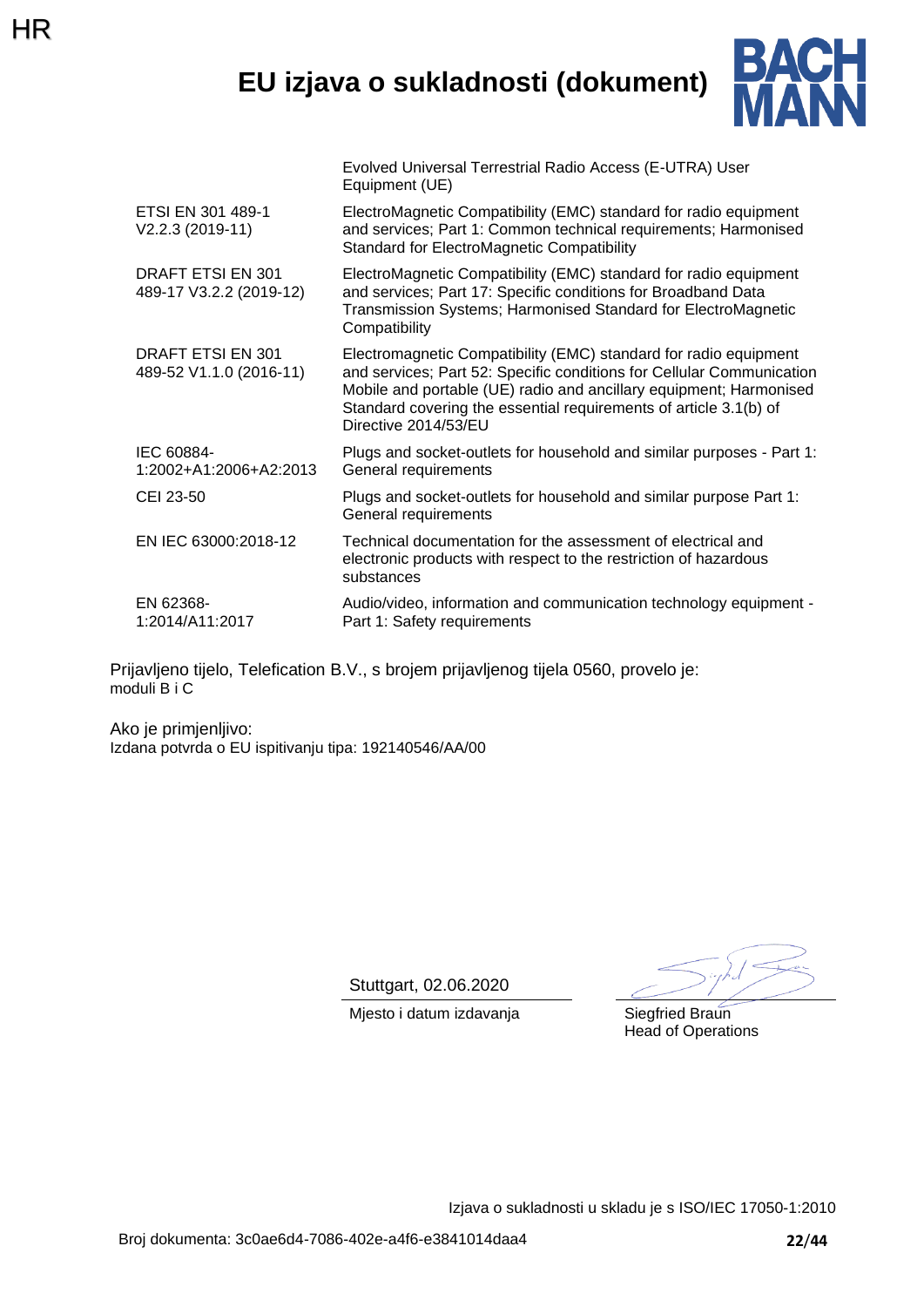## **EU-megfelelőségi nyilatkozat**



| Alulírott. | <b>Bachmann GmbH</b> |
|------------|----------------------|
|            | Ernsthaldenstr. 33   |
|            | 70565 Stuttgart      |
|            | <b>Deutschland</b>   |

ezúton nyilatkozunk, hogy ezt a megfelelőségi nyilatkozatot felelősségünk teljes tudatában állítottuk ki, és hogy a következő termék

| Termék megnevezése:  | DESK, DESK 2, DESK RAIL, DESK 2 ALU BLACK, POWER FRAME;<br>P40 sockets; iotspot; USB-A Charger                  |
|----------------------|-----------------------------------------------------------------------------------------------------------------|
| Típusmegjelölés(ek): | DESK / DESK 2 / DESK RAIL / DESK 2 ALU BLACK / POWER FRAME<br>iotspot (LTE-M, GSM, BLE)                         |
| Védjegy:             | <b>BACHMANN</b>                                                                                                 |
| Cikkszám:            | 902.840, 902.841, 902.842, 902.843, 902.844, 902.845, 937.209,<br>937.210, 941.209, 941.210, 902.0288, 902.0289 |

A nyilatkozat tárgya:



1. ábra: DESK 2 iotspot (LTE-M, GSM, BLE)

összhangban van az Európai Unió vonatkozó harmonizációs jogszabályaival

- 2009/125/EG Eco Design Directive
- 2011/65/EU RoHS2 Directive
- 2014/35/EU Low Voltage Directive
- 2014/53/EU Radio Equipment Directive
- 2015/863/EU Delegated Directive to amending Annex II of Directive (RoHS3)

#### a következő alkalmazott szabványoknak megfelelően

| ETSI EN 300 328 V2.2.2<br>$(2019-07)$  | Wideband transmission systems; Data transmission equipment<br>operating in the 2,4 GHz ISM band and using wide band modulation<br>techniques; Harmonised Standard covering the essential<br>requirements of article 3.2 of Directive 2014/53/EU |
|----------------------------------------|-------------------------------------------------------------------------------------------------------------------------------------------------------------------------------------------------------------------------------------------------|
| ETSI EN 301 511 V12.5.1<br>$(2017-03)$ | Global System for Mobile communications (GSM); Mobile Stations<br>(MS) equipment; Harmonised Standard covering the essential<br>requirements of article 3.2 of Directive 2014/53/EU                                                             |
| ETSI EN 301 908-1<br>V11.1.1 (2016-07) | IMT cellular networks; Harmonised Standard covering the essential<br>requirements of article 3.2 of the Directive 2014/53/EU; Part 1:<br>Introduction and common requirements                                                                   |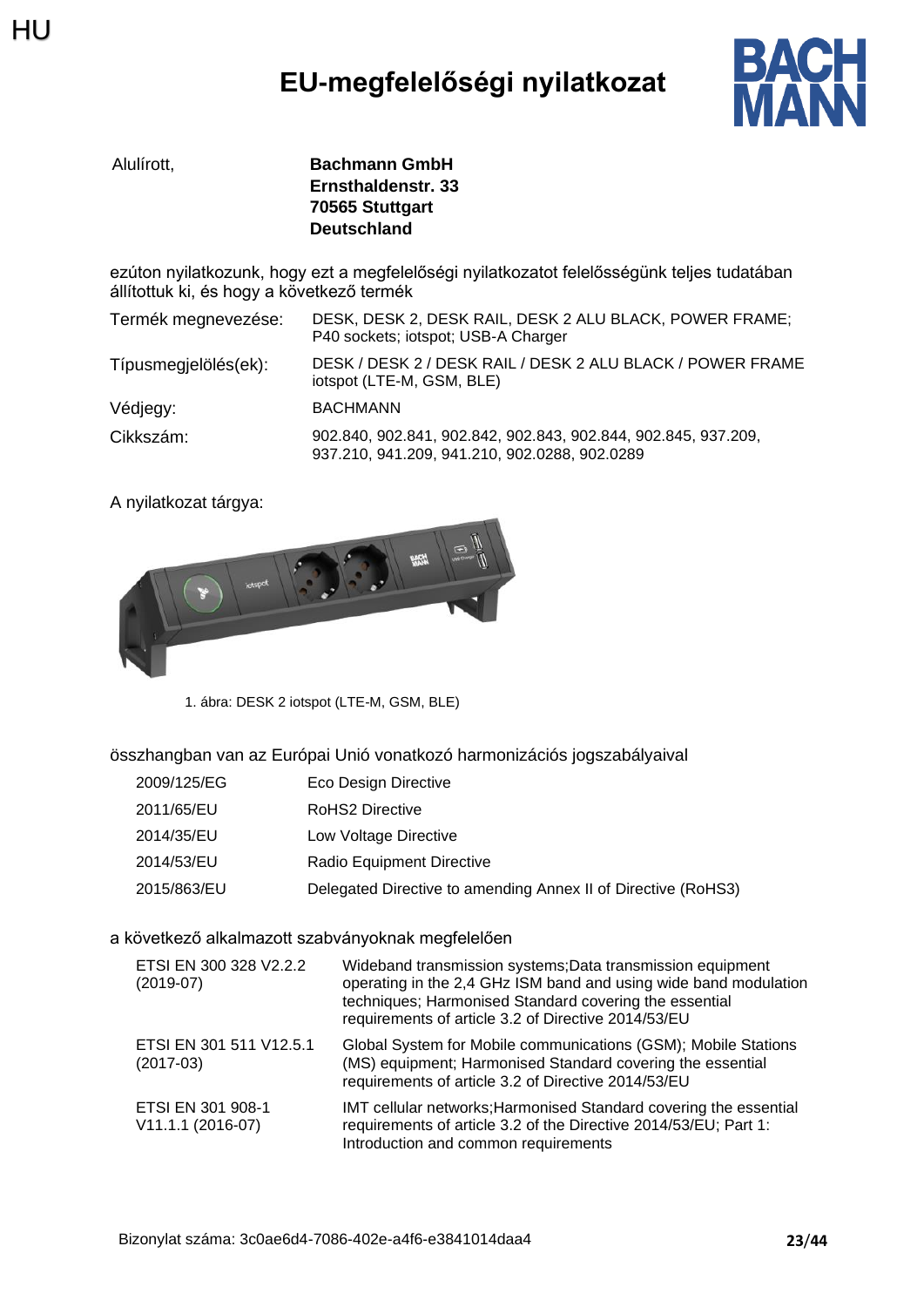## HU

## **EU-megfelelőségi nyilatkozat**



| ETSI EN 301 908-13<br>V11.1.1 (2016-07)      | IMT cellular networks; Harmonised Standard covering the essential<br>requirements of article 3.2 of the Directive 2014/53/EU; Part 13:<br>Evolved Universal Terrestrial Radio Access (E-UTRA) User<br>Equipment (UE)                                                                                         |
|----------------------------------------------|--------------------------------------------------------------------------------------------------------------------------------------------------------------------------------------------------------------------------------------------------------------------------------------------------------------|
| ETSI EN 301 489-1<br>V2.2.3 (2019-11)        | ElectroMagnetic Compatibility (EMC) standard for radio equipment<br>and services; Part 1: Common technical requirements; Harmonised<br><b>Standard for ElectroMagnetic Compatibility</b>                                                                                                                     |
| DRAFT ETSI EN 301<br>489-17 V3.2.2 (2019-12) | ElectroMagnetic Compatibility (EMC) standard for radio equipment<br>and services; Part 17: Specific conditions for Broadband Data<br>Transmission Systems; Harmonised Standard for ElectroMagnetic<br>Compatibility                                                                                          |
| DRAFT ETSI EN 301<br>489-52 V1.1.0 (2016-11) | Electromagnetic Compatibility (EMC) standard for radio equipment<br>and services; Part 52: Specific conditions for Cellular Communication<br>Mobile and portable (UE) radio and ancillary equipment; Harmonised<br>Standard covering the essential requirements of article 3.1(b) of<br>Directive 2014/53/EU |
| IEC 60884-<br>1:2002+A1:2006+A2:2013         | Plugs and socket-outlets for household and similar purposes - Part 1:<br>General requirements                                                                                                                                                                                                                |
| CEI 23-50                                    | Plugs and socket-outlets for household and similar purpose Part 1:<br>General requirements                                                                                                                                                                                                                   |
| EN IEC 63000:2018-12                         | Technical documentation for the assessment of electrical and<br>electronic products with respect to the restriction of hazardous<br>substances                                                                                                                                                               |
| EN 62368-<br>1:2014/A11:2017                 | Audio/video, information and communication technology equipment -<br>Part 1: Safety requirements                                                                                                                                                                                                             |

A 0560 bejelentett szervezeti azonosítóval rendelkező Telefication B.V. bejelentett szervezet által elvégezve: B+C modul

Amennyiben alkalmazandó: A kiállított EU-típusvizsgálati tanúsítvány: 192140546/AA/00

Stuttgart, 02.06.2020

Kiállítás helye és dátuma Siegfried Braun

Head of Operations

A megfelelőségi nyilatkozat megfelel az ISO/IEC 17050-1:2010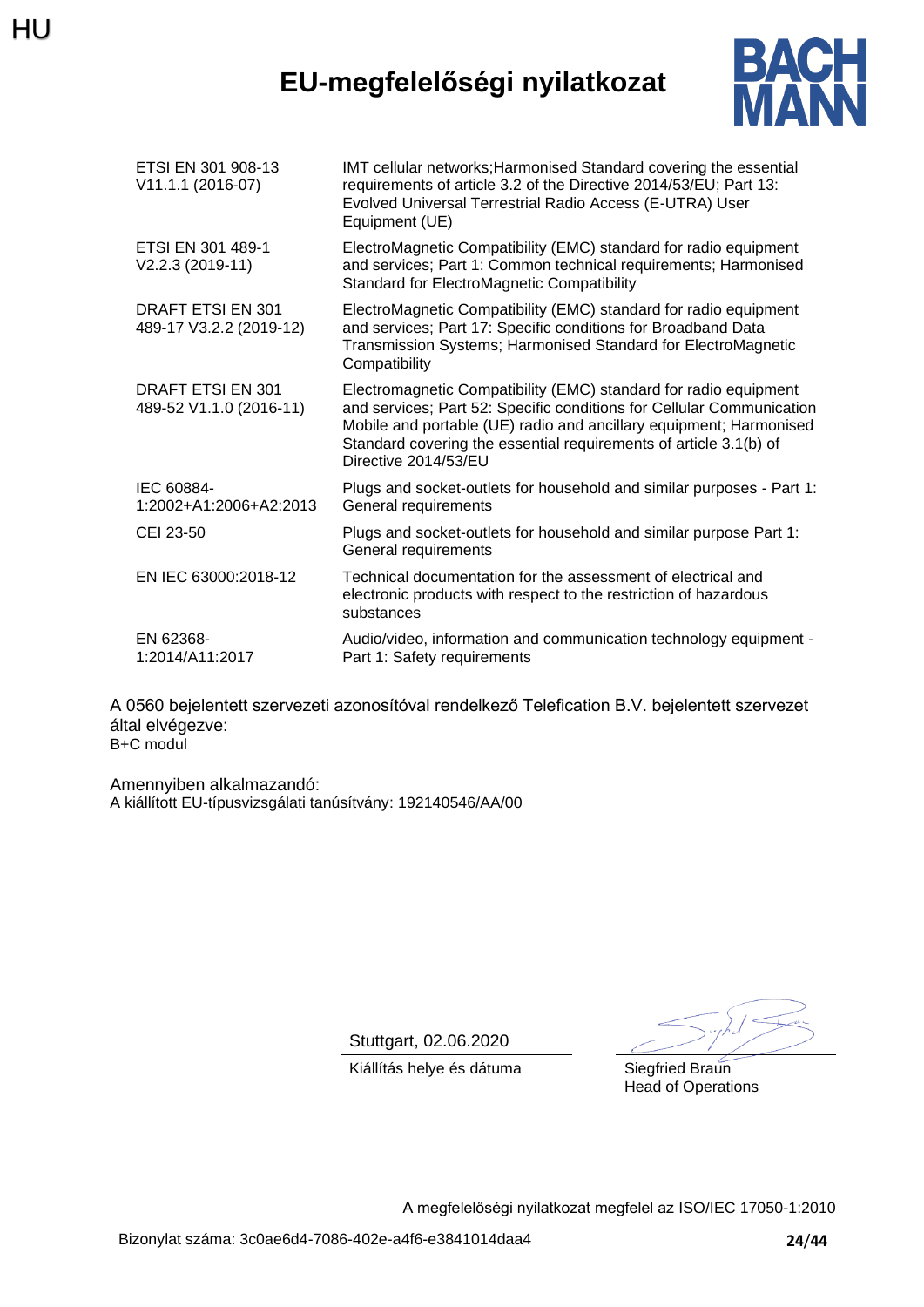### **Dichiarazione di conformità EU (DiCo)**



Con la presente la sottoscritta.

IT

**Bachmann GmbH Ernsthaldenstr. 33 70565 Stuttgart Deutschland**

dichiara che la presente DiCo è rilasciata sotto la propria esclusiva responsabilità e che il prodotto

| Descrizione prodotto:       | DESK, DESK 2, DESK RAIL, DESK 2 ALU BLACK, POWER FRAME;<br>P40 sockets; iotspot; USB-A Charger                  |
|-----------------------------|-----------------------------------------------------------------------------------------------------------------|
| Denominazione<br>modello/i: | DESK / DESK 2 / DESK RAIL / DESK 2 ALU BLACK / POWER FRAME<br>iotspot (LTE-M, GSM, BLE)                         |
| Marca:                      | <b>BACHMANN</b>                                                                                                 |
| Numero articolo:            | 902.840, 902.841, 902.842, 902.843, 902.844, 902.845, 937.209,<br>937.210, 941.209, 941.210, 902.0288, 902.0289 |

Oggetto della dichiarazione:



Figura 1: DESK 2 iotspot (LTE-M, GSM, BLE)

è conforme alla pertinente normativa di armonizzazione dell'Unione

- 2009/125/EG Eco Design Directive
- 2011/65/EU RoHS2 Directive
- 2014/35/EU Low Voltage Directive
- 2014/53/EU Radio Equipment Directive
- 2015/863/EU Delegated Directive to amending Annex II of Directive (RoHS3)

#### facendo riferimento ai seguenti standard applicati

| ETSI EN 300 328 V2.2.2<br>$(2019-07)$  | Wideband transmission systems; Data transmission equipment<br>operating in the 2,4 GHz ISM band and using wide band modulation<br>techniques; Harmonised Standard covering the essential<br>requirements of article 3.2 of Directive 2014/53/EU |
|----------------------------------------|-------------------------------------------------------------------------------------------------------------------------------------------------------------------------------------------------------------------------------------------------|
| ETSI EN 301 511 V12.5.1<br>$(2017-03)$ | Global System for Mobile communications (GSM); Mobile Stations<br>(MS) equipment; Harmonised Standard covering the essential<br>requirements of article 3.2 of Directive 2014/53/EU                                                             |
| ETSI EN 301 908-1<br>V11.1.1 (2016-07) | IMT cellular networks; Harmonised Standard covering the essential<br>requirements of article 3.2 of the Directive 2014/53/EU; Part 1:<br>Introduction and common requirements                                                                   |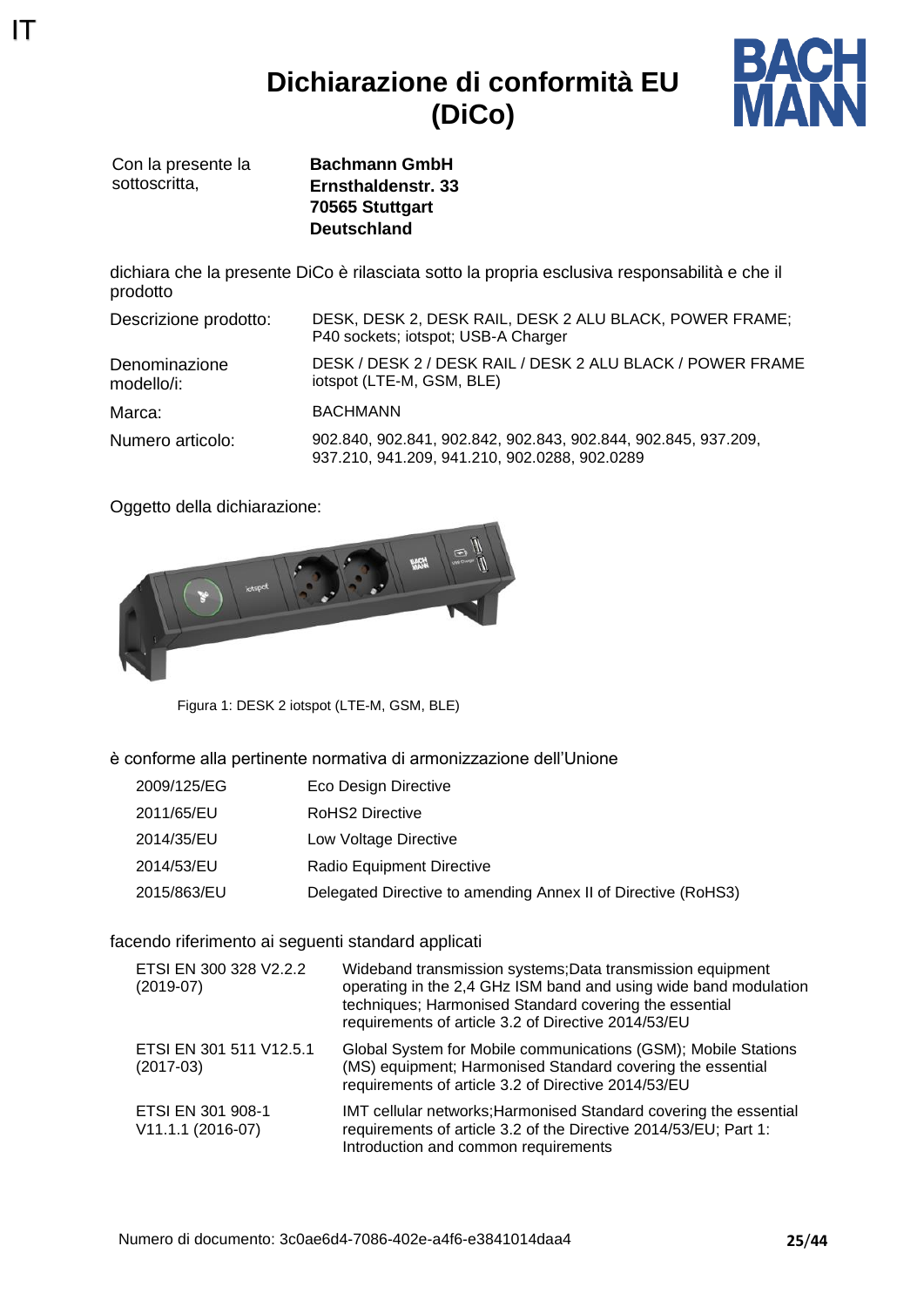### **Dichiarazione di conformità EU (DiCo)**



| ETSI EN 301 908-13<br>V11.1.1 (2016-07)             | IMT cellular networks; Harmonised Standard covering the essential<br>requirements of article 3.2 of the Directive 2014/53/EU; Part 13:<br>Evolved Universal Terrestrial Radio Access (E-UTRA) User<br>Equipment (UE)                                                                                         |
|-----------------------------------------------------|--------------------------------------------------------------------------------------------------------------------------------------------------------------------------------------------------------------------------------------------------------------------------------------------------------------|
| ETSI EN 301 489-1<br>V2.2.3 (2019-11)               | ElectroMagnetic Compatibility (EMC) standard for radio equipment<br>and services; Part 1: Common technical requirements; Harmonised<br><b>Standard for ElectroMagnetic Compatibility</b>                                                                                                                     |
| <b>DRAFT ETSI EN 301</b><br>489-17 V3.2.2 (2019-12) | ElectroMagnetic Compatibility (EMC) standard for radio equipment<br>and services; Part 17: Specific conditions for Broadband Data<br>Transmission Systems; Harmonised Standard for ElectroMagnetic<br>Compatibility                                                                                          |
| DRAFT ETSI EN 301<br>489-52 V1.1.0 (2016-11)        | Electromagnetic Compatibility (EMC) standard for radio equipment<br>and services; Part 52: Specific conditions for Cellular Communication<br>Mobile and portable (UE) radio and ancillary equipment; Harmonised<br>Standard covering the essential requirements of article 3.1(b) of<br>Directive 2014/53/EU |
| IEC 60884-<br>1:2002+A1:2006+A2:2013                | Plugs and socket-outlets for household and similar purposes - Part 1:<br>General requirements                                                                                                                                                                                                                |
| CEI 23-50                                           | Plugs and socket-outlets for household and similar purpose Part 1:<br>General requirements                                                                                                                                                                                                                   |
| EN IEC 63000:2018-12                                | Technical documentation for the assessment of electrical and<br>electronic products with respect to the restriction of hazardous<br>substances                                                                                                                                                               |
| EN 62368-<br>1:2014/A11:2017                        | Audio/video, information and communication technology equipment -<br>Part 1: Safety requirements                                                                                                                                                                                                             |

L'organismo notificato Telefication B.V., con numero d'identificazione 0560, effettuato: Modulo B+C

Ove applicabile: Certificato di esame EU del tipo rilasciato: 192140546/AA/00

IT

Stuttgart, 02.06.2020

Luogo e data di emissione Siegfried Braun

Head of Operations

La dichiarazione di conformità conforme allo stesso numero di ISO/IEC 17050-1:2010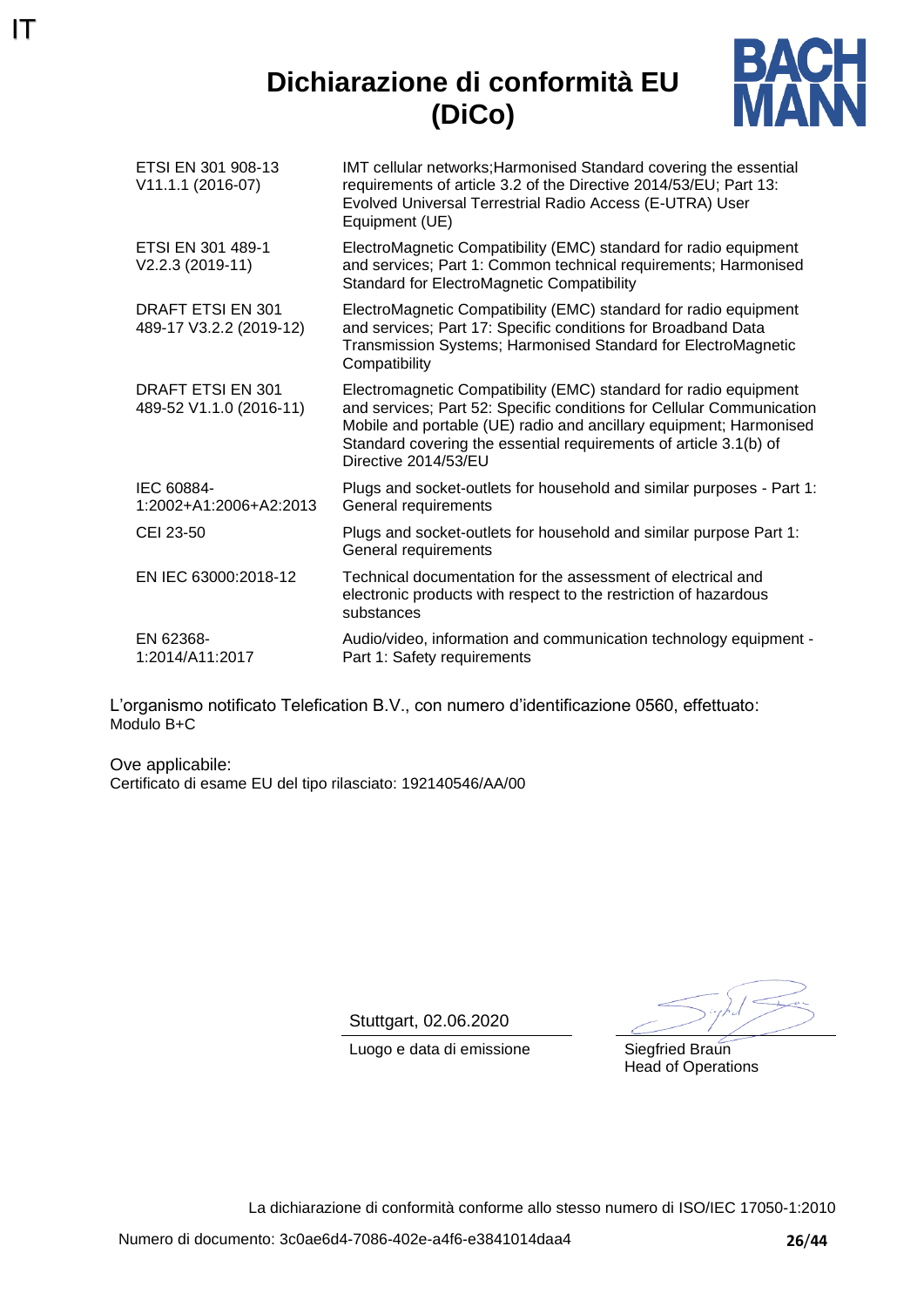

LV

Mēs, **Bachmann GmbH Ernsthaldenstr. 33 70565 Stuttgart Deutschland**

apliecinām, ka šī atbilstības deklarācija ir izdota uz mūsu atbildību un ka šis izstrādājums

| Izstrādājuma apraksts: | DESK, DESK 2, DESK RAIL, DESK 2 ALU BLACK, POWER FRAME;<br>P40 sockets; iotspot; USB-A Charger                  |
|------------------------|-----------------------------------------------------------------------------------------------------------------|
| Tipa apzīmējums(-i):   | DESK / DESK 2 / DESK RAIL / DESK 2 ALU BLACK / POWER FRAME<br>iotspot (LTE-M, GSM, BLE)                         |
| Preču zīme:            | <b>BACHMANN</b>                                                                                                 |
| Preces numurs:         | 902.840, 902.841, 902.842, 902.843, 902.844, 902.845, 937.209,<br>937.210, 941.209, 941.210, 902.0288, 902.0289 |

Deklarācijas priekšmets:



1. att. DESK 2 iotspot (LTE-M, GSM, BLE)

atbilst attiecīgajiem Eiropas Savienības saskaņotajiem tiesību aktiem

| Eco Design Directive                                          |
|---------------------------------------------------------------|
| RoHS2 Directive                                               |
| Low Voltage Directive                                         |
| Radio Equipment Directive                                     |
| Delegated Directive to amending Annex II of Directive (RoHS3) |
|                                                               |

atsaucoties uz tālāk norādītajiem piemērotajiem standartiem

| ETSI EN 300 328 V2.2.2<br>$(2019-07)$  | Wideband transmission systems; Data transmission equipment<br>operating in the 2,4 GHz ISM band and using wide band modulation<br>techniques; Harmonised Standard covering the essential<br>requirements of article 3.2 of Directive 2014/53/EU |
|----------------------------------------|-------------------------------------------------------------------------------------------------------------------------------------------------------------------------------------------------------------------------------------------------|
| ETSI EN 301 511 V12.5.1<br>$(2017-03)$ | Global System for Mobile communications (GSM); Mobile Stations<br>(MS) equipment; Harmonised Standard covering the essential<br>requirements of article 3.2 of Directive 2014/53/EU                                                             |
| ETSI EN 301 908-1<br>V11.1.1 (2016-07) | IMT cellular networks; Harmonised Standard covering the essential<br>requirements of article 3.2 of the Directive 2014/53/EU; Part 1:<br>Introduction and common requirements                                                                   |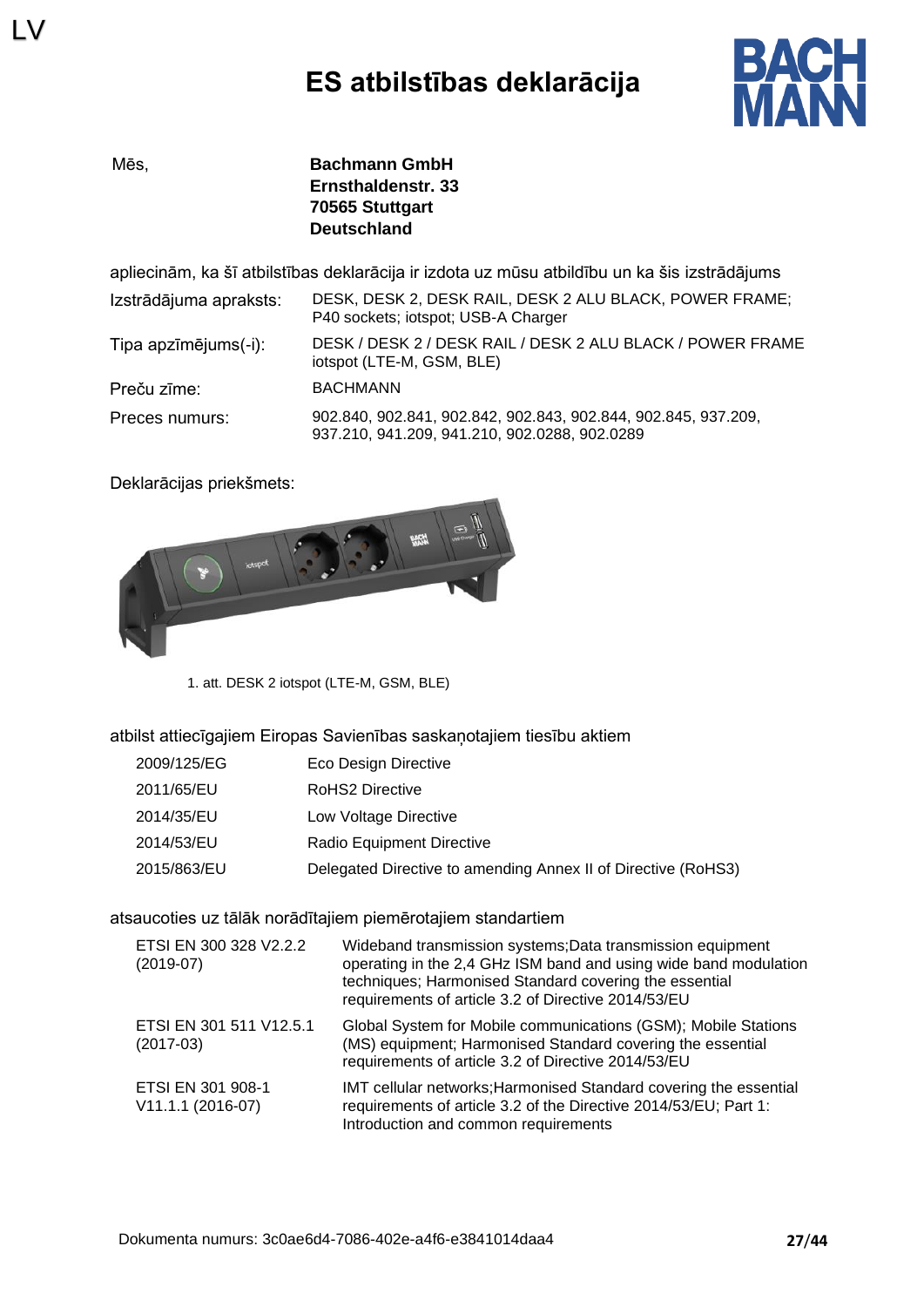### **ES atbilstības deklarācija**



| ETSI EN 301 908-13<br>V11.1.1 (2016-07)             | IMT cellular networks; Harmonised Standard covering the essential<br>requirements of article 3.2 of the Directive 2014/53/EU; Part 13:<br>Evolved Universal Terrestrial Radio Access (E-UTRA) User<br>Equipment (UE)                                                                                         |
|-----------------------------------------------------|--------------------------------------------------------------------------------------------------------------------------------------------------------------------------------------------------------------------------------------------------------------------------------------------------------------|
| ETSI EN 301 489-1<br>V2.2.3 (2019-11)               | ElectroMagnetic Compatibility (EMC) standard for radio equipment<br>and services; Part 1: Common technical requirements; Harmonised<br><b>Standard for ElectroMagnetic Compatibility</b>                                                                                                                     |
| <b>DRAFT ETSI EN 301</b><br>489-17 V3.2.2 (2019-12) | ElectroMagnetic Compatibility (EMC) standard for radio equipment<br>and services; Part 17: Specific conditions for Broadband Data<br>Transmission Systems; Harmonised Standard for ElectroMagnetic<br>Compatibility                                                                                          |
| DRAFT ETSI EN 301<br>489-52 V1.1.0 (2016-11)        | Electromagnetic Compatibility (EMC) standard for radio equipment<br>and services; Part 52: Specific conditions for Cellular Communication<br>Mobile and portable (UE) radio and ancillary equipment; Harmonised<br>Standard covering the essential requirements of article 3.1(b) of<br>Directive 2014/53/EU |
| IEC 60884-<br>1:2002+A1:2006+A2:2013                | Plugs and socket-outlets for household and similar purposes - Part 1:<br>General requirements                                                                                                                                                                                                                |
| CEI 23-50                                           | Plugs and socket-outlets for household and similar purpose Part 1:<br>General requirements                                                                                                                                                                                                                   |
| EN IEC 63000:2018-12                                | Technical documentation for the assessment of electrical and<br>electronic products with respect to the restriction of hazardous<br>substances                                                                                                                                                               |
| EN 62368-<br>1:2014/A11:2017                        | Audio/video, information and communication technology equipment -<br>Part 1: Safety requirements                                                                                                                                                                                                             |
|                                                     |                                                                                                                                                                                                                                                                                                              |

Pilnvarotā iestāde Telefication B.V., pilnvarotās iestādes numurs 0560, veica tipa pārbaudi: B un C modulis

Nepieciešamības gadījumā: Izdotais ES tipa pārbaudes sertifikāts: 192140546/AA/00

LV

Stuttgart, 02.06.2020

Izdošanas vieta un datums Siegfried Braun

Head of Operations

Atbilstības apliecinājums atbilst ISO/IEC 17050-1:2010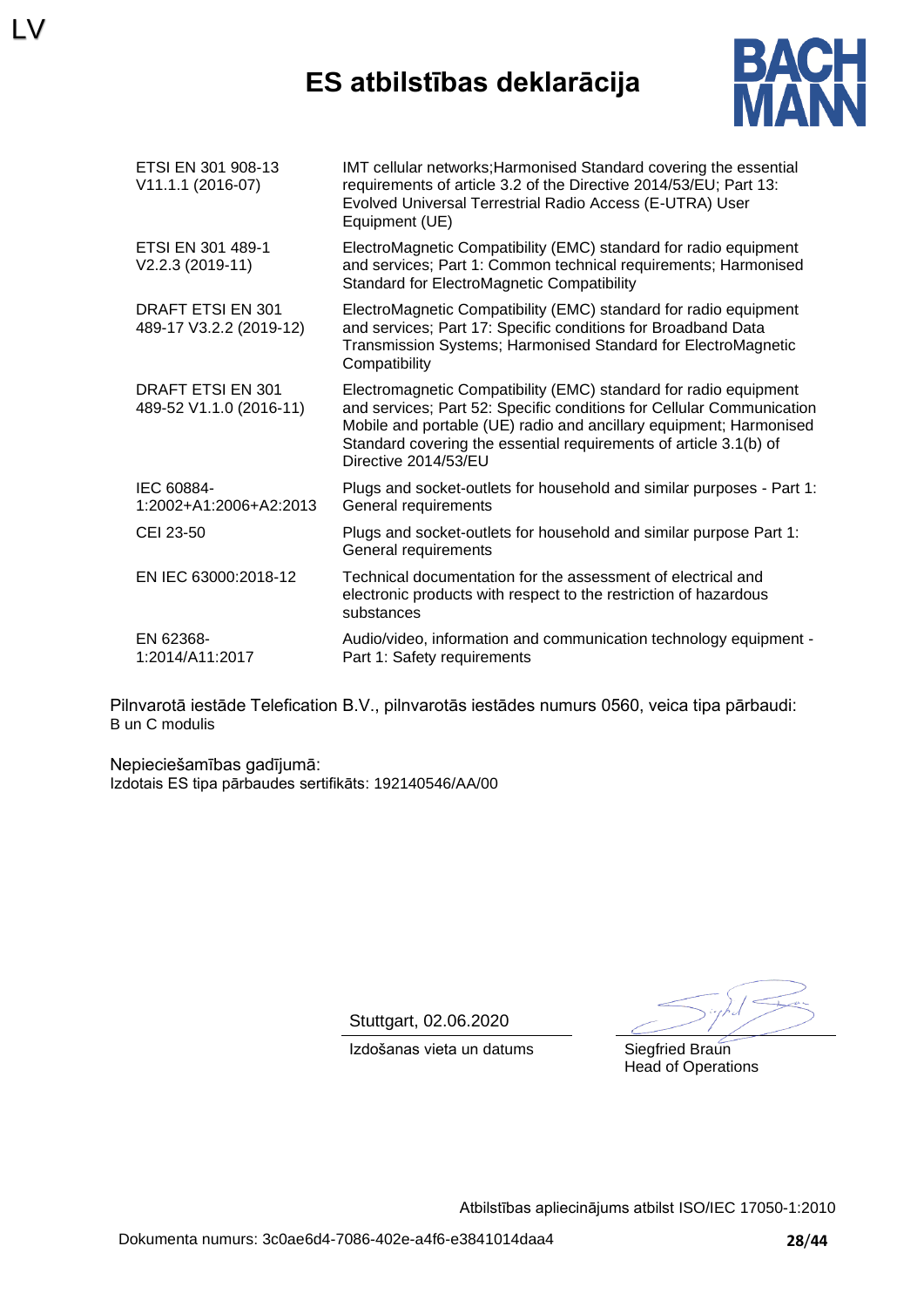## **ES Atitikties deklaracija**



LT

Mes, **Bachmann GmbH Ernsthaldenstr. 33 70565 Stuttgart Deutschland**

patvirtiname, kad ši Atitikties deklaracija yra išduota tik mūsų atsakomybe ir kad šis produktas

| Produkto aprašymas:    | DESK, DESK 2, DESK RAIL, DESK 2 ALU BLACK, POWER FRAME;<br>P40 sockets; iotspot; USB-A Charger                  |
|------------------------|-----------------------------------------------------------------------------------------------------------------|
| Tipo pavadinimas(-ai): | DESK / DESK 2 / DESK RAIL / DESK 2 ALU BLACK / POWER FRAME<br>iotspot (LTE-M, GSM, BLE)                         |
| Prekės ženklas:        | <b>BACHMANN</b>                                                                                                 |
| Dalies numeris:        | 902.840, 902.841, 902.842, 902.843, 902.844, 902.845, 937.209,<br>937.210, 941.209, 941.210, 902.0288, 902.0289 |

Deklaracijos objektas:



1. paveikslėlis DESK 2 iotspot (LTE-M, GSM, BLE)

#### atitinka susijusius Europos Sąjungos darniuosius teisės aktus

| 2009/125/EG | Eco Design Directive                                          |
|-------------|---------------------------------------------------------------|
| 2011/65/EU  | <b>RoHS2 Directive</b>                                        |
| 2014/35/EU  | Low Voltage Directive                                         |
| 2014/53/EU  | Radio Equipment Directive                                     |
| 2015/863/EU | Delegated Directive to amending Annex II of Directive (RoHS3) |

#### atsižvelgiant į šiuos taikomus standartus

| ETSI EN 300 328 V2.2.2<br>$(2019-07)$     | Wideband transmission systems; Data transmission equipment<br>operating in the 2,4 GHz ISM band and using wide band modulation<br>techniques; Harmonised Standard covering the essential<br>requirements of article 3.2 of Directive 2014/53/EU |
|-------------------------------------------|-------------------------------------------------------------------------------------------------------------------------------------------------------------------------------------------------------------------------------------------------|
| ETSI EN 301 511 V12.5.1<br>$(2017-03)$    | Global System for Mobile communications (GSM); Mobile Stations<br>(MS) equipment; Harmonised Standard covering the essential<br>requirements of article 3.2 of Directive 2014/53/EU                                                             |
| ETSI EN 301 908-1<br>V11.1.1 (2016-07)    | IMT cellular networks; Harmonised Standard covering the essential<br>requirements of article 3.2 of the Directive 2014/53/EU; Part 1:<br>Introduction and common requirements                                                                   |
| ETSI EN 301 908-13<br>$V11.1.1 (2016-07)$ | IMT cellular networks; Harmonised Standard covering the essential<br>requirements of article 3.2 of the Directive 2014/53/EU; Part 13:                                                                                                          |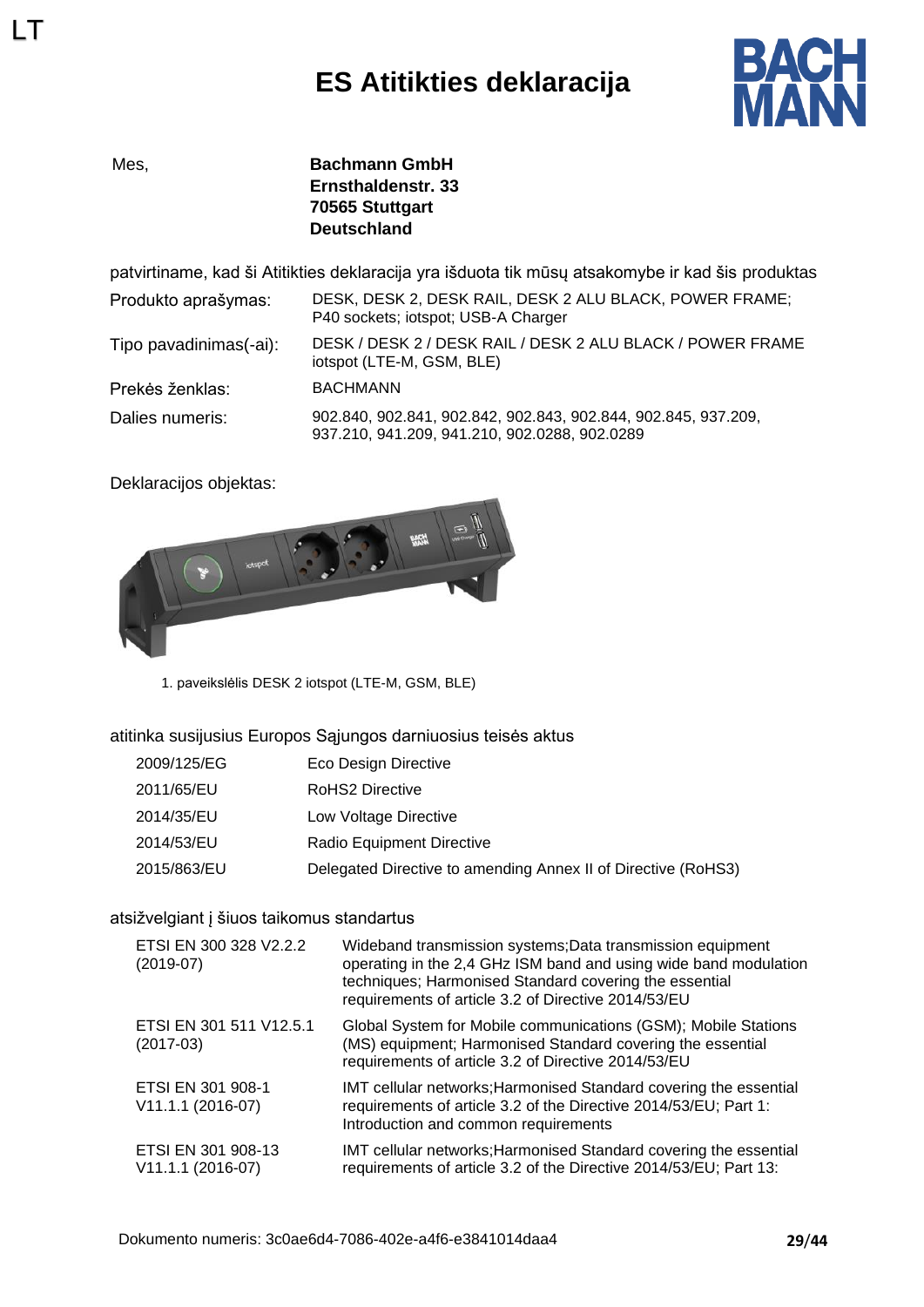## **ES Atitikties deklaracija**



|                                              | Evolved Universal Terrestrial Radio Access (E-UTRA) User<br>Equipment (UE)                                                                                                                                                                                                                                   |
|----------------------------------------------|--------------------------------------------------------------------------------------------------------------------------------------------------------------------------------------------------------------------------------------------------------------------------------------------------------------|
| ETSI EN 301 489-1<br>$V2.2.3 (2019-11)$      | ElectroMagnetic Compatibility (EMC) standard for radio equipment<br>and services; Part 1: Common technical requirements; Harmonised<br><b>Standard for ElectroMagnetic Compatibility</b>                                                                                                                     |
| DRAFT ETSI EN 301<br>489-17 V3.2.2 (2019-12) | ElectroMagnetic Compatibility (EMC) standard for radio equipment<br>and services; Part 17: Specific conditions for Broadband Data<br>Transmission Systems; Harmonised Standard for ElectroMagnetic<br>Compatibility                                                                                          |
| DRAFT ETSI EN 301<br>489-52 V1.1.0 (2016-11) | Electromagnetic Compatibility (EMC) standard for radio equipment<br>and services; Part 52: Specific conditions for Cellular Communication<br>Mobile and portable (UE) radio and ancillary equipment; Harmonised<br>Standard covering the essential requirements of article 3.1(b) of<br>Directive 2014/53/EU |
| IEC 60884-<br>1:2002+A1:2006+A2:2013         | Plugs and socket-outlets for household and similar purposes - Part 1:<br>General requirements                                                                                                                                                                                                                |
| CEI 23-50                                    | Plugs and socket-outlets for household and similar purpose Part 1:<br>General requirements                                                                                                                                                                                                                   |
| EN IEC 63000:2018-12                         | Technical documentation for the assessment of electrical and<br>electronic products with respect to the restriction of hazardous<br>substances                                                                                                                                                               |
| EN 62368-<br>1:2014/A11:2017                 | Audio/video, information and communication technology equipment -<br>Part 1: Safety requirements                                                                                                                                                                                                             |

Notifikuotoji įstaiga "Telefication B.V." su notifikuotosios įstaigos numeriu 0560 atliko: Modulis B+C

Kur taikoma: Išduotas ES tipo tyrimo sertifikatas: 192140546/AA/00

LT

Stuttgart, 02.06.2020

Išdavimo vieta ir data Siegfried Braun

Head of Operations

Atitikties deklaracija atitinka ISO/IEC 17050-1:2010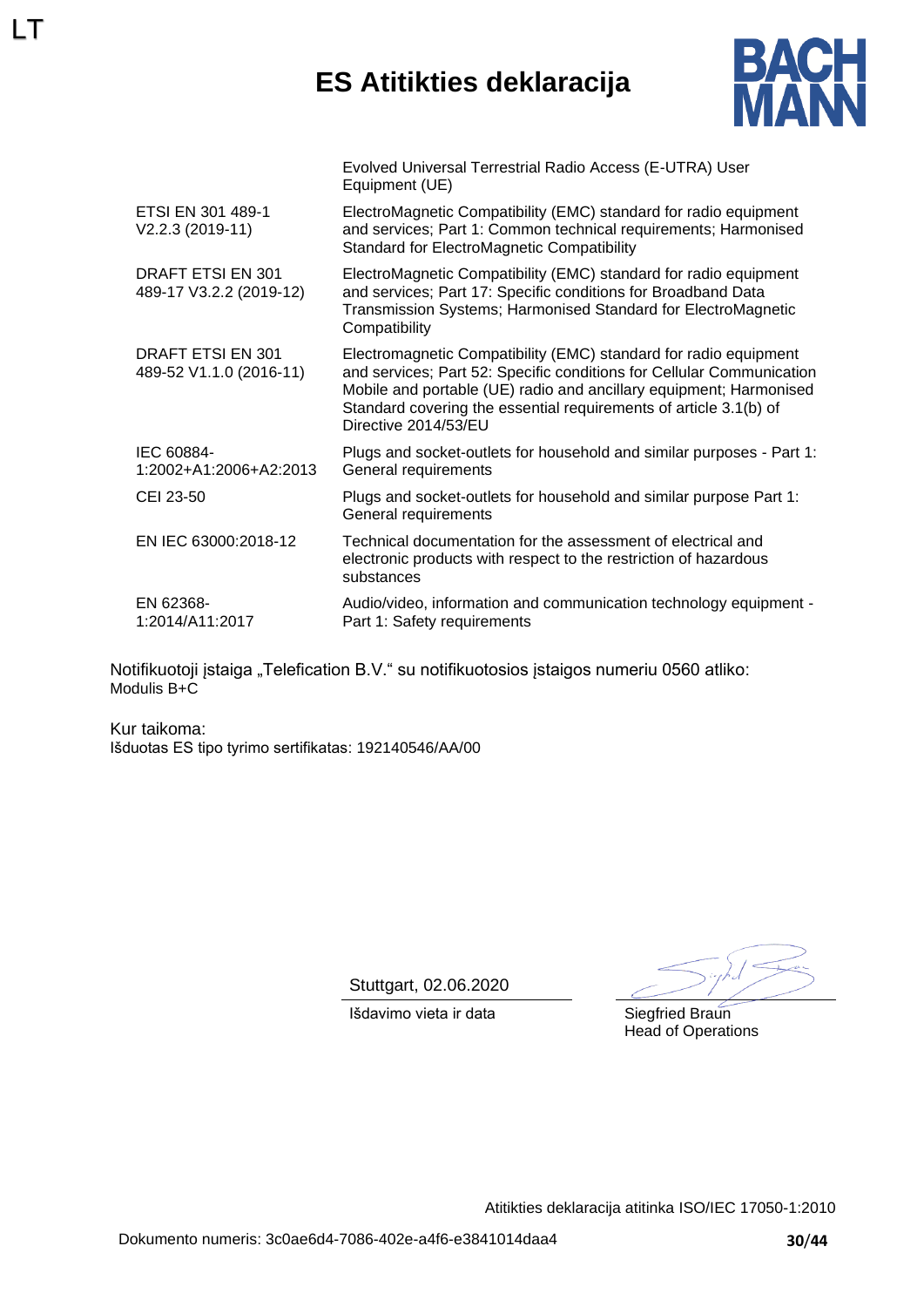## **Deklaracja zgodności UE**



My, **Bachmann GmbH Ernsthaldenstr. 33 70565 Stuttgart Deutschland**

oświadczamy niniejszym, że ta deklaracja zgodności została wydana na naszą wyłączną odpowiedzialność i że ten produkt

| Opis produktu:       | DESK, DESK 2, DESK RAIL, DESK 2 ALU BLACK, POWER FRAME;<br>P40 sockets; iotspot; USB-A Charger                  |
|----------------------|-----------------------------------------------------------------------------------------------------------------|
| Oznaczenie(-a) typu: | DESK / DESK 2 / DESK RAIL / DESK 2 ALU BLACK / POWER FRAME<br>iotspot (LTE-M, GSM, BLE)                         |
| Znak handlowy:       | <b>BACHMANN</b>                                                                                                 |
| Numer artykułu:      | 902.840, 902.841, 902.842, 902.843, 902.844, 902.845, 937.209,<br>937.210, 941.209, 941.210, 902.0288, 902.0289 |

Przedmiot deklaracji:

PL



Ilustr. 1: DESK 2 iotspot (LTE-M, GSM, BLE)

jest zgodny z odpowiednimi unijnymi przepisami harmonizacyjnymi

- 2009/125/EG Eco Design Directive
- 2011/65/EU RoHS2 Directive
- 2014/35/EU Low Voltage Directive
- 2014/53/EU Radio Equipment Directive
- 2015/863/EU Delegated Directive to amending Annex II of Directive (RoHS3)

#### w odniesieniu do następujących zastosowanych norm

| ETSI EN 300 328 V2.2.2<br>$(2019-07)$  | Wideband transmission systems; Data transmission equipment<br>operating in the 2,4 GHz ISM band and using wide band modulation<br>techniques; Harmonised Standard covering the essential<br>requirements of article 3.2 of Directive 2014/53/EU |
|----------------------------------------|-------------------------------------------------------------------------------------------------------------------------------------------------------------------------------------------------------------------------------------------------|
| ETSI EN 301 511 V12.5.1<br>$(2017-03)$ | Global System for Mobile communications (GSM); Mobile Stations<br>(MS) equipment; Harmonised Standard covering the essential<br>requirements of article 3.2 of Directive 2014/53/EU                                                             |
| ETSI EN 301 908-1<br>V11.1.1 (2016-07) | IMT cellular networks; Harmonised Standard covering the essential<br>requirements of article 3.2 of the Directive 2014/53/EU; Part 1:<br>Introduction and common requirements                                                                   |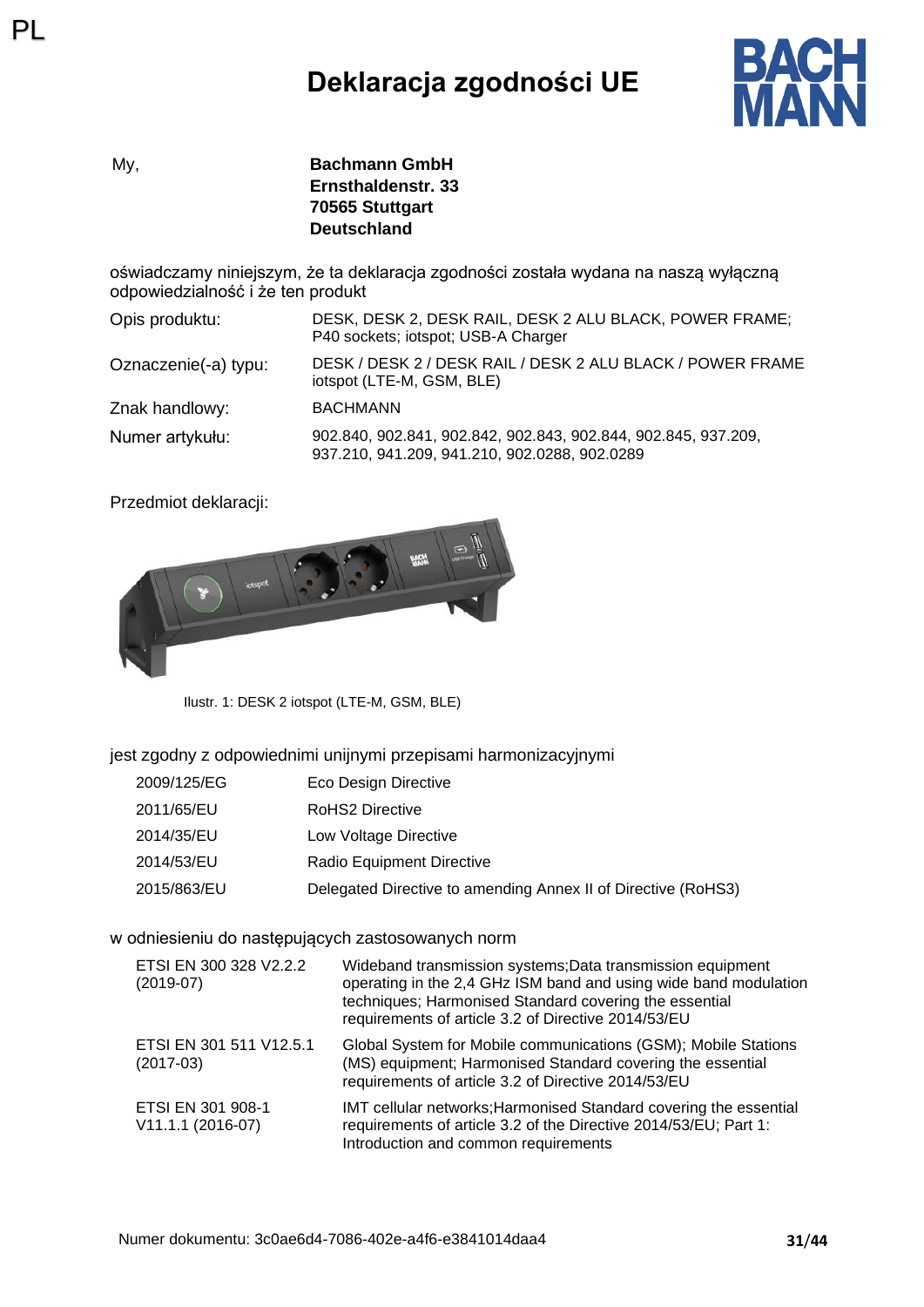### **Deklaracja zgodności UE**



| ETSI EN 301 908-13<br>V11.1.1 (2016-07)             | IMT cellular networks; Harmonised Standard covering the essential<br>requirements of article 3.2 of the Directive 2014/53/EU; Part 13:<br>Evolved Universal Terrestrial Radio Access (E-UTRA) User<br>Equipment (UE)                                                                                         |
|-----------------------------------------------------|--------------------------------------------------------------------------------------------------------------------------------------------------------------------------------------------------------------------------------------------------------------------------------------------------------------|
| ETSI EN 301 489-1<br>V2.2.3 (2019-11)               | ElectroMagnetic Compatibility (EMC) standard for radio equipment<br>and services; Part 1: Common technical requirements; Harmonised<br><b>Standard for ElectroMagnetic Compatibility</b>                                                                                                                     |
| DRAFT ETSI EN 301<br>489-17 V3.2.2 (2019-12)        | ElectroMagnetic Compatibility (EMC) standard for radio equipment<br>and services; Part 17: Specific conditions for Broadband Data<br>Transmission Systems; Harmonised Standard for ElectroMagnetic<br>Compatibility                                                                                          |
| <b>DRAFT ETSI EN 301</b><br>489-52 V1.1.0 (2016-11) | Electromagnetic Compatibility (EMC) standard for radio equipment<br>and services; Part 52: Specific conditions for Cellular Communication<br>Mobile and portable (UE) radio and ancillary equipment; Harmonised<br>Standard covering the essential requirements of article 3.1(b) of<br>Directive 2014/53/EU |
| IEC 60884-<br>1:2002+A1:2006+A2:2013                | Plugs and socket-outlets for household and similar purposes - Part 1:<br>General requirements                                                                                                                                                                                                                |
| CEI 23-50                                           | Plugs and socket-outlets for household and similar purpose Part 1:<br>General requirements                                                                                                                                                                                                                   |
| EN IEC 63000:2018-12                                | Technical documentation for the assessment of electrical and<br>electronic products with respect to the restriction of hazardous<br>substances                                                                                                                                                               |
| EN 62368-<br>1:2014/A11:2017                        | Audio/video, information and communication technology equipment -<br>Part 1: Safety requirements                                                                                                                                                                                                             |

Jednostka notyfikowana Telefication B.V. z numerem jednostki notyfikowanej 0560 wykonała: Modulis B+C

W stosownych przypadkach: Wydany certyfikat badania typu UE: 192140546/AA/00

PL

Stuttgart, 02.06.2020

Miejsce i data wydania Siegfried Braun

Head of Operations

Deklaracja zgodności jest zgodna z ISO/IEC 17050-1:2010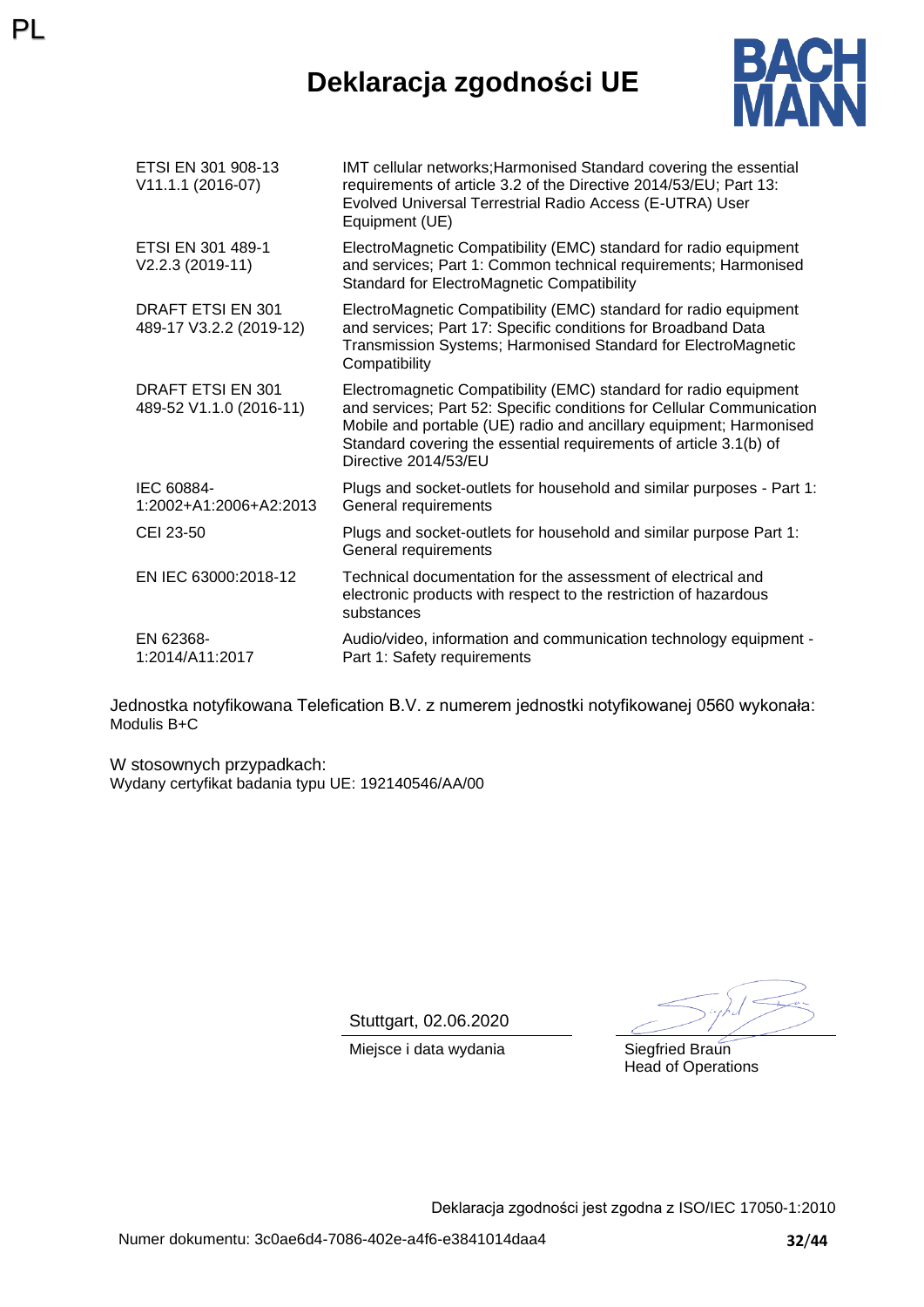### **Declaração de conformidade UE (DoC)**



Por este meio, **Bachmann GmbH Ernsthaldenstr. 33 70565 Stuttgart Deutschland**

declaramos que este DoC é emitido sob a nossa exclusiva responsabilidade e que este produto Descrição do produto: DESK, DESK 2, DESK RAIL, DESK 2 ALU BLACK, POWER FRAME; P40 sockets; jotspot; USB-A Charger Designação(ões) do tipo: DESK / DESK 2 / DESK RAIL / DESK 2 ALU BLACK / POWER FRAME iotspot (LTE-M, GSM, BLE) Marca registada: BACHMANN Número do artigo: 902.840, 902.841, 902.842, 902.843, 902.844, 902.845, 937.209, 937.210, 941.209, 941.210, 902.0288, 902.0289

Objeto da declaração:

PT



Figura 1: DESK 2 iotspot (LTE-M, GSM, BLE)

está em conformidade com a legislação de harmonização relevante da União

| 2009/125/EG | Eco Design Directive                                          |
|-------------|---------------------------------------------------------------|
| 2011/65/EU  | RoHS2 Directive                                               |
| 2014/35/EU  | Low Voltage Directive                                         |
| 2014/53/EU  | Radio Equipment Directive                                     |
| 2015/863/EU | Delegated Directive to amending Annex II of Directive (RoHS3) |

#### no que refere às seguintes normas

| ETSI EN 300 328 V2.2.2<br>$(2019-07)$    | Wideband transmission systems; Data transmission equipment<br>operating in the 2,4 GHz ISM band and using wide band modulation<br>techniques; Harmonised Standard covering the essential<br>requirements of article 3.2 of Directive 2014/53/EU |
|------------------------------------------|-------------------------------------------------------------------------------------------------------------------------------------------------------------------------------------------------------------------------------------------------|
| ETSI EN 301 511 V12.5.1<br>$(2017-03)$   | Global System for Mobile communications (GSM); Mobile Stations<br>(MS) equipment; Harmonised Standard covering the essential<br>requirements of article 3.2 of Directive 2014/53/EU                                                             |
| ETSI EN 301 908-1<br>$V11.1.1 (2016-07)$ | IMT cellular networks; Harmonised Standard covering the essential<br>requirements of article 3.2 of the Directive 2014/53/EU; Part 1:<br>Introduction and common requirements                                                                   |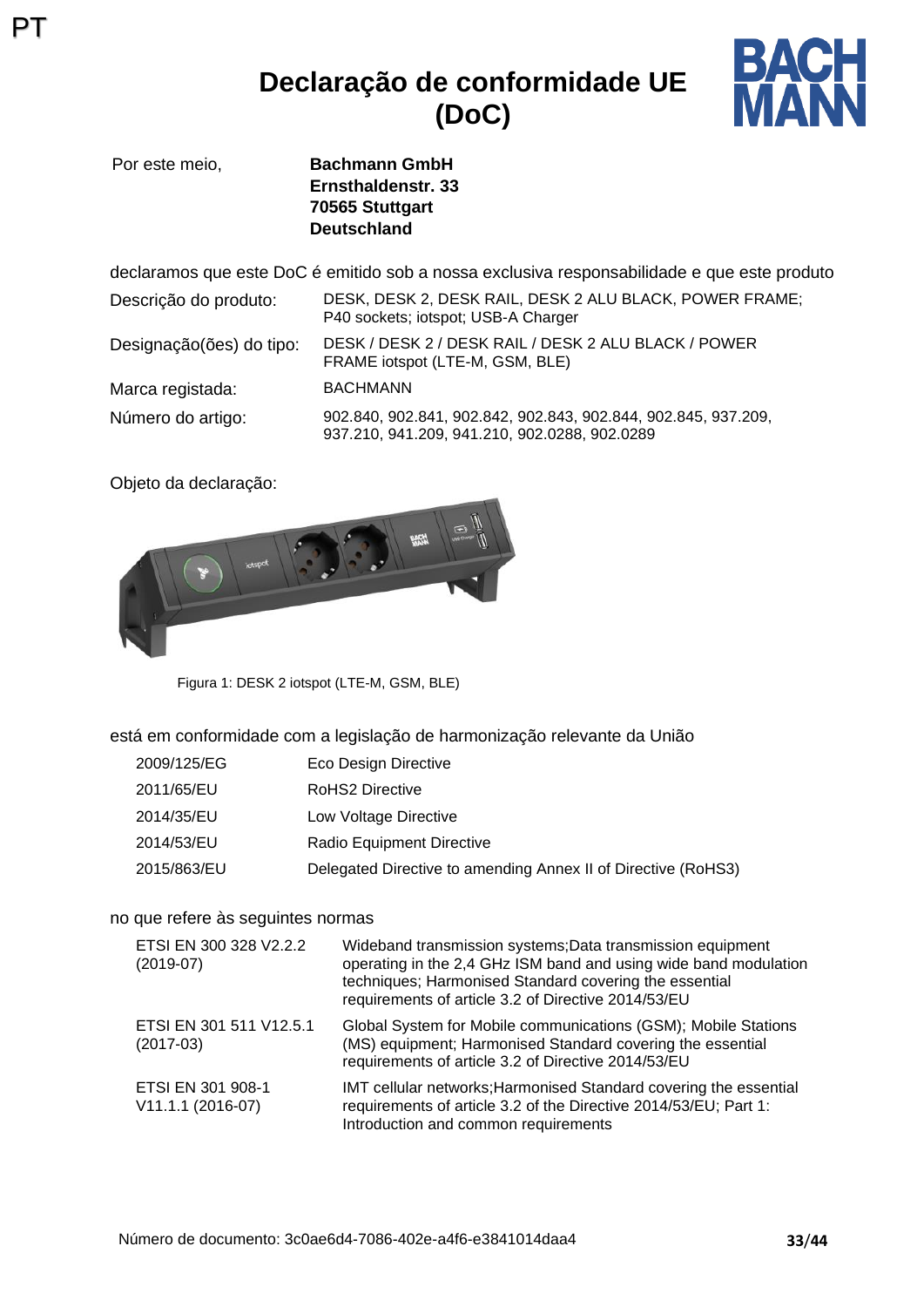### **Declaração de conformidade UE (DoC)**



| ETSI EN 301 908-13<br>V11.1.1 (2016-07)      | IMT cellular networks; Harmonised Standard covering the essential<br>requirements of article 3.2 of the Directive 2014/53/EU; Part 13:<br>Evolved Universal Terrestrial Radio Access (E-UTRA) User<br>Equipment (UE)                                                                                         |
|----------------------------------------------|--------------------------------------------------------------------------------------------------------------------------------------------------------------------------------------------------------------------------------------------------------------------------------------------------------------|
| ETSI EN 301 489-1<br>V2.2.3 (2019-11)        | ElectroMagnetic Compatibility (EMC) standard for radio equipment<br>and services; Part 1: Common technical requirements; Harmonised<br><b>Standard for ElectroMagnetic Compatibility</b>                                                                                                                     |
| DRAFT ETSI EN 301<br>489-17 V3.2.2 (2019-12) | ElectroMagnetic Compatibility (EMC) standard for radio equipment<br>and services; Part 17: Specific conditions for Broadband Data<br>Transmission Systems; Harmonised Standard for ElectroMagnetic<br>Compatibility                                                                                          |
| DRAFT ETSI EN 301<br>489-52 V1.1.0 (2016-11) | Electromagnetic Compatibility (EMC) standard for radio equipment<br>and services; Part 52: Specific conditions for Cellular Communication<br>Mobile and portable (UE) radio and ancillary equipment; Harmonised<br>Standard covering the essential requirements of article 3.1(b) of<br>Directive 2014/53/EU |
| IEC 60884-<br>1:2002+A1:2006+A2:2013         | Plugs and socket-outlets for household and similar purposes - Part 1:<br>General requirements                                                                                                                                                                                                                |
| CEI 23-50                                    | Plugs and socket-outlets for household and similar purpose Part 1:<br>General requirements                                                                                                                                                                                                                   |
| EN IEC 63000:2018-12                         | Technical documentation for the assessment of electrical and<br>electronic products with respect to the restriction of hazardous<br>substances                                                                                                                                                               |
| EN 62368-<br>1:2014/A11:2017                 | Audio/video, information and communication technology equipment -<br>Part 1: Safety requirements                                                                                                                                                                                                             |

O Organismo Notificado Telefication B.V., com o número de organismo notificado 0560: Módulo B+C

Onde for aplicável: O certificado de exame CE de tipo emitido: 192140546/AA/00

PT

Stuttgart, 02.06.2020

Local e data de emissão Siegfried Braun

Head of Operations

Declaração de conformidade cumpre a ISO/IEC 17050-1:2010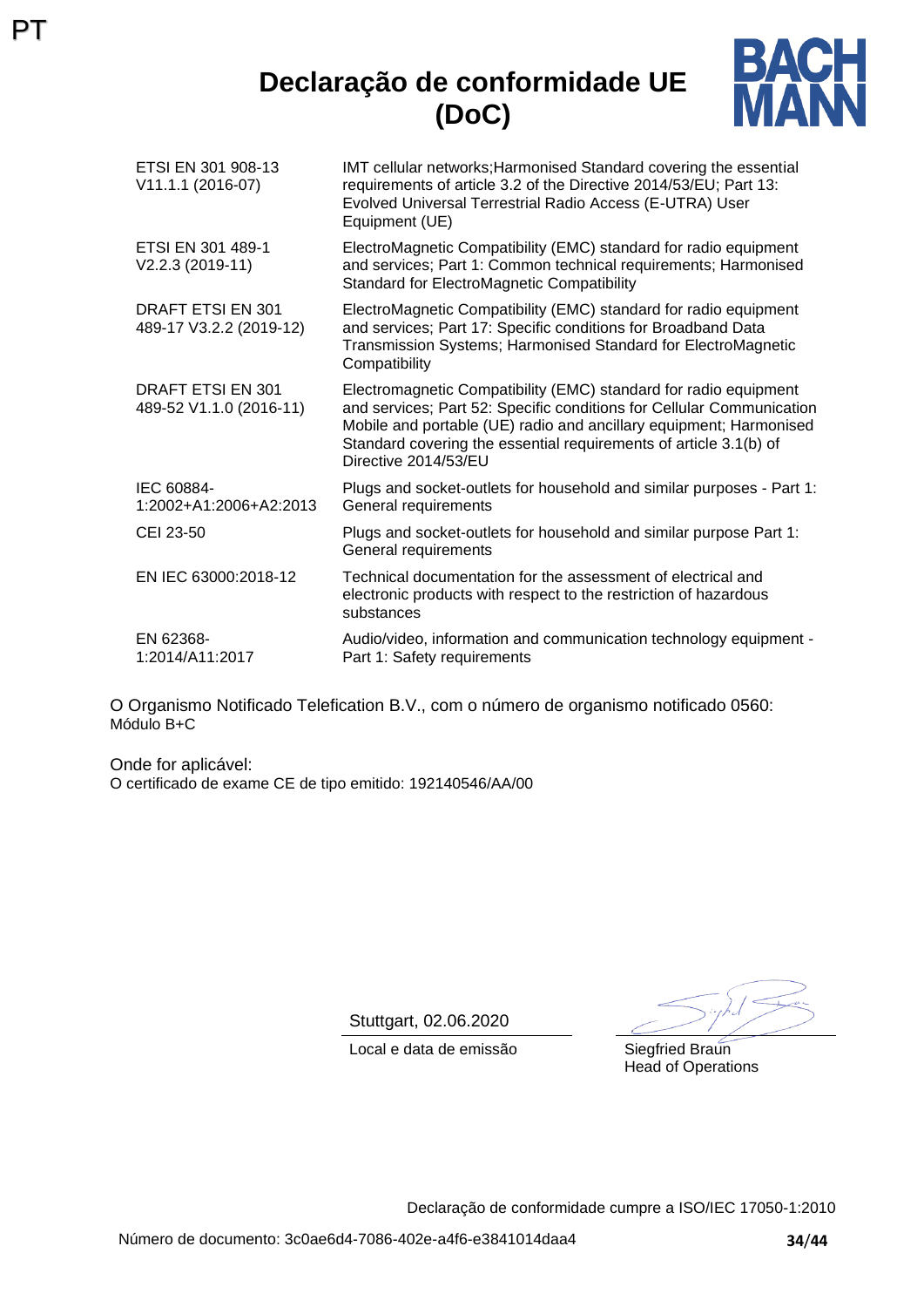# **Declaraţie de conformitate UE (DoC)**



Prin prezenta, noi, **Bachmann GmbH**

RC

**Ernsthaldenstr. 33 70565 Stuttgart Deutschland**

declarăm că această declaraţie de conformitate este emisă pe propria noastră răspundere şi că acest produs

| Descrierea produsului:            | DESK, DESK 2, DESK RAIL, DESK 2 ALU BLACK, POWER FRAME;<br>P40 sockets; iotspot; USB-A Charger                  |
|-----------------------------------|-----------------------------------------------------------------------------------------------------------------|
| Denumirea (denumirile)<br>de tip: | DESK / DESK 2 / DESK RAIL / DESK 2 ALU BLACK / POWER<br>FRAME iotspot (LTE-M, GSM, BLE)                         |
| Marca înregistrată:               | <b>BACHMANN</b>                                                                                                 |
| Cod articol:                      | 902.840, 902.841, 902.842, 902.843, 902.844, 902.845, 937.209,<br>937.210, 941.209, 941.210, 902.0288, 902.0289 |

Obiectul declaraţiei:



Figura 1: DESK 2 iotspot (LTE-M, GSM, BLE)

este în conformitate cu legislaţia relevantă de armonizare a Uniunii Europene

- 2009/125/EG Eco Design Directive
- 2011/65/EU RoHS2 Directive
- 2014/35/EU Low Voltage Directive
- 2014/53/EU Radio Equipment Directive
- 2015/863/EU Delegated Directive to amending Annex II of Directive (RoHS3)

#### cu referire la următoarele standarde aplicate

| ETSI EN 300 328 V2.2.2<br>$(2019-07)$  | Wideband transmission systems; Data transmission equipment<br>operating in the 2,4 GHz ISM band and using wide band modulation<br>techniques; Harmonised Standard covering the essential<br>requirements of article 3.2 of Directive 2014/53/EU |
|----------------------------------------|-------------------------------------------------------------------------------------------------------------------------------------------------------------------------------------------------------------------------------------------------|
| ETSI EN 301 511 V12.5.1<br>$(2017-03)$ | Global System for Mobile communications (GSM); Mobile Stations<br>(MS) equipment; Harmonised Standard covering the essential<br>requirements of article 3.2 of Directive 2014/53/EU                                                             |
| ETSI EN 301 908-1<br>V11.1.1 (2016-07) | IMT cellular networks; Harmonised Standard covering the essential<br>requirements of article 3.2 of the Directive 2014/53/EU; Part 1:<br>Introduction and common requirements                                                                   |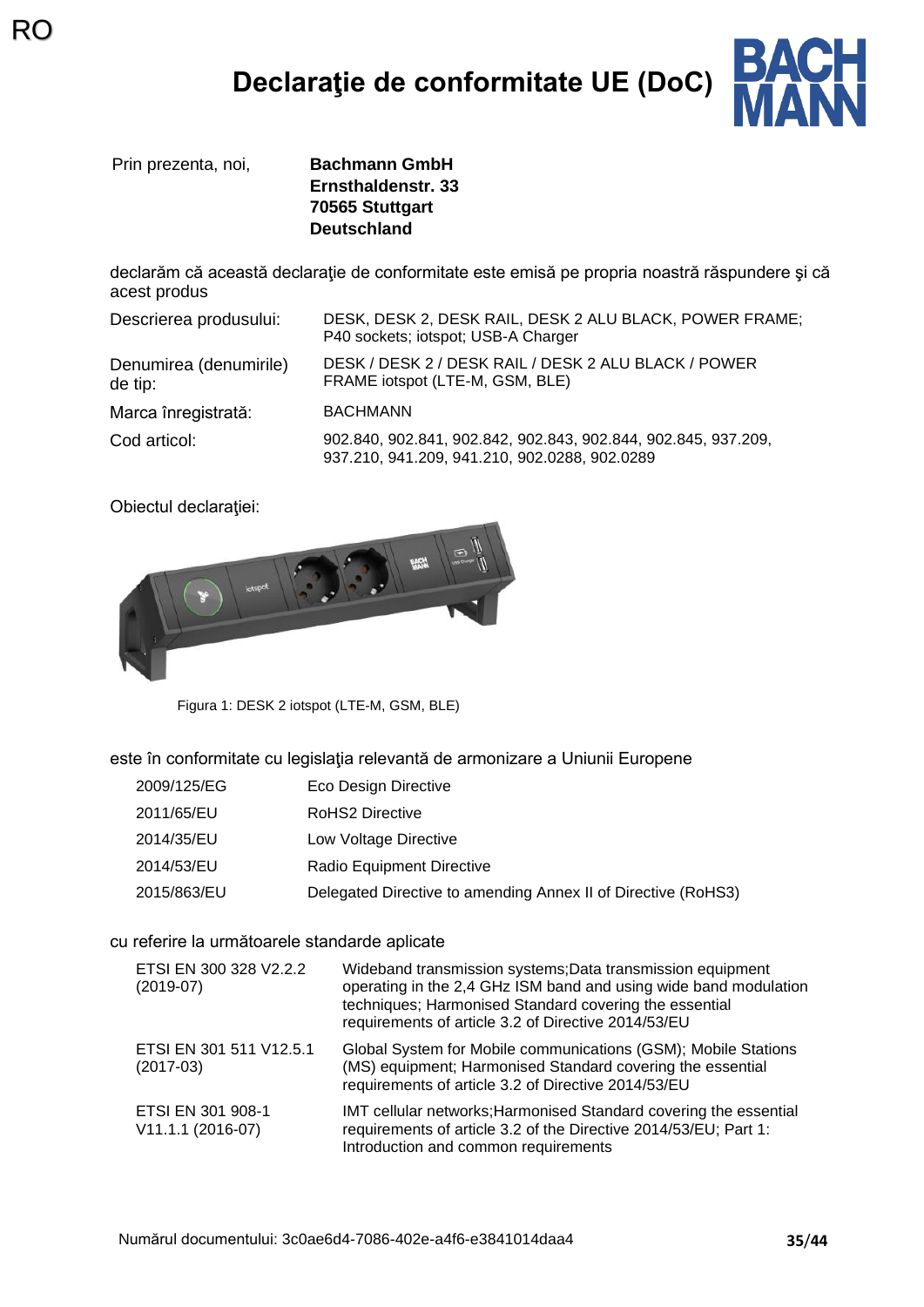**Declaraţie de conformitate UE (DoC)**



| ETSI EN 301 908-13<br>V11.1.1 (2016-07)             | IMT cellular networks; Harmonised Standard covering the essential<br>requirements of article 3.2 of the Directive 2014/53/EU; Part 13:<br>Evolved Universal Terrestrial Radio Access (E-UTRA) User<br>Equipment (UE)                                                                                         |
|-----------------------------------------------------|--------------------------------------------------------------------------------------------------------------------------------------------------------------------------------------------------------------------------------------------------------------------------------------------------------------|
| ETSI EN 301 489-1<br>$V2.2.3 (2019-11)$             | ElectroMagnetic Compatibility (EMC) standard for radio equipment<br>and services; Part 1: Common technical requirements; Harmonised<br><b>Standard for ElectroMagnetic Compatibility</b>                                                                                                                     |
| DRAFT ETSI EN 301<br>489-17 V3.2.2 (2019-12)        | ElectroMagnetic Compatibility (EMC) standard for radio equipment<br>and services; Part 17: Specific conditions for Broadband Data<br>Transmission Systems; Harmonised Standard for ElectroMagnetic<br>Compatibility                                                                                          |
| <b>DRAFT ETSI EN 301</b><br>489-52 V1.1.0 (2016-11) | Electromagnetic Compatibility (EMC) standard for radio equipment<br>and services; Part 52: Specific conditions for Cellular Communication<br>Mobile and portable (UE) radio and ancillary equipment; Harmonised<br>Standard covering the essential requirements of article 3.1(b) of<br>Directive 2014/53/EU |
| IEC 60884-<br>1:2002+A1:2006+A2:2013                | Plugs and socket-outlets for household and similar purposes - Part 1:<br>General requirements                                                                                                                                                                                                                |
| CEI 23-50                                           | Plugs and socket-outlets for household and similar purpose Part 1:<br>General requirements                                                                                                                                                                                                                   |
| EN IEC 63000:2018-12                                | Technical documentation for the assessment of electrical and<br>electronic products with respect to the restriction of hazardous<br>substances                                                                                                                                                               |
| EN 62368-<br>1:2014/A11:2017                        | Audio/video, information and communication technology equipment -<br>Part 1: Safety requirements                                                                                                                                                                                                             |

Organismul notificat Telefication B.V., având numărul de organism notificat 0560 a efectuat: Modulele B+C

În cazul în care este aplicabil: Certificatul de examinare de tip UE emis: 192140546/AA/00

Stuttgart, 02.06.2020

Locul și data emiterii Siegfried Braun

Head of Operations

Declarația de conformitate este conformă cu ISO/IEC 17050-1:2010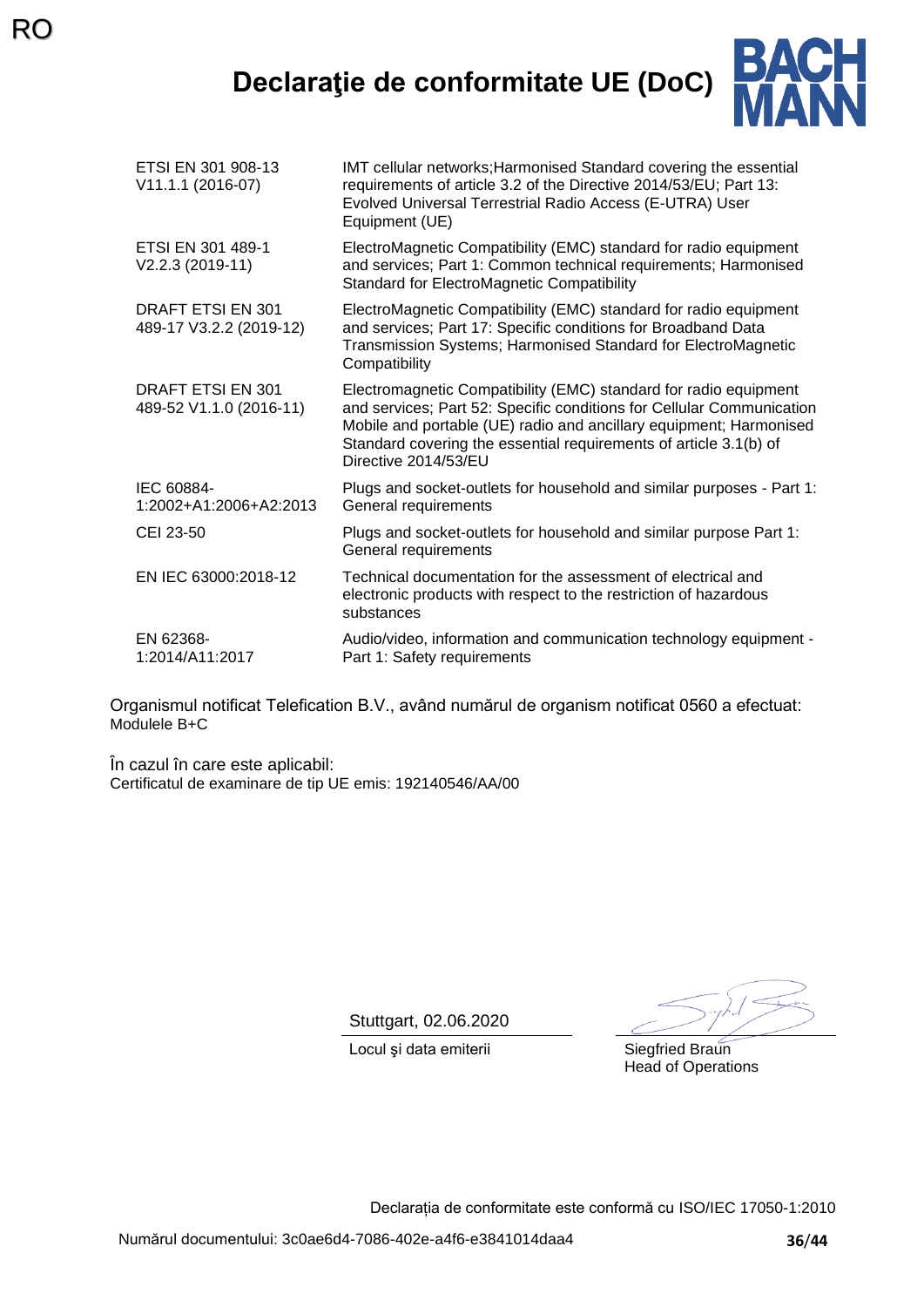# **EÚ vyhlásenie o zhode**



Týmto my, **Bachmann GmbH Ernsthaldenstr. 33 70565 Stuttgart Deutschland**

vyhlasujeme, že toto vyhlásenie je vydané výlučne na našu zodpovednosť a že tento výrobok

| Popis výrobku:    | DESK, DESK 2, DESK RAIL, DESK 2 ALU BLACK, POWER FRAME;<br>P40 sockets; iotspot; USB-A Charger                  |
|-------------------|-----------------------------------------------------------------------------------------------------------------|
| Typové označenie: | DESK / DESK 2 / DESK RAIL / DESK 2 ALU BLACK / POWER<br>FRAME iotspot (LTE-M, GSM, BLE)                         |
| Obchodná známka:  | <b>BACHMANN</b>                                                                                                 |
| Položka č∴        | 902.840, 902.841, 902.842, 902.843, 902.844, 902.845, 937.209,<br>937.210, 941.209, 941.210, 902.0288, 902.0289 |

Predmet vyhlásenia:



Obrázok 1: DESK 2 iotspot (LTE-M, GSM, BLE)

#### je v súlade s príslušnou legislatívou Únie o harmonizácii

| 2009/125/EG | Eco Design Directive                                          |
|-------------|---------------------------------------------------------------|
| 2011/65/EU  | <b>RoHS2 Directive</b>                                        |
| 2014/35/EU  | Low Voltage Directive                                         |
| 2014/53/EU  | Radio Equipment Directive                                     |
| 2015/863/EU | Delegated Directive to amending Annex II of Directive (RoHS3) |

#### s použitím nasledujúcich noriem

| ETSI EN 300 328 V2.2.2<br>$(2019-07)$  | Wideband transmission systems; Data transmission equipment<br>operating in the 2,4 GHz ISM band and using wide band modulation<br>techniques; Harmonised Standard covering the essential<br>requirements of article 3.2 of Directive 2014/53/EU |
|----------------------------------------|-------------------------------------------------------------------------------------------------------------------------------------------------------------------------------------------------------------------------------------------------|
| ETSI EN 301 511 V12.5.1<br>$(2017-03)$ | Global System for Mobile communications (GSM); Mobile Stations<br>(MS) equipment; Harmonised Standard covering the essential<br>requirements of article 3.2 of Directive 2014/53/EU                                                             |
| ETSI EN 301 908-1<br>V11.1.1 (2016-07) | IMT cellular networks; Harmonised Standard covering the essential<br>requirements of article 3.2 of the Directive 2014/53/EU; Part 1:<br>Introduction and common requirements                                                                   |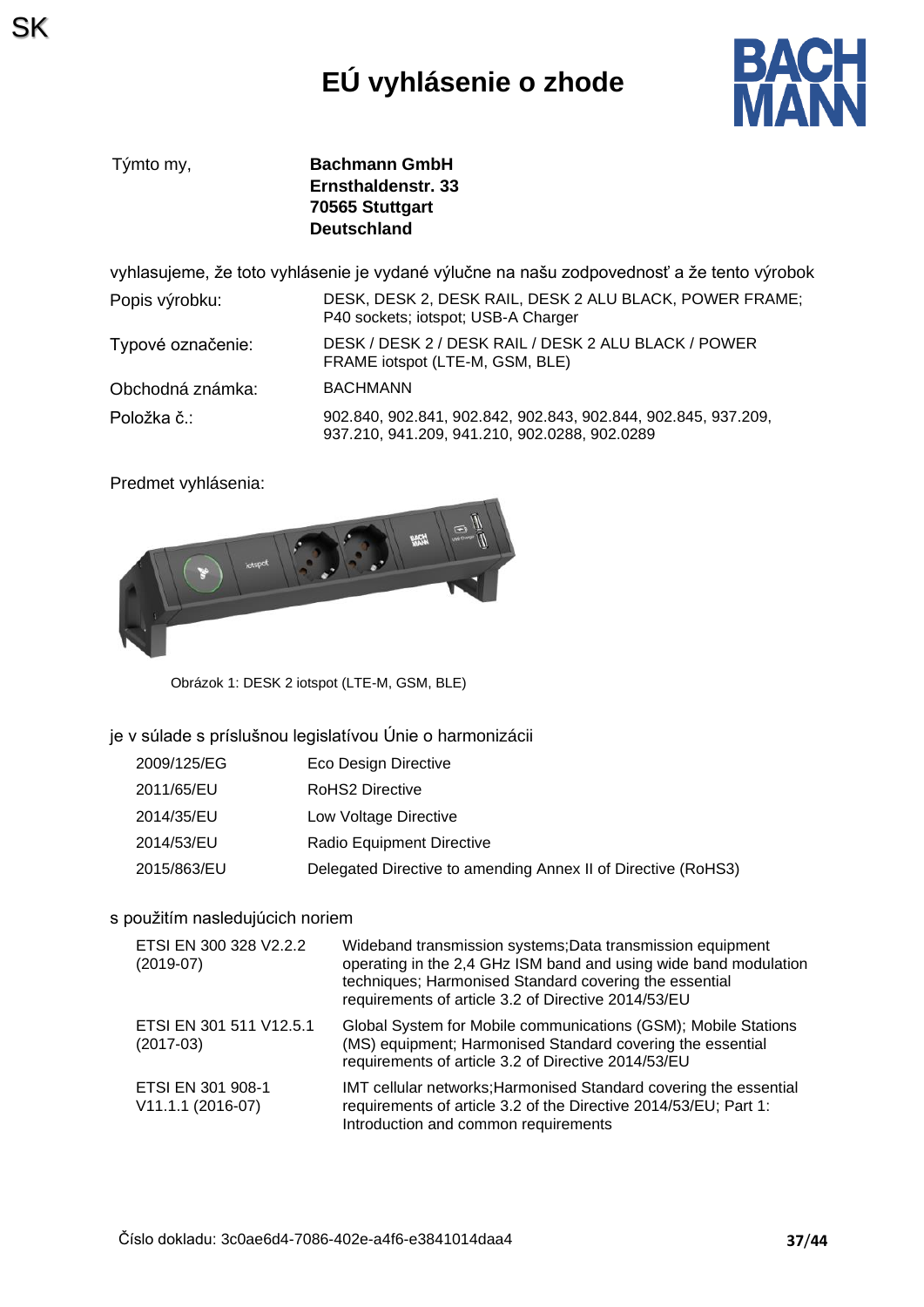## **EÚ vyhlásenie o zhode**



| ETSI EN 301 908-13<br>V11.1.1 (2016-07)             | IMT cellular networks; Harmonised Standard covering the essential<br>requirements of article 3.2 of the Directive 2014/53/EU; Part 13:<br>Evolved Universal Terrestrial Radio Access (E-UTRA) User<br>Equipment (UE)                                                                                         |
|-----------------------------------------------------|--------------------------------------------------------------------------------------------------------------------------------------------------------------------------------------------------------------------------------------------------------------------------------------------------------------|
| ETSI EN 301 489-1<br>V2.2.3 (2019-11)               | ElectroMagnetic Compatibility (EMC) standard for radio equipment<br>and services; Part 1: Common technical requirements; Harmonised<br>Standard for ElectroMagnetic Compatibility                                                                                                                            |
| <b>DRAFT ETSI EN 301</b><br>489-17 V3.2.2 (2019-12) | ElectroMagnetic Compatibility (EMC) standard for radio equipment<br>and services; Part 17: Specific conditions for Broadband Data<br>Transmission Systems; Harmonised Standard for ElectroMagnetic<br>Compatibility                                                                                          |
| DRAFT ETSI EN 301<br>489-52 V1.1.0 (2016-11)        | Electromagnetic Compatibility (EMC) standard for radio equipment<br>and services; Part 52: Specific conditions for Cellular Communication<br>Mobile and portable (UE) radio and ancillary equipment; Harmonised<br>Standard covering the essential requirements of article 3.1(b) of<br>Directive 2014/53/EU |
| IEC 60884-<br>1:2002+A1:2006+A2:2013                | Plugs and socket-outlets for household and similar purposes - Part 1:<br>General requirements                                                                                                                                                                                                                |
| CEI 23-50                                           | Plugs and socket-outlets for household and similar purpose Part 1:<br>General requirements                                                                                                                                                                                                                   |
| EN IEC 63000:2018-12                                | Technical documentation for the assessment of electrical and<br>electronic products with respect to the restriction of hazardous<br>substances                                                                                                                                                               |
| EN 62368-<br>1:2014/A11:2017                        | Audio/video, information and communication technology equipment -<br>Part 1: Safety requirements                                                                                                                                                                                                             |

Upovedomený orgán Telefication B.V., s vyoknaným číslom upovedomeného orgánu 0560: Modul B+C

Ak sa hodí: Vydané osvedčenie o typovej skúške EÚ: 192140546/AA/00

SK

Stuttgart, 02.06.2020

Miesto a dátum vystavenia Siegfried Braun

Head of Operations

Vyhlásenie o zhode je v súlade s normou ISO/IEC 17050-1:2010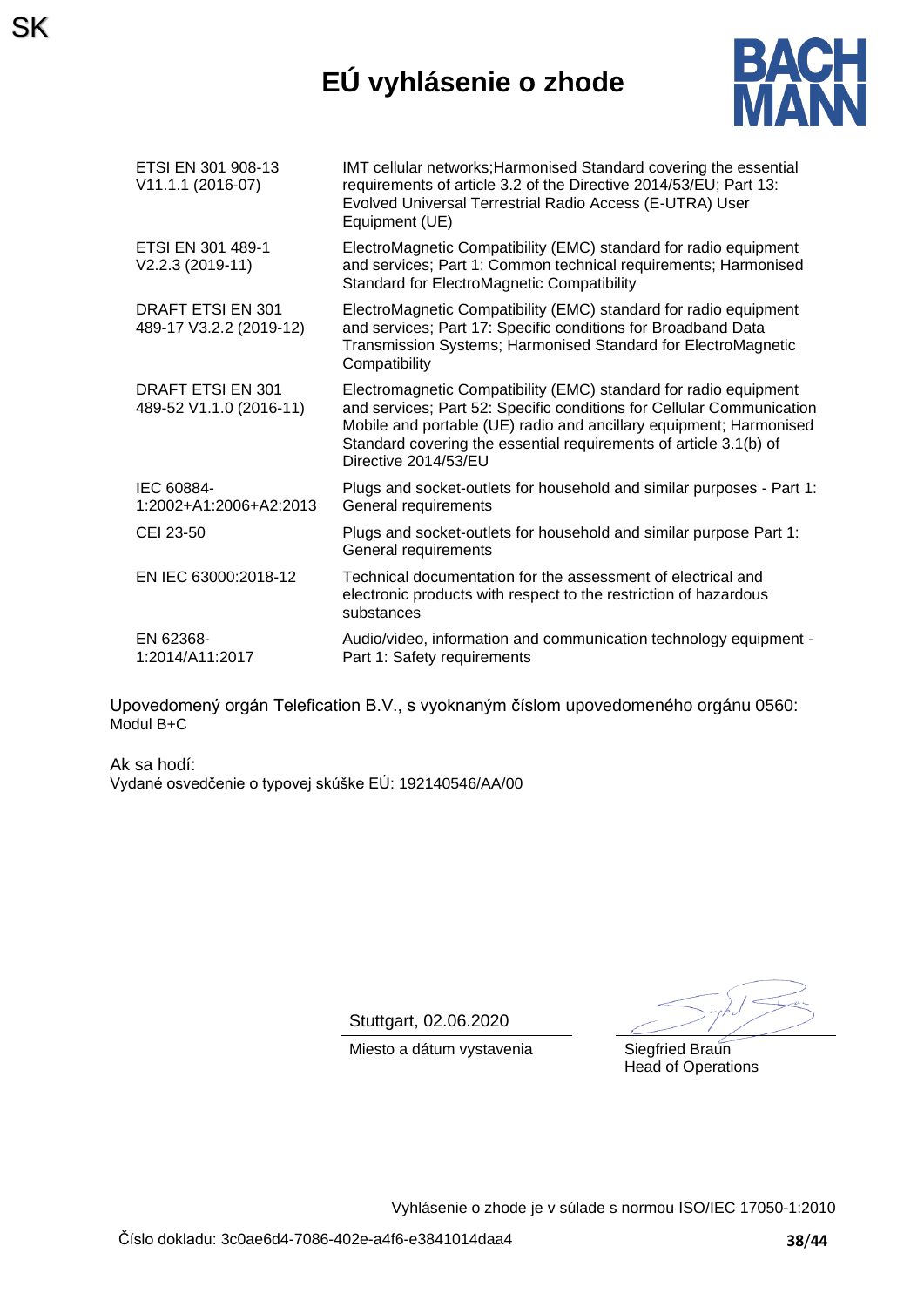## **Izjava o skladnosti za EU**



Podjetje, **Bachmann GmbH Ernsthaldenstr. 33 70565 Stuttgart Deutschland**

izjavlja, da to izjavo o skladnosti izdaja na lastno odgovornost in da je izdelek

| Opis izdelka:     | DESK, DESK 2, DESK RAIL, DESK 2 ALU BLACK, POWER FRAME;<br>P40 sockets; iotspot; USB-A Charger                  |
|-------------------|-----------------------------------------------------------------------------------------------------------------|
| Oznaka tipa:      | DESK / DESK 2 / DESK RAIL / DESK 2 ALU BLACK / POWER<br>FRAME iotspot (LTE-M, GSM, BLE)                         |
| Blagovna znamka:  | <b>BACHMANN</b>                                                                                                 |
| Številka artikla: | 902.840, 902.841, 902.842, 902.843, 902.844, 902.845, 937.209,<br>937.210, 941.209, 941.210, 902.0288, 902.0289 |

Predmet izjave:



Slika 1: DESK 2 iotspot (LTE-M, GSM, BLE)

#### skladen z zadevno zakonodajo za uskladitev z Unijo

| 2009/125/EG | Eco Design Directive                                          |
|-------------|---------------------------------------------------------------|
| 2011/65/EU  | RoHS2 Directive                                               |
| 2014/35/EU  | Low Voltage Directive                                         |
| 2014/53/EU  | Radio Equipment Directive                                     |
| 2015/863/EU | Delegated Directive to amending Annex II of Directive (RoHS3) |

#### glede na naslednje uporabljene standarde

| ETSI EN 300 328 V2.2.2<br>$(2019-07)$     | Wideband transmission systems; Data transmission equipment<br>operating in the 2,4 GHz ISM band and using wide band modulation<br>techniques; Harmonised Standard covering the essential<br>requirements of article 3.2 of Directive 2014/53/EU |
|-------------------------------------------|-------------------------------------------------------------------------------------------------------------------------------------------------------------------------------------------------------------------------------------------------|
| ETSI EN 301 511 V12.5.1<br>$(2017-03)$    | Global System for Mobile communications (GSM); Mobile Stations<br>(MS) equipment; Harmonised Standard covering the essential<br>requirements of article 3.2 of Directive 2014/53/EU                                                             |
| ETSI EN 301 908-1<br>V11.1.1 (2016-07)    | IMT cellular networks; Harmonised Standard covering the essential<br>requirements of article 3.2 of the Directive 2014/53/EU; Part 1:<br>Introduction and common requirements                                                                   |
| ETSI EN 301 908-13<br>$V11.1.1 (2016-07)$ | IMT cellular networks; Harmonised Standard covering the essential<br>requirements of article 3.2 of the Directive 2014/53/EU; Part 13:                                                                                                          |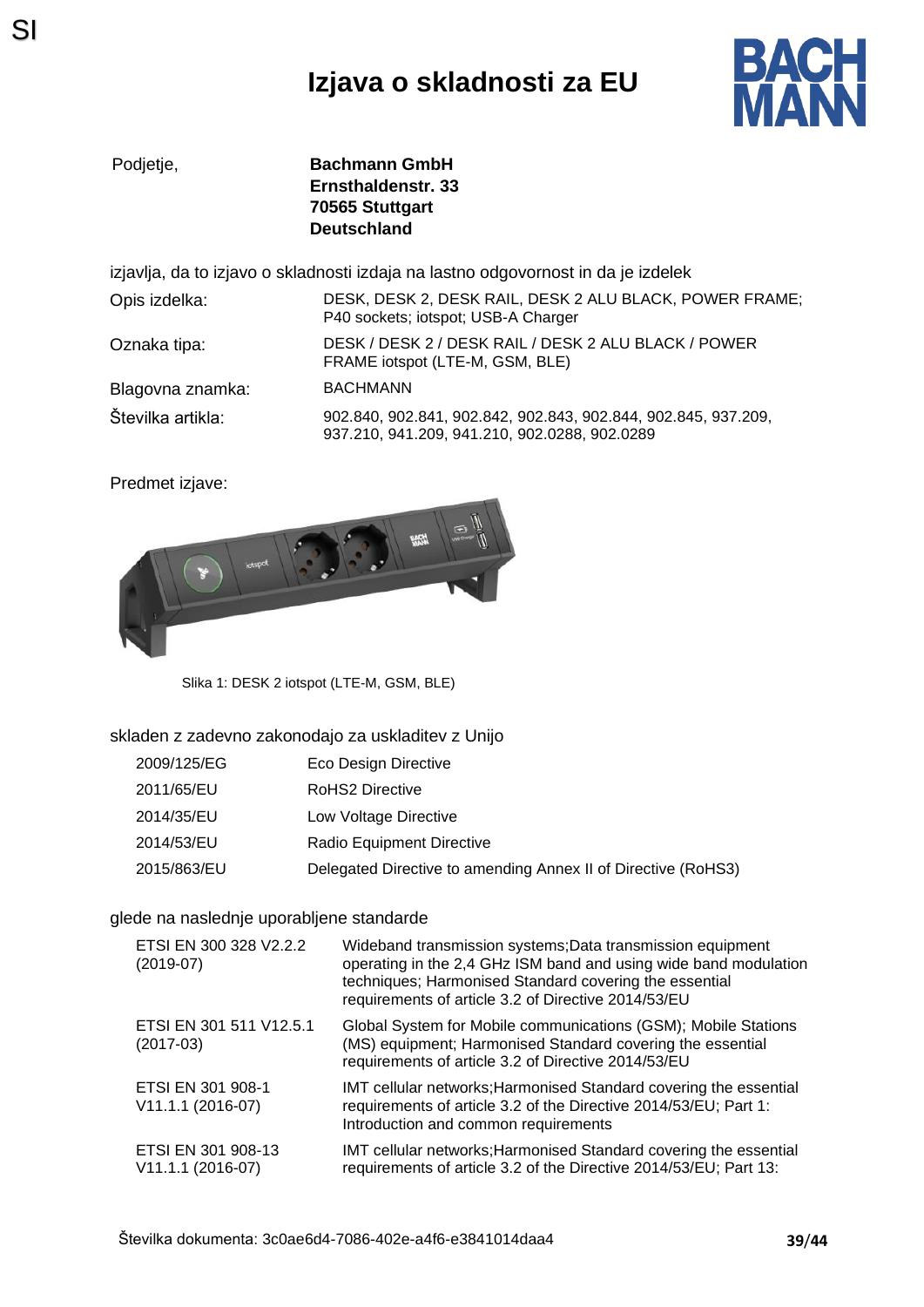### **Izjava o skladnosti za EU**



|                                              | Evolved Universal Terrestrial Radio Access (E-UTRA) User<br>Equipment (UE)                                                                                                                                                                                                                                   |
|----------------------------------------------|--------------------------------------------------------------------------------------------------------------------------------------------------------------------------------------------------------------------------------------------------------------------------------------------------------------|
| ETSI EN 301 489-1<br>V2.2.3 (2019-11)        | ElectroMagnetic Compatibility (EMC) standard for radio equipment<br>and services; Part 1: Common technical requirements; Harmonised<br><b>Standard for ElectroMagnetic Compatibility</b>                                                                                                                     |
| DRAFT ETSI EN 301<br>489-17 V3.2.2 (2019-12) | ElectroMagnetic Compatibility (EMC) standard for radio equipment<br>and services; Part 17: Specific conditions for Broadband Data<br>Transmission Systems; Harmonised Standard for ElectroMagnetic<br>Compatibility                                                                                          |
| DRAFT ETSI EN 301<br>489-52 V1.1.0 (2016-11) | Electromagnetic Compatibility (EMC) standard for radio equipment<br>and services; Part 52: Specific conditions for Cellular Communication<br>Mobile and portable (UE) radio and ancillary equipment; Harmonised<br>Standard covering the essential requirements of article 3.1(b) of<br>Directive 2014/53/EU |
| IEC 60884-<br>1:2002+A1:2006+A2:2013         | Plugs and socket-outlets for household and similar purposes - Part 1:<br>General requirements                                                                                                                                                                                                                |
| CEI 23-50                                    | Plugs and socket-outlets for household and similar purpose Part 1:<br>General requirements                                                                                                                                                                                                                   |
| EN IEC 63000:2018-12                         | Technical documentation for the assessment of electrical and<br>electronic products with respect to the restriction of hazardous<br>substances                                                                                                                                                               |
| EN 62368-<br>1:2014/A11:2017                 | Audio/video, information and communication technology equipment -<br>Part 1: Safety requirements                                                                                                                                                                                                             |
|                                              |                                                                                                                                                                                                                                                                                                              |

Priglašeni organ je Telefication B.V. s številko 0560: Enoti B+C

SI

Če je to ustrezno: Izdano potrdilo o tipskem preizkusu za EU: 192140546/AA/00

Stuttgart, 02.06.2020

Kraj in datum izdaje **Siegfried Braun** 

Head of Operations

Izjava o skladnosti skladna z ISO/IEC 17050-1:2010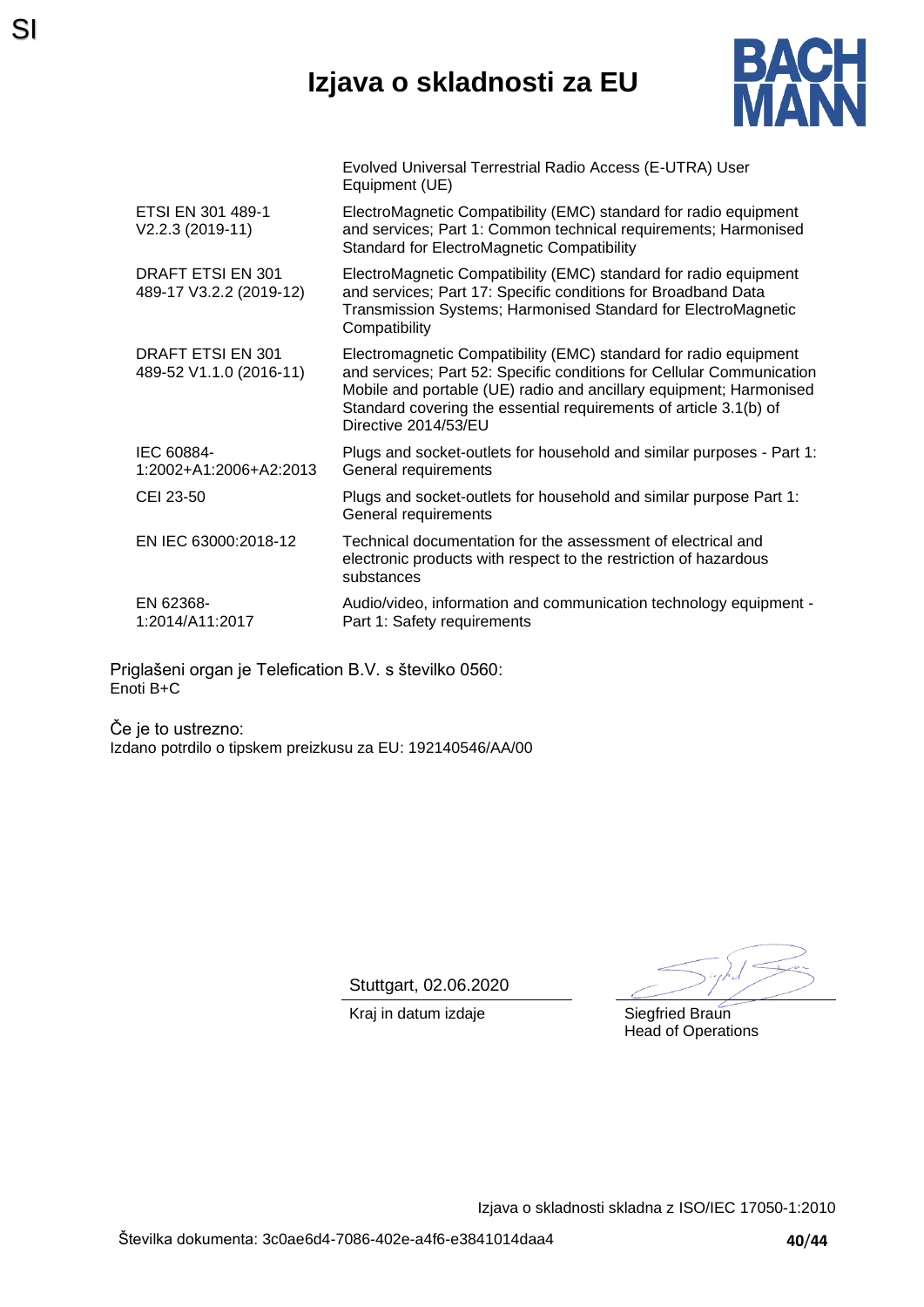## **Declaración de Conformidad de la UE**



|           | Por la presente |
|-----------|-----------------|
| nosotros. |                 |

**Bachmann GmbH Ernsthaldenstr. 33 70565 Stuttgart Deutschland**

declaramos que esta Declaración de Conformidad se emite bajo nuestra única responsabilidad y que este producto

| Descripción del producto: | DESK, DESK 2, DESK RAIL, DESK 2 ALU BLACK, POWER FRAME;<br>P40 sockets; iotspot; USB-A Charger                  |  |
|---------------------------|-----------------------------------------------------------------------------------------------------------------|--|
| Designación de tipo(s):   | DESK / DESK 2 / DESK RAIL / DESK 2 ALU BLACK / POWER<br>FRAME iotspot (LTE-M, GSM, BLE)                         |  |
| Marca registrada:         | <b>BACHMANN</b>                                                                                                 |  |
| Número de artículo:       | 902.840, 902.841, 902.842, 902.843, 902.844, 902.845, 937.209,<br>937.210, 941.209, 941.210, 902.0288, 902.0289 |  |

Objecto de la declaración:



Figura 1: DESK 2 iotspot (LTE-M, GSM, BLE)

está en conformidad con la legislación pertinente de armonización de la Unión

- 2009/125/EG Eco Design Directive
- 2011/65/EU RoHS2 Directive
- 2014/35/EU Low Voltage Directive
- 2014/53/EU Radio Equipment Directive
- 2015/863/EU Delegated Directive to amending Annex II of Directive (RoHS3)

#### con referencia a las siguientes normas aplicadas

| ETSI EN 300 328 V2.2.2<br>$(2019-07)$  | Wideband transmission systems; Data transmission equipment<br>operating in the 2,4 GHz ISM band and using wide band modulation<br>techniques; Harmonised Standard covering the essential<br>requirements of article 3.2 of Directive 2014/53/EU |
|----------------------------------------|-------------------------------------------------------------------------------------------------------------------------------------------------------------------------------------------------------------------------------------------------|
| ETSI EN 301 511 V12.5.1<br>$(2017-03)$ | Global System for Mobile communications (GSM); Mobile Stations<br>(MS) equipment; Harmonised Standard covering the essential<br>requirements of article 3.2 of Directive 2014/53/EU                                                             |
| ETSI EN 301 908-1<br>V11.1.1 (2016-07) | IMT cellular networks; Harmonised Standard covering the essential<br>requirements of article 3.2 of the Directive 2014/53/EU; Part 1:<br>Introduction and common requirements                                                                   |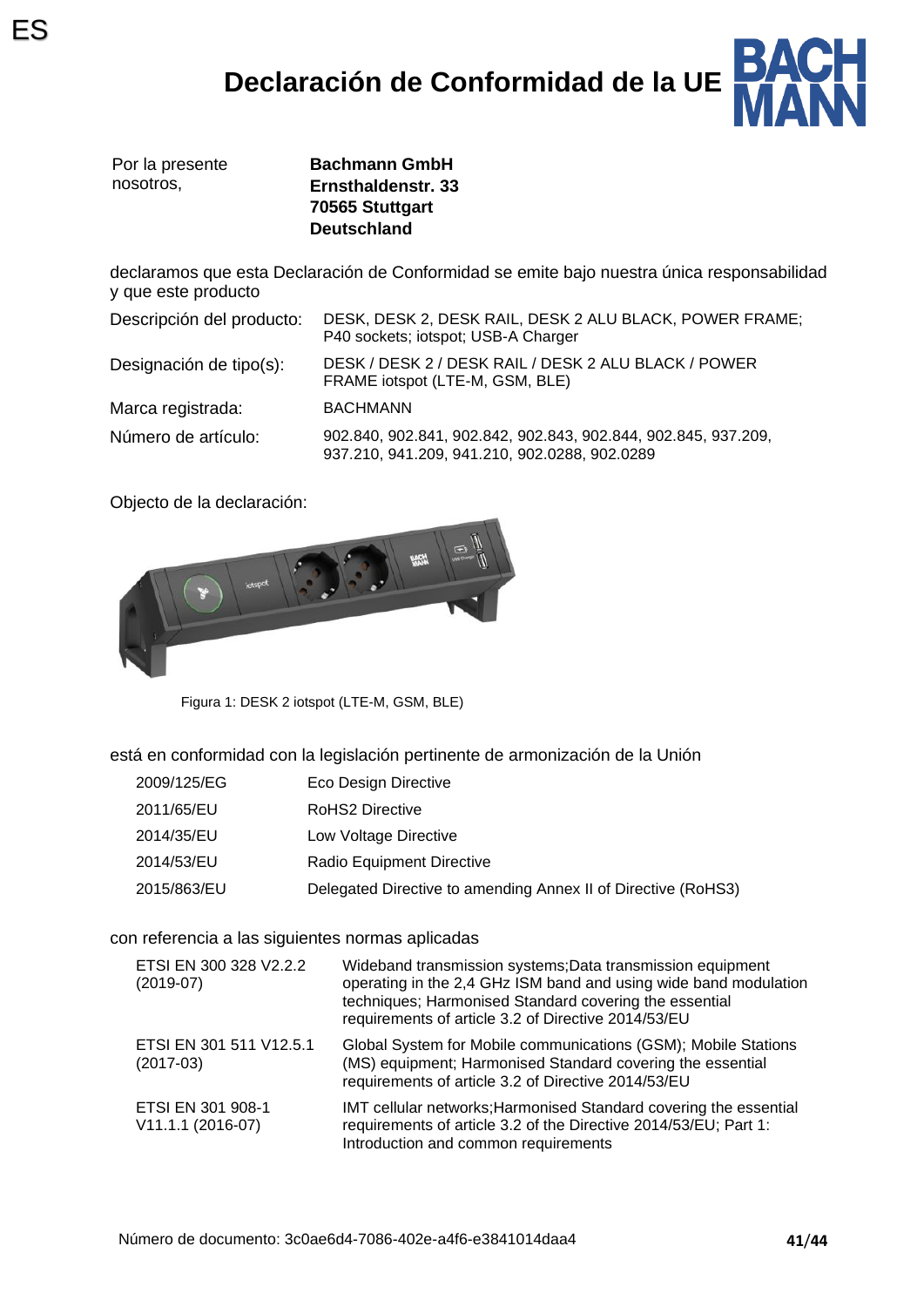ES



| ETSI EN 301 908-13<br>V11.1.1 (2016-07)             | IMT cellular networks; Harmonised Standard covering the essential<br>requirements of article 3.2 of the Directive 2014/53/EU; Part 13:<br>Evolved Universal Terrestrial Radio Access (E-UTRA) User<br>Equipment (UE)                                                                                         |
|-----------------------------------------------------|--------------------------------------------------------------------------------------------------------------------------------------------------------------------------------------------------------------------------------------------------------------------------------------------------------------|
| ETSI EN 301 489-1<br>V2.2.3 (2019-11)               | ElectroMagnetic Compatibility (EMC) standard for radio equipment<br>and services; Part 1: Common technical requirements; Harmonised<br><b>Standard for ElectroMagnetic Compatibility</b>                                                                                                                     |
| DRAFT ETSI EN 301<br>489-17 V3.2.2 (2019-12)        | ElectroMagnetic Compatibility (EMC) standard for radio equipment<br>and services; Part 17: Specific conditions for Broadband Data<br>Transmission Systems; Harmonised Standard for ElectroMagnetic<br>Compatibility                                                                                          |
| <b>DRAFT ETSI EN 301</b><br>489-52 V1.1.0 (2016-11) | Electromagnetic Compatibility (EMC) standard for radio equipment<br>and services; Part 52: Specific conditions for Cellular Communication<br>Mobile and portable (UE) radio and ancillary equipment; Harmonised<br>Standard covering the essential requirements of article 3.1(b) of<br>Directive 2014/53/EU |
| IEC 60884-<br>1:2002+A1:2006+A2:2013                | Plugs and socket-outlets for household and similar purposes - Part 1:<br>General requirements                                                                                                                                                                                                                |
| CEI 23-50                                           | Plugs and socket-outlets for household and similar purpose Part 1:<br>General requirements                                                                                                                                                                                                                   |
| EN IEC 63000:2018-12                                | Technical documentation for the assessment of electrical and<br>electronic products with respect to the restriction of hazardous<br>substances                                                                                                                                                               |
| EN 62368-<br>1:2014/A11:2017                        | Audio/video, information and communication technology equipment -<br>Part 1: Safety requirements                                                                                                                                                                                                             |
|                                                     |                                                                                                                                                                                                                                                                                                              |

El organismo notificado Telefication B.V., con el número de organismo notificado 0560: Módulos B+C

Donde corresponda: El certificado de examen de tipo de la UE emitido: 192140546/AA/00

Stuttgart, 02.06.2020

Lugar y fecha de emisión Siegfried Braun

Head of Operations

Declaración de conformidad cumple con ISO/IEC 17050-1:2010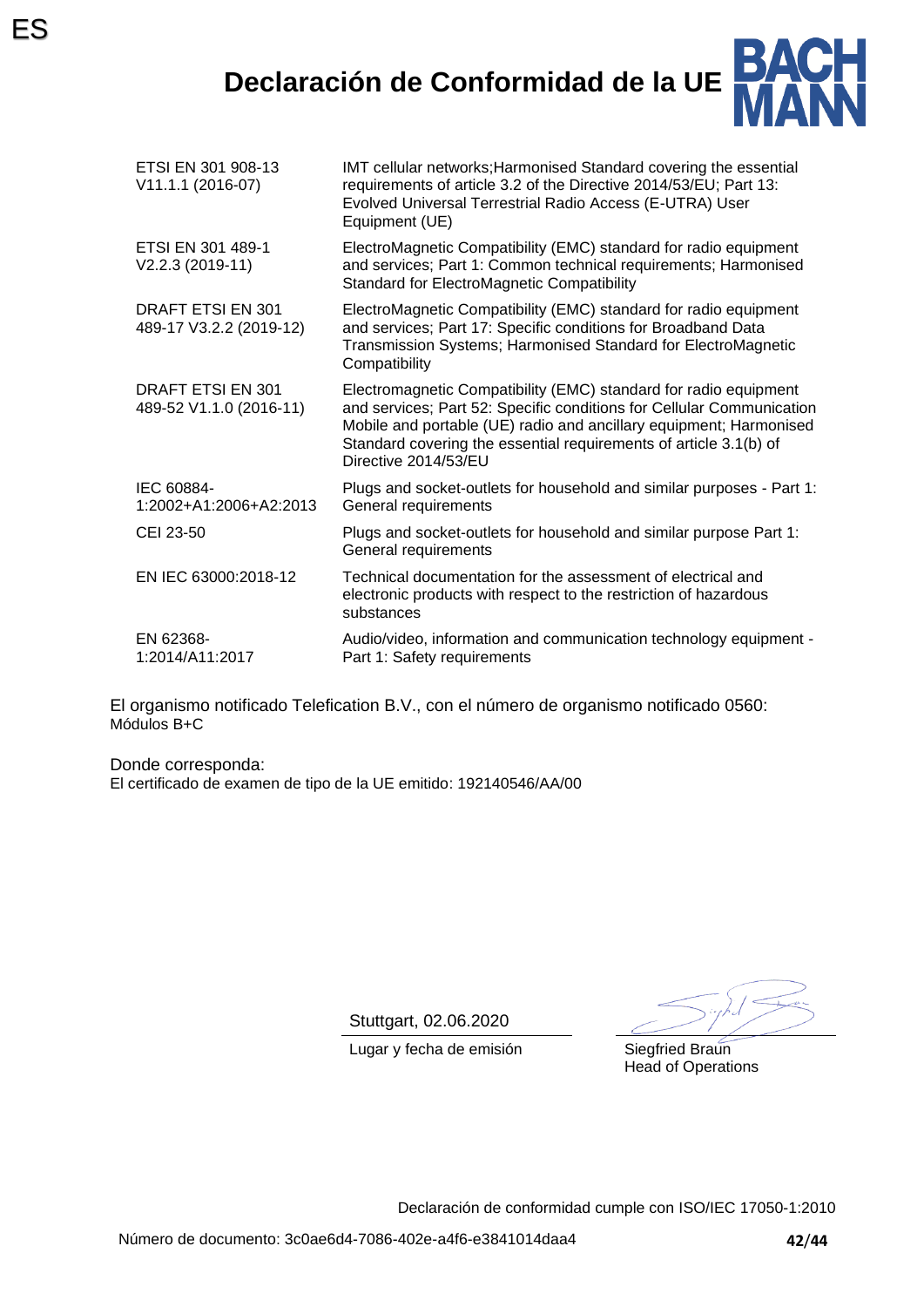## **EU-försäkran om överensstämmelse**



Härmed förklarar vi, **Bachmann GmbH**

**Ernsthaldenstr. 33 70565 Stuttgart Deutschland**

att denna försäkran om överensstämmelse har utfärdats helt under vårt ansvar och att denna produkt

| Produktbeskrivning: | DESK, DESK 2, DESK RAIL, DESK 2 ALU BLACK, POWER FRAME;<br>P40 sockets; iotspot; USB-A Charger                  |
|---------------------|-----------------------------------------------------------------------------------------------------------------|
| Typbeteckning(ar):  | DESK / DESK 2 / DESK RAIL / DESK 2 ALU BLACK / POWER<br>FRAME iotspot (LTE-M, GSM, BLE)                         |
| Varumärke:          | <b>BACHMANN</b>                                                                                                 |
| Artikelnummer:      | 902.840, 902.841, 902.842, 902.843, 902.844, 902.845, 937.209,<br>937.210, 941.209, 941.210, 902.0288, 902.0289 |

Föremålet för försäkran:



Bild 1: DESK 2 iotspot (LTE-M, GSM, BLE)

överensstämmer med relevanta harmoniserade EU-bestämmelser

- 2009/125/EG Eco Design Directive
- 2011/65/EU RoHS2 Directive
- 2014/35/EU Low Voltage Directive
- 2014/53/EU Radio Equipment Directive
- 2015/863/EU Delegated Directive to amending Annex II of Directive (RoHS3)

#### med hänvisning till följande tillämpliga standarder

| ETSI EN 300 328 V2.2.2<br>$(2019-07)$  | Wideband transmission systems; Data transmission equipment<br>operating in the 2,4 GHz ISM band and using wide band modulation<br>techniques; Harmonised Standard covering the essential<br>requirements of article 3.2 of Directive 2014/53/EU |
|----------------------------------------|-------------------------------------------------------------------------------------------------------------------------------------------------------------------------------------------------------------------------------------------------|
| ETSI EN 301 511 V12.5.1<br>$(2017-03)$ | Global System for Mobile communications (GSM); Mobile Stations<br>(MS) equipment; Harmonised Standard covering the essential<br>requirements of article 3.2 of Directive 2014/53/EU                                                             |
| ETSI EN 301 908-1<br>V11.1.1 (2016-07) | IMT cellular networks; Harmonised Standard covering the essential<br>requirements of article 3.2 of the Directive 2014/53/EU; Part 1:<br>Introduction and common requirements                                                                   |